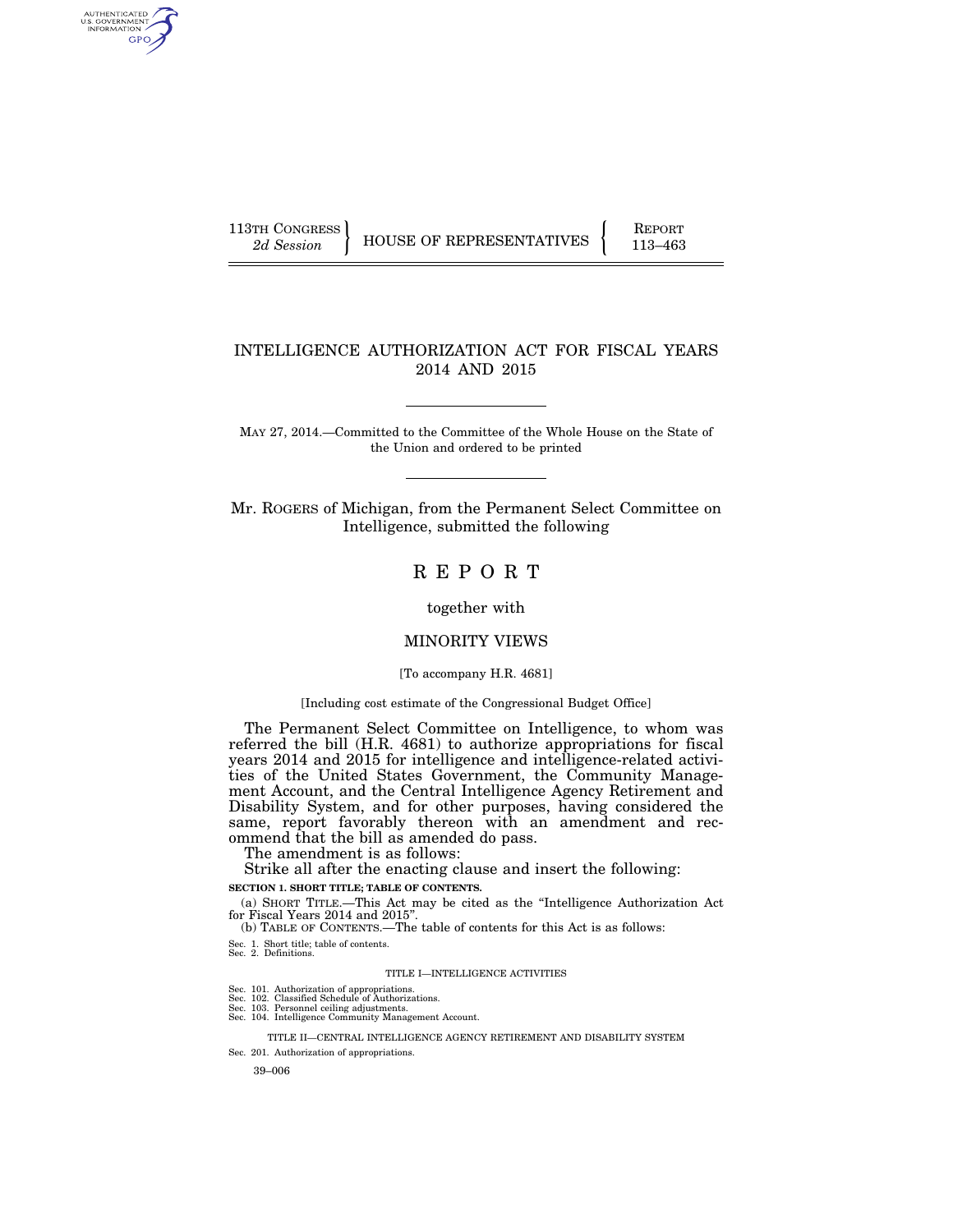#### TITLE III—GENERAL PROVISIONS

#### Subtitle A—General Matters

- 
- 
- Sec. 301. Increase in employee compensation and benefits authorized by law.<br>Sec. 302. Restriction on conduct of intelligence activities.<br>Sec. 303. Specific authorization of funding for High Performance Computing Center 2.<br>
- 
- 
- 
- Sec. 308. Plans to respond to unauthorized public disclosures of covert actions. Sec. 309. Auditability. Sec. 310. Public Interest Declassification Board.
- 
- 
- Sec. 311. Official representation items in support of the Coast Guard Attaché Program.<br>Sec. 312. Declassification review of certain items collected during the mission that killed Osama bin Laden on<br>May 1, 2011. Sec. 313. Merger of the Foreign Counterintelligence Program and the General Defense Intelligence Program.
- 

## Subtitle B—Reporting

- 
- Sec. 321. Annual report on violations of law or executive order.<br>Sec. 322. Submittal to Congress by heads of elements of intelligence community of plans for orderly shutdown<br>Sec. 323. Reports on chemical weapons in Syria.
- Sec. 324. Reports to the intelligence community on penetrations of networks and information systems of certain<br>Sec. 326. Report on electronic waste.<br>Sec. 326. Promoting STEM education to meet the future workforce needs of
- 
- 
- 
- 

#### TITLE IV—MATTERS RELATING TO ELEMENTS OF THE INTELLIGENCE COMMUNITY

- Sec. 401. Gifts, devises, and bequests to the Central Intelligence Agency. Sec. 402. Inspector General of the National Security Agency.
- 

#### TITLE V—SECURITY CLEARANCE REFORM

- Sec. 501. Continuous evaluation and sharing of derogatory information regarding personnel with access to clas-
- sified information.
- Sec. 502. Requirements for intelligence community contractors. Sec. 503. Technology improvements to security clearance processing.
- 
- Sec. 504. Report on reciprocity of security clearances. Sec. 505. Improving the periodic reinvestigation process. Sec. 506. Appropriate committees of Congress defined.
- 

#### TITLE VI—TECHNICAL AMENDMENTS

- 
- Sec. 601. Technical amendments to the Central Intelligence Agency Act of 1949. Sec. 602. Technical amendments to the National Security Act of 1947 relating to the past elimination of certain
- positions. Sec. 603. Technical amendments to the Intelligence Authorization Act for Fiscal Year 2013.

#### **SEC. 2. DEFINITIONS.**

In this Act:

(1) CONGRESSIONAL INTELLIGENCE COMMITTEES.—The term ''congressional intelligence committees'' means—

(A) the Select Committee on Intelligence of the Senate; and

(B) the Permanent Select Committee on Intelligence of the House of Representatives.

(2) INTELLIGENCE COMMUNITY.—The term ''intelligence community'' has the meaning given that term in section 3(4) of the National Security Act of 1947 (50 U.S.C. 3003(4)).

# **TITLE I—INTELLIGENCE ACTIVITIES**

#### **SEC. 101. AUTHORIZATION OF APPROPRIATIONS.**

Funds are hereby authorized to be appropriated for fiscal years 2014 and 2015 for the conduct of the intelligence and intelligence-related activities of the following elements of the United States Government:

- (1) The Office of the Director of National Intelligence.
- (2) The Central Intelligence Agency.
- (3) The Department of Defense.
- (4) The Defense Intelligence Agency.
- (5) The National Security Agency.

(6) The Department of the Army, the Department of the Navy, and the Department of the Air Force.

- (7) The Coast Guard.
- (8) The Department of State.
- (9) The Department of the Treasury.
- (10) The Department of Energy.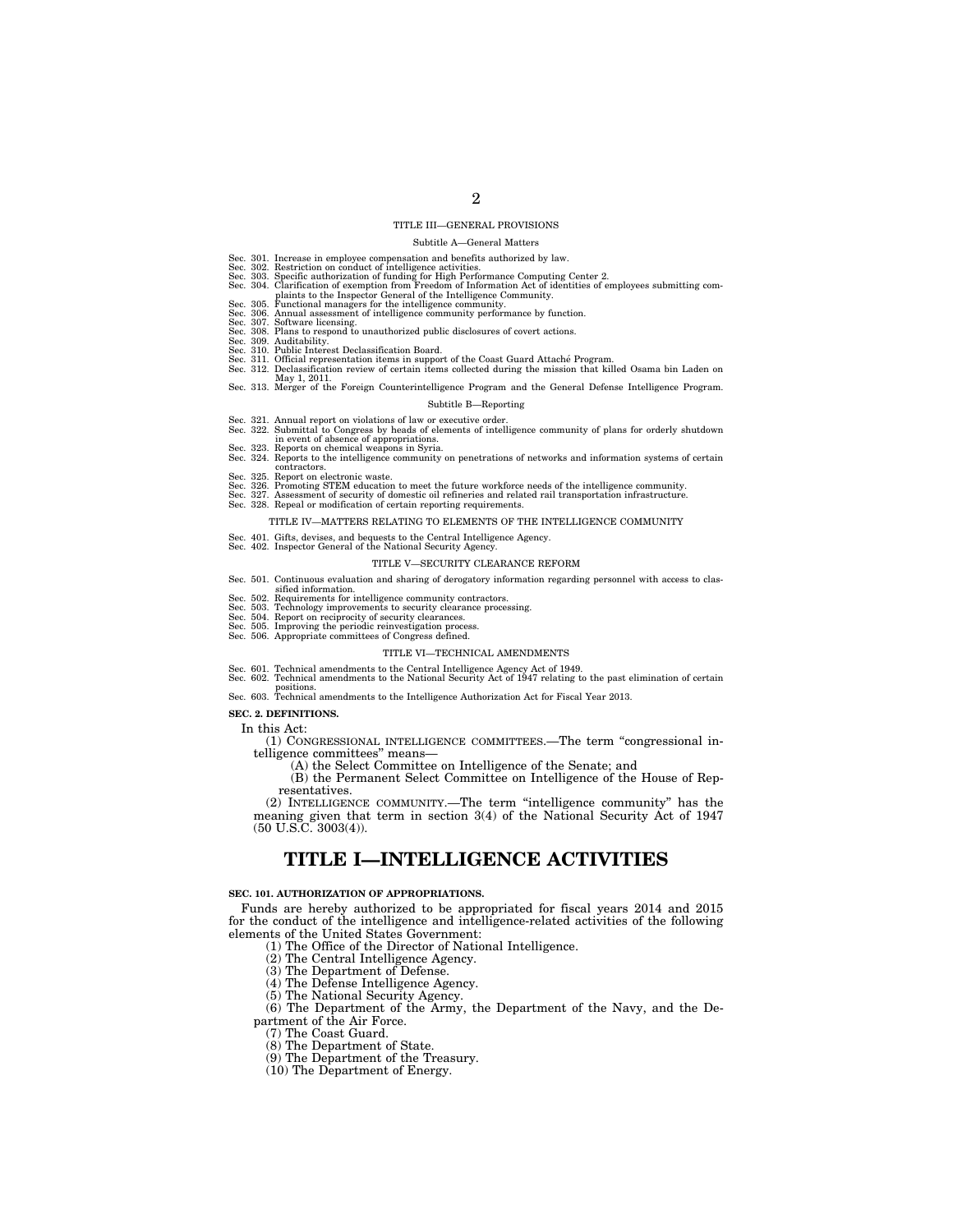(11) The Department of Justice.

(12) The Federal Bureau of Investigation.

(13) The Drug Enforcement Administration.

(14) The National Reconnaissance Office.

(15) The National Geospatial-Intelligence Agency.

(16) The Department of Homeland Security.

**SEC. 102. CLASSIFIED SCHEDULE OF AUTHORIZATIONS.** 

(a) SPECIFICATIONS OF AMOUNTS AND PERSONNEL LEVELS.— (1) FISCAL YEAR 2014.—The amounts authorized to be appropriated under section 101 and, subject to section 103, the authorized personnel ceilings as of Sep-tember 30, 2014, for the conduct of the intelligence activities of the elements listed in paragraphs (1) through (16) of section 101, are those specified in the classified Schedule of Authorizations for fiscal year 2014 prepared to accompany the bill H.R. 4681 of the One Hundred Thirteenth Congress.

(2) FISCAL YEAR 2015.—The amounts authorized to be appropriated under section 101 and, subject to section 103, the authorized personnel ceilings as of September 30, 2015, for the conduct of the intelligence activities of the elements listed in paragraphs (1) through (16) of section 101, are those specified in the classified Schedule of Authorizations for fiscal year 2015 prepared to accompany the bill H.R. 4681 of the One Hundred Thirteenth Congress.

(b) AVAILABILITY OF CLASSIFIED SCHEDULE OF AUTHORIZATIONS.

(1) AVAILABILITY.—The classified Schedules of Authorizations referred to in subsection (a) shall be made available to the Committee on Appropriations of the Senate, the Committee on Appropriations of the House of Representatives, and to the President.

(2) DISTRIBUTION BY THE PRESIDENT.—Subject to paragraph (3), the President shall provide for suitable distribution of the classified Schedules of Authorizations, or of appropriate portions of the Schedules, within the executive branch.

(3) LIMITS ON DISCLOSURE.—The President shall not publicly disclose the classified Schedules of Authorizations or any portion of such Schedules except—

(A) as provided in section  $601(a)$  of the Implementing Recommendations of the 9/11 Commission Act of 2007 (50 U.S.C. 3306(a));

(B) to the extent necessary to implement the budget; or

(C) as otherwise required by law.

#### **SEC. 103. PERSONNEL CEILING ADJUSTMENTS.**

(a) AUTHORITY FOR INCREASES.—The Director of National Intelligence may authorize employment of civilian personnel in excess of the number authorized for fiscal year 2014 or 2015 by the classified Schedules of Authorizations referred to in section 102(a) if the Director of National Intelligence determines that such action is necessary to the performance of important intelligence functions, except that the number of personnel employed in excess of the number authorized under such section may not, for any element of the intelligence community, exceed 3 percent of the number of civilian personnel authorized under the Schedule for such element during the fiscal year covered by such Schedule.

(b) TREATMENT OF CERTAIN PERSONNEL.—The Director of National Intelligence shall establish guidelines that govern, for each element of the intelligence community, the treatment under the personnel levels authorized under section 102(a), including any exemption from such personnel levels, of employment or assignment in—

(1) a student program, trainee program, or similar program;

(2) a reserve corps or as a reemployed annuitant; or

(3) details, joint duty, or long term, full-time training.

(c) NOTICE TO CONGRESSIONAL INTELLIGENCE COMMITTEES.—The Director of National Intelligence shall notify the congressional intelligence committees in writing at least 15 days prior to each exercise of an authority described in subsection (a). **SEC. 104. INTELLIGENCE COMMUNITY MANAGEMENT ACCOUNT.** 

(a) AUTHORIZATION OF APPROPRIATIONS.—

(1) FISCAL YEAR 2014.—There is authorized to be appropriated for the Intelligence Community Management Account of the Director of National Intelligence for fiscal year 2014 the sum of \$528,229,000. Within such amount, funds identified in the classified Schedule of Authorizations referred to in section 102(a) for advanced research and development shall remain available until September 30, 2015.

(2) FISCAL YEAR 2015.—There is authorized to be appropriated for the Intelligence Community Management Account of the Director of National Intelligence for fiscal year 2015 the sum of \$505,476,000. Within such amount, funds identified in the classified Schedule of Authorizations referred to in section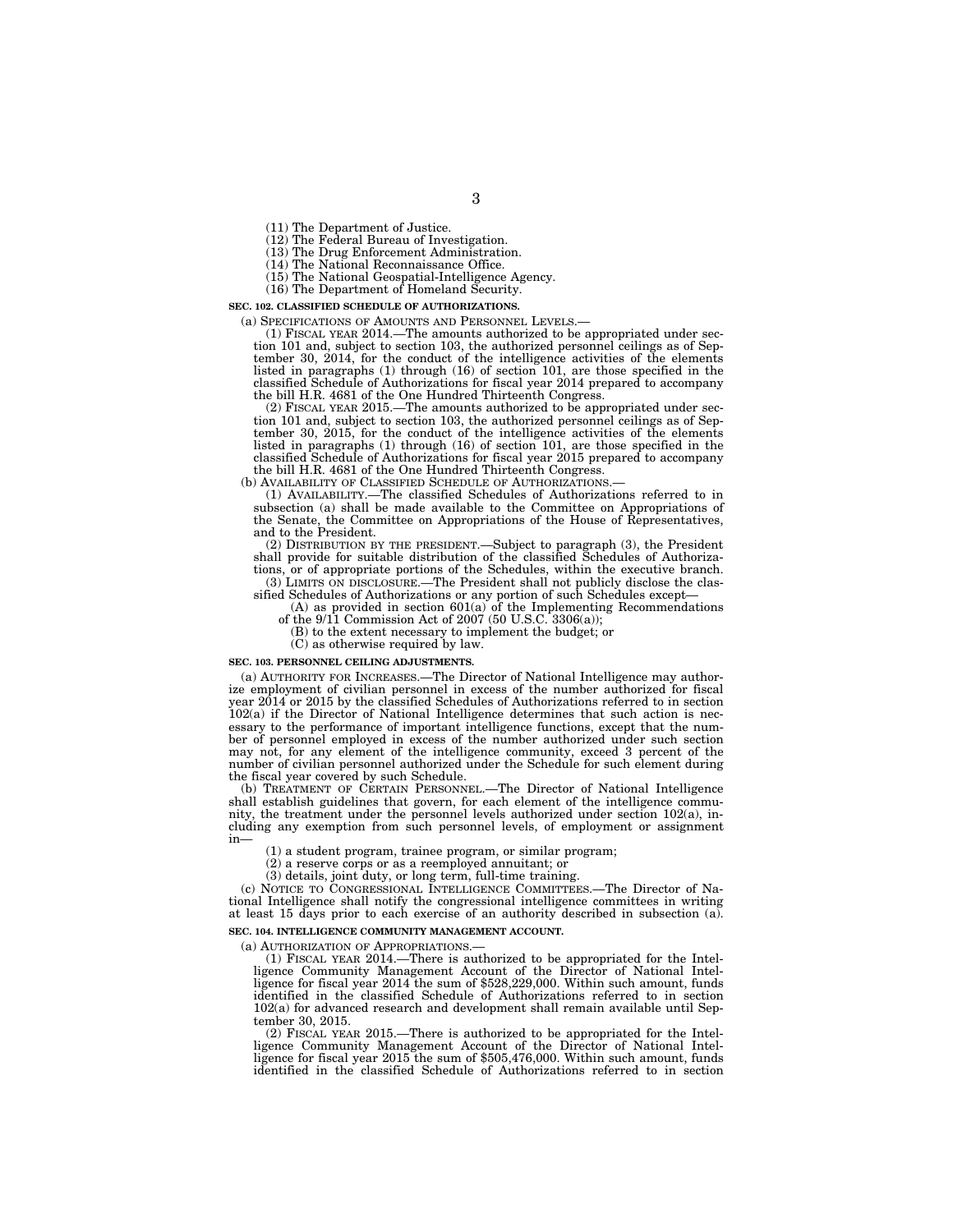102(a) for advanced research and development shall remain available until September 30, 2016.

(b) AUTHORIZED PERSONNEL LEVELS.—The elements within the Intelligence Community Management Account of the Director of National Intelligence are authorized 855 positions as of September 30, 2014, and 777 positions as of September 30, 2015. Personnel serving in such elements may be permanent employees of the Office of the Director of National Intelligence or personnel detailed from other elements of the United States Government.<br>(c) CLASSIFIED AUTHORIZATIONS.

(c) CLASSIFIED AUTHORIZATIONS.— (1) AUTHORIZATION OF APPROPRIATIONS.— (A) FISCAL YEAR 2014.—In addition to amounts authorized to be appropriated for the Intelligence Community Management Account by subsection (a), there are authorized to be appropriated for the Community Management Account for fiscal year 2014 such additional amounts as are specified in the classified Schedule of Authorizations referred to in section 102(a). Such additional amounts for advanced research and development shall remain available until September 30, 2015.

(B) FISCAL YEAR 2015.—In addition to amounts authorized to be appro-priated for the Intelligence Community Management Account by subsection (a), there are authorized to be appropriated for the Community Manage-ment Account for fiscal year 2014 such additional amounts as are specified in the classified Schedule of Authorizations referred to in section 102(a). Such additional amounts for advanced research and development shall remain available until September 30, 2016.<br>(2) AUTHORIZATION OF PERSONNEL.—

(2) AUTHORIZATION OF PERSONNEL.—<br>
(A) FISCAL YEAR 2014.—In addition to the personnel authorized by subsection (b) for elements of the Intelligence Community Management Account as of September 30, 2014, there are authorized ified in the classified Schedule of Authorizations referred to in section 102(a).

(B) FISCAL YEAR 2015.—In addition to the personnel authorized by subsection (b) for elements of the Intelligence Community Management Account as of September 30, 2015, there are authorized such additional personnel for th 102(a).

# **TITLE II—CENTRAL INTELLIGENCE AGENCY RETIREMENT AND DISABILITY SYSTEM**

#### **SEC. 201. AUTHORIZATION OF APPROPRIATIONS.**

There is authorized to be appropriated for the Central Intelligence Agency Retire- ment and Disability Fund \$514,000,000 for each of fiscal years 2014 and 2015.

## **TITLE III—GENERAL PROVISIONS**

## **Subtitle A—General Matters**

**SEC. 301. INCREASE IN EMPLOYEE COMPENSATION AND BENEFITS AUTHORIZED BY LAW.** 

Appropriations authorized by this Act for salary, pay, retirement, and other benefits for Federal employees may be increased by such additional or supplemental amounts as may be necessary for increases in such compensation or benefits authorized by law.

#### **SEC. 302. RESTRICTION ON CONDUCT OF INTELLIGENCE ACTIVITIES.**

The authorization of appropriations by this Act shall not be deemed to constitute authority for the conduct of any intelligence activity which is not otherwise authorized by the Constitution or the laws of the United States.

#### **SEC. 303. SPECIFIC AUTHORIZATION OF FUNDING FOR HIGH PERFORMANCE COMPUTING CENTER 2.**

Funds appropriated for the construction of the High Performance Computing Center 2 (HPCC 2), as described in the table entitled Consolidated Cryptologic Program (CCP) in the classified annex to accompany the Consolidated and Further Continuing Appropriations Act, 2013 (Public Law 113–6; 127 Stat. 198), in excess of the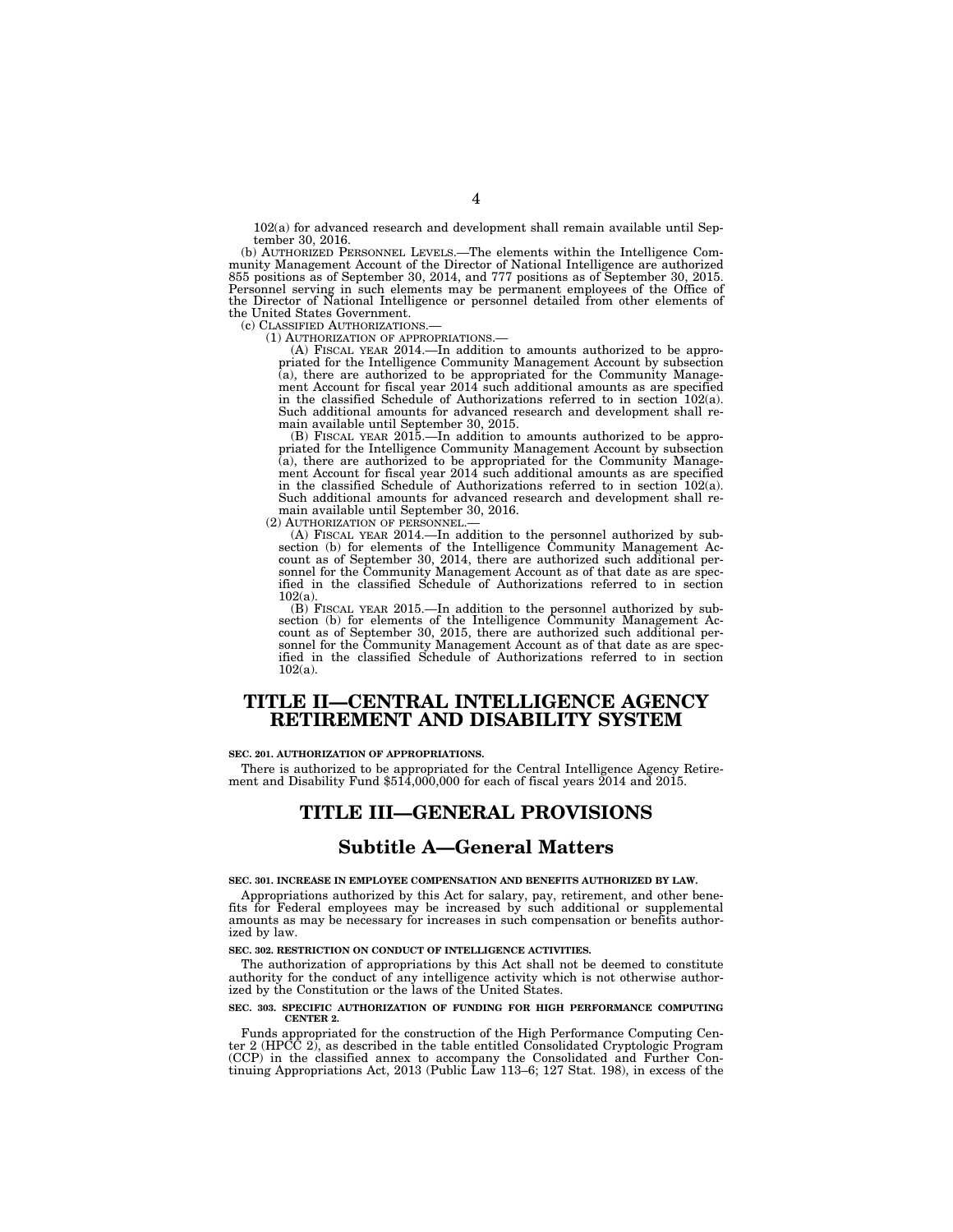amount specified for such activity in the tables in the classified annex prepared to accompany the Intelligence Authorization Act for Fiscal Year 2013 (Public Law 112– 277; 126 Stat. 2468) shall be specifically authorized by Congress for the purposes of section 504 of the National Security Act of 1947 (50 U.S.C. 3094).

## **SEC. 304. CLARIFICATION OF EXEMPTION FROM FREEDOM OF INFORMATION ACT OF IDENTI-TIES OF EMPLOYEES SUBMITTING COMPLAINTS TO THE INSPECTOR GENERAL OF THE INTELLIGENCE COMMUNITY.**

Section  $103H(g)(3)(A)$  of the National Security Act of 1947 (50 U.S.C. 3033(g)(3)(A)) is amended by striking ''undertaken;'' and inserting ''undertaken, and this provision shall qualify as a withholding statute pursuant to subsection (b)(3) of section 552 of title 5, United States Code (commonly known as the 'Freedom of Information Act');''.

#### **SEC. 305. FUNCTIONAL MANAGERS FOR THE INTELLIGENCE COMMUNITY.**

(a) FUNCTIONAL MANAGERS AUTHORIZED.—Title I of the National Security Act of 1947 (50 U.S.C. 3021 et seq.) is amended by inserting after section 103I the following new section:

#### **''SEC. 103J. FUNCTIONAL MANAGERS FOR THE INTELLIGENCE COMMUNITY.**

''(a) FUNCTIONAL MANAGERS AUTHORIZED.—The Director of National Intelligence may establish within the intelligence community one or more positions of manager of an intelligence function. Any position so established may be known as the 'Functional Manager' of the intelligence function concerned.

''(b) PERSONNEL.—The Director shall designate individuals to serve as manager of intelligence functions established under subsection (a) from among officers and employees of elements of the intelligence community.

''(c) DUTIES.—Each manager of an intelligence function established under subsection (a) shall have the duties as follows:

"(1) To act as principal advisor to the Director on the intelligence function. "(2) To carry out such other responsibilities with respect to the intelligence

function as the Director may specify for purposes of this section.

(b) TABLE OF CONTENTS AMENDMENT.—The table of contents in the first section of the National Security Act of 1947 is amended by inserting after the item relating to section 103I the following new item:

''Sec. 103J. Functional managers for the intelligence community.''.

#### **SEC. 306. ANNUAL ASSESSMENT OF INTELLIGENCE COMMUNITY PERFORMANCE BY FUNC-TION.**

(a) ANNUAL ASSESSMENTS REQUIRED.—Title V of the National Security Act of 1947 (50 U.S.C. 3091 et seq.) is amended by inserting after section 506I the following new section:

#### **''SEC. 506J. ANNUAL ASSESSMENT OF INTELLIGENCE COMMUNITY PERFORMANCE BY FUNC-TION.**

''(a) IN GENERAL.—Not later than April 1, 2016, and each year thereafter, the Director of National Intelligence shall, in consultation with the Functional Managers, submit to the congressional intelligence committees a report on covered intelligence functions during the preceding year.

''(b) ELEMENTS.—Each report under subsection (a) shall include for each covered intelligence function for the year covered by such report the following:

''(1) An identification of the capabilities, programs, and activities of such intelligence function, regardless of the element of the intelligence community that carried out such capabilities, programs, and activities.

''(2) A description of the investment and allocation of resources for such intelligence function, including an analysis of the allocation of resources within the context of the National Intelligence Strategy, priorities for recipients of resources, and areas of risk.

 $(3)$  A description and assessment of the performance of such intelligence function.

''(4) An identification of any issues related to the application of technical interoperability standards in the capabilities, programs, and activities of such intelligence function.

''(5) An identification of the operational overlap or need for de-confliction, if any, within such intelligence function.

''(6) A description of any efforts to integrate such intelligence function with other intelligence disciplines as part of an integrated intelligence enterprise.

"(7) A description of any efforts to establish consistency in tradecraft and training within such intelligence function.

" $(8)$   $\check{A}$  description and assessment of developments in technology that bear on the future of such intelligence function.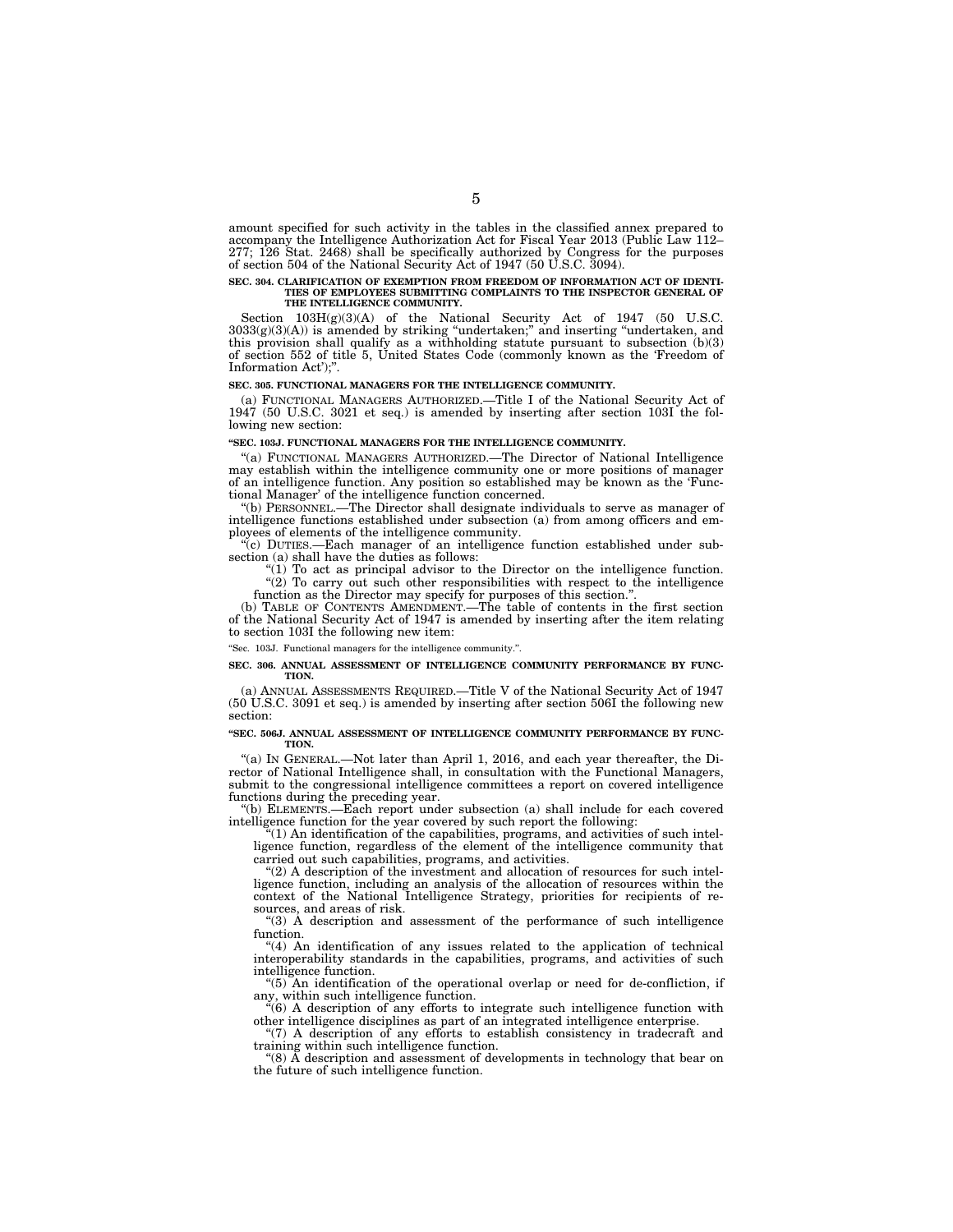''(9) Such other matters relating to such intelligence function as the Director may specify for purposes of this section. ''(c) DEFINITIONS.—In this section:

''(1) The term 'covered intelligence functions' means each intelligence function for which a Functional Manager has been established under section 103J during the year covered by a report under this section.

''(2) The term 'Functional Manager' means the manager of an intelligence function established under section 103J.''.

(b) TABLE OF CONTENTS AMENDMENT.—The table of contents in the first section of the National Security Act of 1947 is amended by inserting after the item relating to section 506I the following new item:

''Sec. 506J. Annual assessment of intelligence community performance by function.''.

#### **SEC. 307. SOFTWARE LICENSING.**

(a) IN GENERAL.—Title I of the National Security Act of 1947 (50 U.S.C. 3021 et seq.) is amended by inserting after section 108 the following new section:

#### **''SEC. 109. SOFTWARE LICENSING.**

''(a) REQUIREMENT FOR INVENTORIES OF SOFTWARE LICENSES.—The chief information officer of each element of the intelligence community, in consultation with the Chief Information Officer of the Intelligence Community, shall biennially—

 $(1)$  conduct an inventory of all existing software licenses of such element, including utilized and unutilized licenses;

(2) assess the actions that could be carried out by such element to achieve the greatest possible economies of scale and associated cost savings in software procurement and usage; and

''(3) submit to the Chief Information Officer of the Intelligence Community each inventory required by paragraph (1) and each assessment required by paragraph (2).

''(b) INVENTORIES BY THE CHIEF INFORMATION OFFICER OF THE INTELLIGENCE COMMUNITY.—The Chief Information Officer of the Intelligence Community, based on the inventories and assessments required by subsection  $\alpha$ ), shall biennially-

 $(1)$  compile an inventory of all existing software licenses of the intelligence community, including utilized and unutilized licenses; and

 $(2)$  assess the actions that could be carried out by the intelligence community to achieve the greatest possible economies of scale and associated cost savings in software procurement and usage.

''(c) REPORTS TO CONGRESS.—The Chief Information Officer of the Intelligence Community shall submit to the congressional intelligence committees a copy of each inventory compiled under subsection  $(b)(1)$ .".

(b) INITIAL INVENTORY.

(1) INTELLIGENCE COMMUNITY ELEMENTS.—

(A) DATE.—Not later than 120 days after the date of the enactment of this Act, the chief information officer of each element of the intelligence community shall complete the initial inventory, assessment, and submission required under section 109(a) of the National Security Act of 1947, as added by subsection (a) of this section.

(B) BASIS.—The initial inventory conducted for each element of the intelligence community under section  $109(a)(1)$  of the National Security Act of 1947, as added by subsection (a) of this section, shall be based on the inventory of software licenses conducted pursuant to section 305 of the Intelligence Authorization Act for Fiscal Year 2013 (Public Law 112–277; 126 Stat. 2472) for such element.

(2) CHIEF INFORMATION OFFICER OF THE INTELLIGENCE COMMUNITY.—Not later than 180 days after the date of the enactment of this Act, the Chief Information Officer of the Intelligence Community shall complete the initial compilation and assessment required under section 109(b) of the National Security Act of 1947, as added by subsection (a).

(c) TABLE OF CONTENTS AMENDMENTS.—The table of contents in the first section of the National Security Act of 1947 is amended—

(1) by striking the second item relating to section 104 (relating to Annual national security strategy report); and

(2) by inserting after the item relating to section 108 the following new item: ''Sec. 109. Software licensing.''.

#### **SEC. 308. PLANS TO RESPOND TO UNAUTHORIZED PUBLIC DISCLOSURES OF COVERT AC-TIONS.**

Section 503 of the National Security Act of 1947 (50 U.S.C. 3093) is amended by adding at the end the following new subsection: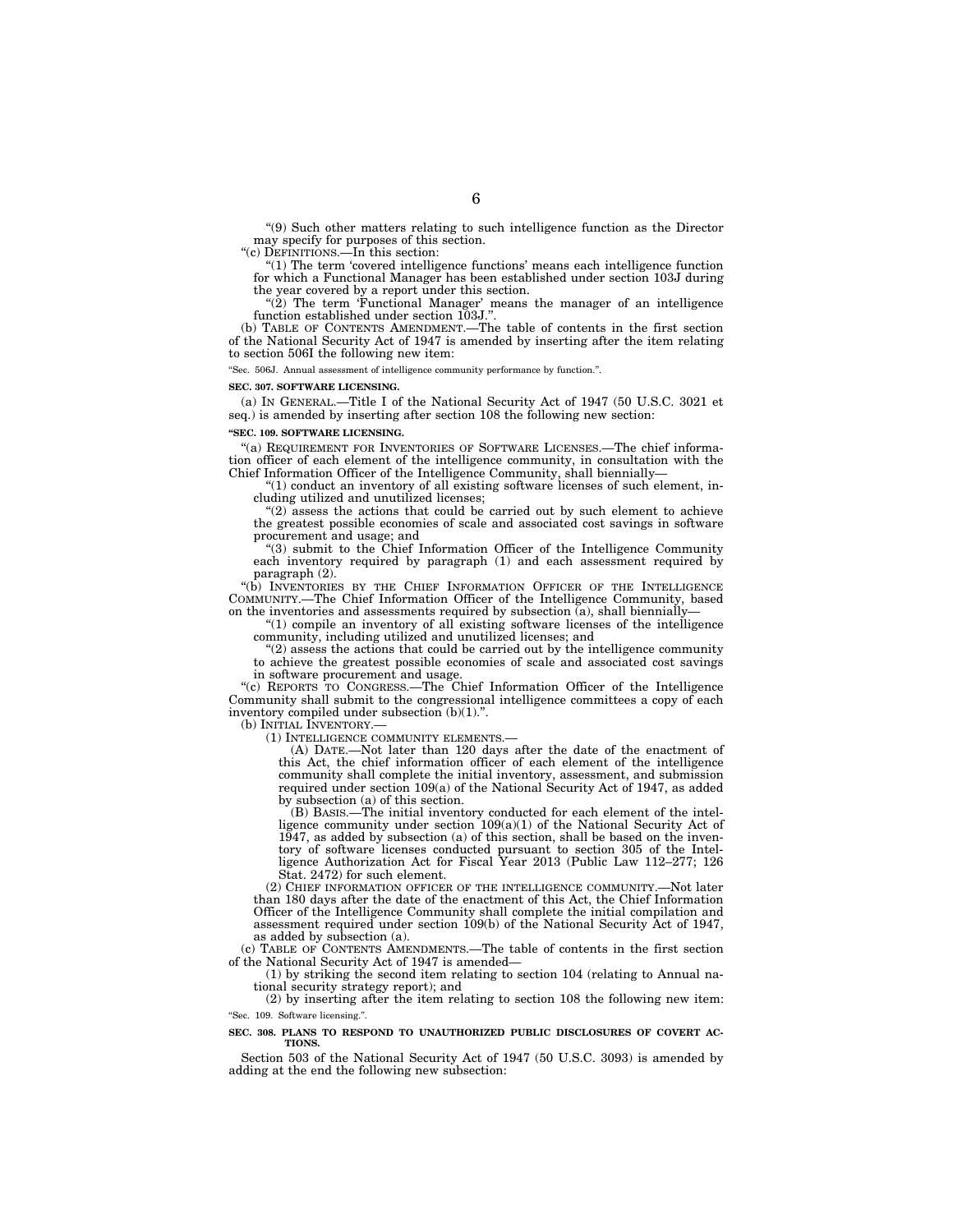''(h) For each type of activity undertaken as part of a covert action, the President shall establish in writing a plan to respond to the unauthorized public disclosure of that type of activity.''.

#### **SEC. 309. AUDITABILITY.**

(a) IN GENERAL.—Title V of the National Security Act of 1947 (50 U.S.C. 3091 et seq.) is amended by adding at the end the following new section:

#### **''SEC. 509. AUDITABILITY OF CERTAIN ELEMENTS OF THE INTELLIGENCE COMMUNITY.**

''(a) REQUIREMENT FOR ANNUAL AUDITS.—The head of each covered entity shall ensure that there is a full financial audit of such covered entity each year beginning with fiscal year 2014. Such audits may be conducted by an internal or external independent accounting or auditing organization.

''(b) REQUIREMENT FOR UNQUALIFIED OPINION.—Beginning as early as practicable, but in no event later than the audit required under subsection (a) for fiscal year 2016, the head of each covered entity shall take all reasonable steps necessary to ensure that each audit required under subsection (a) contains an unqualified opinion on the financial statements of such covered entity for the fiscal year covered by such audit.

''(c) REPORTS TO CONGRESS.—The chief financial officer of each covered entity shall provide to the congressional intelligence committees an annual audit report from an accounting or auditing organization on each audit of the covered entity conducted pursuant to subsection (a).

''(d) COVERED ENTITY DEFINED.—In this section, the term 'covered entity' means the Office of the Director of National Intelligence, the Central Intelligence Agency, the Defense Intelligence Agency, the National Security Agency, the National Reconnaissance Office, and the National Geospatial-Intelligence Agency.''.

(b) TABLE OF CONTENTS AMENDMENT.—The table of contents in the first section of the National Security Act of 1947 is amended by inserting after the item relating to section 508 the following new item:

#### ''Sec. 509. Auditability of certain elements of the intelligence community.''.

#### **SEC. 310. PUBLIC INTEREST DECLASSIFICATION BOARD.**

Section 710(b) of the Public Interest Declassification Act of 2000 (Public Law 106– 567; 50 U.S.C. 3161 note) is amended by striking "2014." and inserting "2018.".

#### **SEC. 311. OFFICIAL REPRESENTATION ITEMS IN SUPPORT OF THE COAST GUARD ATTACHE´ PROGRAM.**

Notwithstanding any other limitation on the amount of funds that may be used for official representation items, the Secretary of Homeland Security may use funds made available to the Secretary through the National Intelligence Program for necessary expenses for intelligence analysis and operations coordination activities for official representation items in support of the Coast Guard Attache´ Program.

#### **SEC. 312. DECLASSIFICATION REVIEW OF CERTAIN ITEMS COLLECTED DURING THE MISSION THAT KILLED OSAMA BIN LADEN ON MAY 1, 2011.**

Not later than 120 days after the date of the enactment of this Act, the Director of National Intelligence shall—

(1) in the manner described in the classified annex to this Act—

(A) complete a declassification review of documents collected in Abbottabad, Pakistan, during the mission that killed Osama bin Laden on May 1, 2011; and

(B) make publicly available any information declassified as a result of the declassification review required under paragraph (1); and

(2) report to the congressional intelligence committees—

 $(\overline{A})$  the results of the declassification review required under paragraph (1); and

(B) a justification for not declassifying any information required to be included in such declassification review that remains classified.

#### **SEC. 313. MERGER OF THE FOREIGN COUNTERINTELLIGENCE PROGRAM AND THE GENERAL DEFENSE INTELLIGENCE PROGRAM.**

Notwithstanding any other provision of law, the Director of National Intelligence shall carry out the merger of the Foreign Counterintelligence Program into the General Defense Intelligence Program as directed in the classified annex to this Act. The merger shall go into effect no earlier than 30 days after written notification of the merger is provided to the congressional intelligence committees.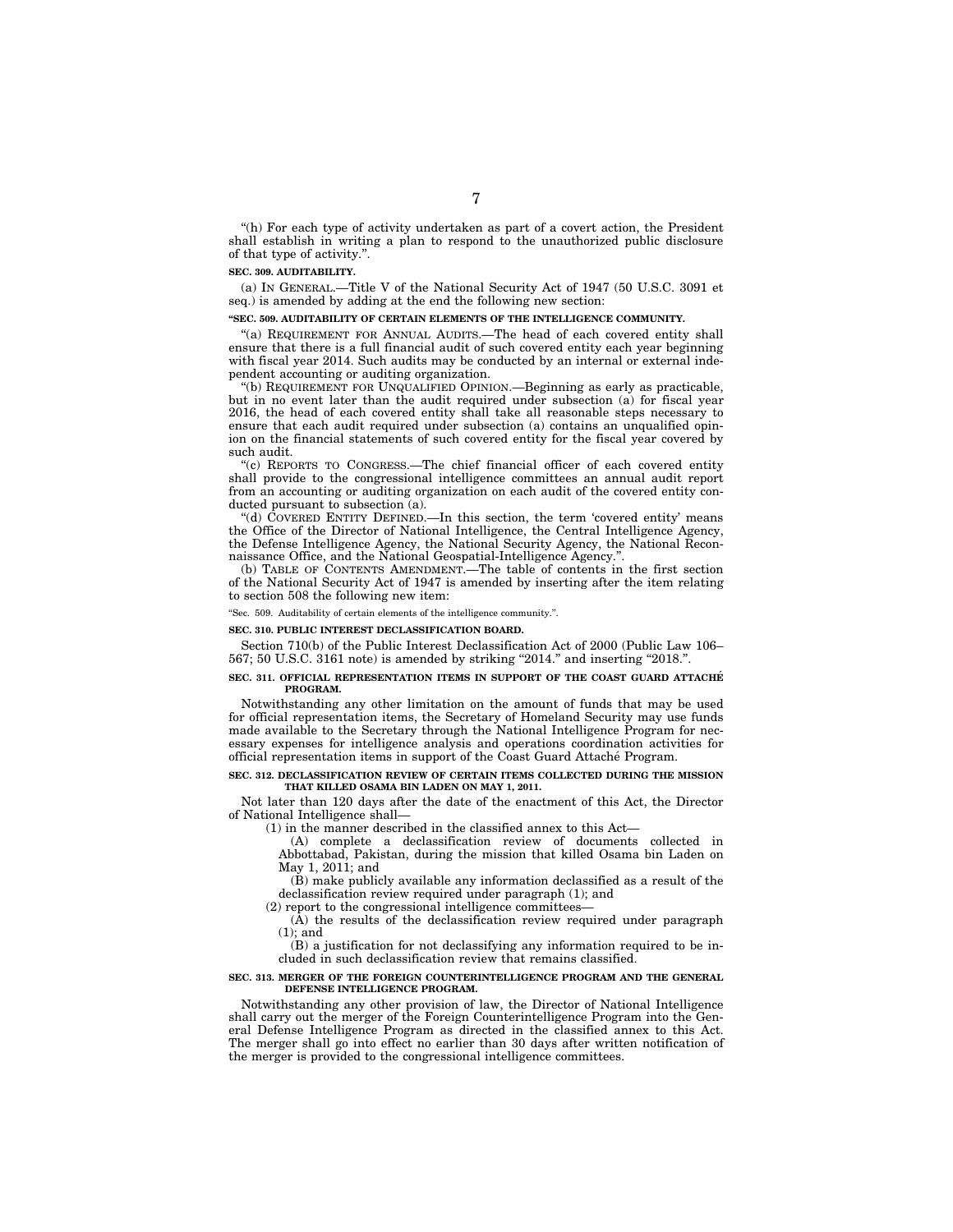## **Subtitle B—Reporting**

#### **SEC. 321. ANNUAL REPORT ON VIOLATIONS OF LAW OR EXECUTIVE ORDER.**

(a) IN GENERAL.—Title V of the National Security Act of 1947 (50 U.S.C. 3091 et seq.), as amended by section 309, is further amended by adding at the end the following:

#### **''SEC. 510. ANNUAL REPORT ON VIOLATIONS OF LAW OR EXECUTIVE ORDER.**

''(a) ANNUAL REPORTS REQUIRED.—The Director of National Intelligence shall annually submit to the congressional intelligence committees a report on violations of law or executive order by personnel of an element of the intelligence community that were identified during the previous calendar year.

''(b) ELEMENTS.—Each report required under subsection (a) shall include a description of, and any action taken in response to, any violation of law or executive order (including Executive Order 12333 (50 U.S.C. 3001 note)) by personnel of an element of the intelligence community in the course of such employment that, during the previous calendar year, was determined by the director, head, general counsel, or inspector general of any element of the intelligence community to have occurred.''.

(b) INITIAL REPORT.—The first report required under section 510 of the National Security Act of 1947, as added by subsection (a), shall be submitted not later than one year after the date of the enactment of this Act.

(c) TABLE OF CONTENTS AMENDMENT.—The table of sections in the first section of the National Security Act of 1947, as amended by section 309 of this Act, is further amended by adding after the section relating to section 509, as added by such section 309, the following new item:

"Sec. 510. Annual report on violations of law or executive order.".

#### **SEC. 322. SUBMITTAL TO CONGRESS BY HEADS OF ELEMENTS OF INTELLIGENCE COMMUNITY OF PLANS FOR ORDERLY SHUTDOWN IN EVENT OF ABSENCE OF APPROPRIA-TIONS.**

(a) IN GENERAL.—Whenever the head of an applicable agency submits a plan to the Director of the Office of Management and Budget in accordance with section 124 of Office of Management and Budget Circular A–11, pertaining to agency operations in the absence of appropriations, or any successor circular of the Office that requires the head of an applicable agency to submit to the Director a plan for an orderly shutdown in the event of the absence of appropriations, such head shall submit a copy of such plan to the following:

(1) The congressional intelligence committees.

(2) The Subcommittee on Defense of the Committee on Appropriations of the Senate.

(3) The Subcommittee on Defense of the Committee on Appropriations of the House of Representatives.

(4) In the case of a plan for an element of the intelligence community that is within the Department of Defense, to—

(A) the Committee on Armed Services of the Senate; and

(B) the Committee on Armed Services of the House of Representatives. (b) HEAD OF AN APPLICABLE AGENCY DEFINED.—In this section, the term ''head

of an applicable agency'' includes the following:

(1) The Director of National Intelligence.

(2) The Director of the Central Intelligence Agency.

(3) Each head of each element of the intelligence community that is within the Department of Defense.

#### **SEC. 323. REPORTS ON CHEMICAL WEAPONS IN SYRIA.**

(a) IN GENERAL.—Not later than 30 days after the date of the enactment of this Act, the Director of National Intelligence shall submit to Congress a report on the Syrian chemical weapons program.

(b) ELEMENTS.—The report required under subsection (a) shall include the following elements:

(1) A comprehensive assessment of chemical weapon stockpiles in Syria, including names, types, and quantities of chemical weapons agents, types of munitions, and location and form of storage, production, and research and development facilities.

(2) A listing of key personnel associated with the Syrian chemical weapons program.

(3) An assessment of undeclared chemical weapons stockpiles, munitions, and facilities.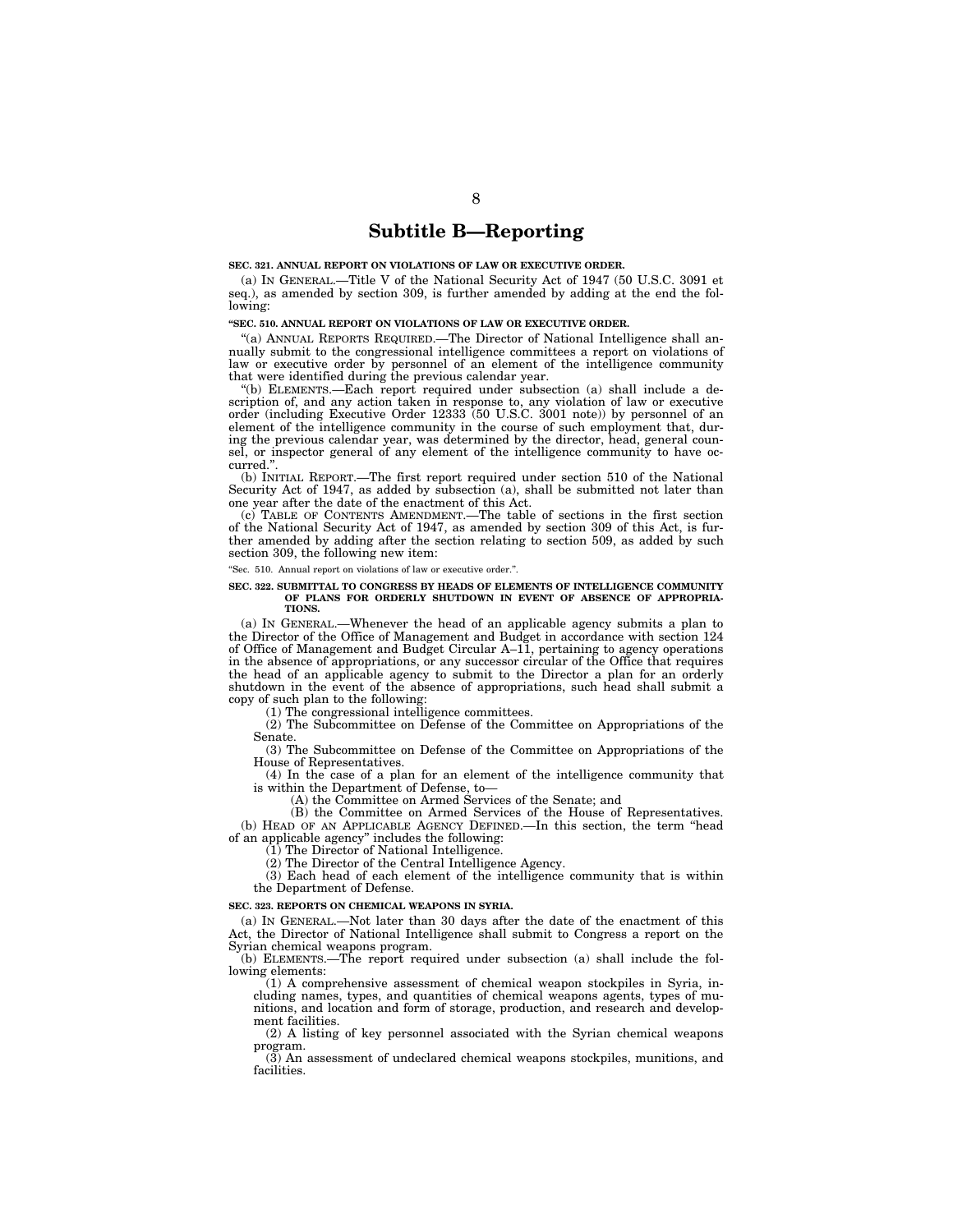(4) An assessment of how these stockpiles, precursors, and delivery systems were obtained.

(5) A description of key intelligence gaps related to the Syrian chemical weapons program.

(6) An assessment of any denial and deception efforts on the part of the Syrian regime related to its chemical weapons program. (c) PROGRESS REPORTS.—Every 90 days until the date that is 18 months after the

date of the enactment of this Act, the Director of National Intelligence shall submit to Congress a progress report providing any material updates to the report required under subsection (a).

# **SEC. 324. REPORTS TO THE INTELLIGENCE COMMUNITY ON PENETRATIONS OF NETWORKS AND INFORMATION SYSTEMS OF CERTAIN CONTRACTORS.**

(a) PROCEDURES FOR REPORTING PENETRATIONS.—The Director of National Intelligence shall establish procedures that require each cleared intelligence contractor to report to an element of the intelligence community designated by the Director for purposes of such procedures when a network or information system of such contractor that meets the criteria established pursuant to subsection (b) is successfully penetrated.

(b) NETWORKS AND INFORMATION SYSTEMS SUBJECT TO REPORTING.—The Director of National Intelligence shall, in consultation with appropriate officials, establish criteria for covered networks to be subject to the procedures for reporting system penetrations under subsection (a).<br>(c) PROCEDURE REQUIREMENTS.

(1) RAPID REPORTING.—The procedures established pursuant to subsection  $(a)$ shall require each cleared intelligence contractor to rapidly report to an element of the intelligence community designated pursuant to subsection (a) of each successful penetration of the network or information systems of such contractor that meet the criteria established pursuant to subsection (b). Each such report shall include the following: (A) A description of the technique or method used in such penetration.

(B) A sample of the malicious software, if discovered and isolated by the contractor, involved in such penetration.

(C) A summary of information created by or for such element in connection with any program of such element that has been potentially compromised due to such penetration.

(2) ACCESS TO EQUIPMENT AND INFORMATION BY INTELLIGENCE COMMUNITY PERSONNEL.—The procedures established pursuant to subsection (a) shall—

(A) include mechanisms for intelligence community personnel to, upon re-quest, obtain access to equipment or information of a cleared intelligence contractor necessary to conduct forensic analysis in addition to any analysis conducted by such contractor;

(B) provide that a cleared intelligence contractor is only required to provide access to equipment or information as described in subparagraph  $(A)$ to determine whether information created by or for an element of the intelligence community in connection with any intelligence community program was successfully exfiltrated from a network or information system of such contractor and, if so, what information was exfiltrated; and

(C) provide for the reasonable protection of trade secrets, commercial or financial information, and information that can be used to identify a specific person (other than the name of the suspected perpetrator of the penetration).

(3) LIMITATION ON DISSEMINATION OF CERTAIN INFORMATION.—The procedures established pursuant to subsection (a) shall prohibit the dissemination outside the intelligence community of information obtained or derived through such procedures that is not created by or for the intelligence community except— (A) with the approval of the contractor providing such information;

(B) to the congressional intelligence committees or the Subcommittees on Defense of the Committees on Appropriations of the House of Representatives and the Senate for such committees and such Subcommittees to perform oversight; or

(C) to law enforcement agencies to investigate a penetration reported under this section.

(d) ISSUANCE OF PROCEDURES AND ESTABLISHMENT OF CRITERIA.—

(1) IN GENERAL.—Not later than 90 days after the date of the enactment of this Act, the Director of National Intelligence shall establish the procedures required under subsection (a) and the criteria required under subsection (b).

(2) APPLICABILITY DATE.—The requirements of this section shall apply on the date on which the Director of National Intelligence establishes the procedures required under this section.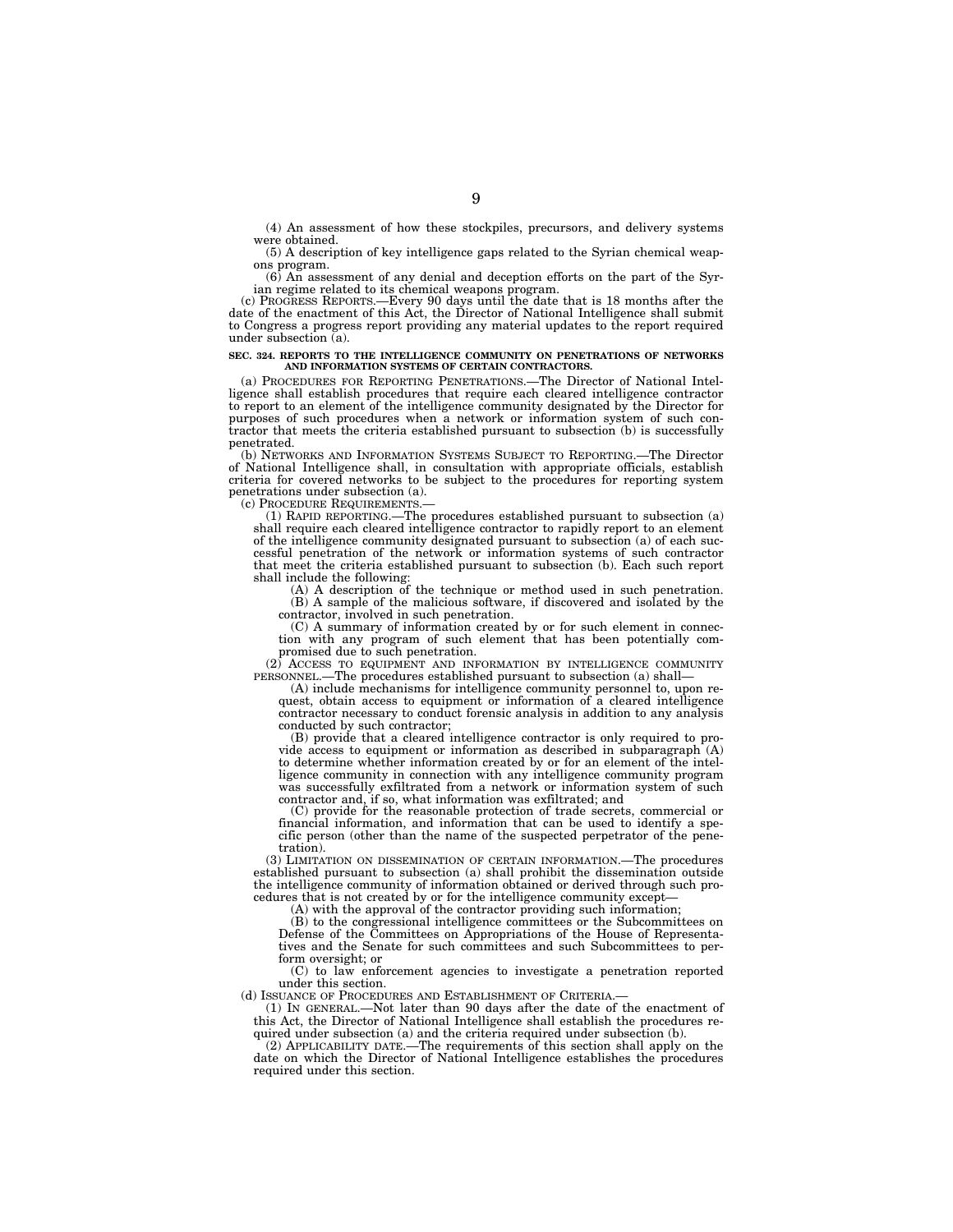(e) COORDINATION WITH THE SECRETARY OF DEFENSE TO PREVENT DUPLICATE RE-PORTING.—Not later than 180 days after the date of the enactment of this Act, the Director of National Intelligence and the Secretary of Defense shall establish procedures to permit a contractor that is a cleared intelligence contractor and a cleared defense contractor under section 941 of the National Defense Authorization Act for Fiscal Year 2013 (Public Law 112–239; 10 U.S.C. 2224 note) to submit a single report that satisfies the requirements of this section and such section 941 for an incident of penetration of network or information system.

(f) DEFINITIONS.—In this section:

(1) CLEARED INTELLIGENCE CONTRACTOR.—The term ''cleared intelligence contractor'' means a private entity granted clearance by the Director of National Intelligence or the head of an element of the intelligence community to access, receive, or store classified information for the purpose of bidding for a contract or conducting activities in support of any program of an element of the intelligence community.

(2) COVERED NETWORK.—The term ''covered network'' means a network or information system of a cleared intelligence contractor that contains or processes information created by or for an element of the intelligence community with respect to which such contractor is required to apply enhanced protection.

(g) SAVINGS CLAUSES.—Nothing in this section shall be construed to alter or limit any otherwise authorized access by government personnel to networks or information systems owned or operated by a contractor that processes or stores government data.

#### **SEC. 325. REPORT ON ELECTRONIC WASTE.**

(a) REPORT.—Not later than 90 days after the date of the enactment of this Act, the Director of National Intelligence shall submit to the congressional intelligence committees a report on the extent to which the intelligence community has implemented the recommendations of the Inspector General of the Intelligence Community contained in the report entitled ''Study of Intelligence Community Electronic Waste Disposal Practices'' issued in May 2013. Such report shall include an assessment of the extent to which the policies, standards, and guidelines of the intelligence community governing the proper disposal of electronic waste are applicable to covered commercial electronic waste that may contain classified information.

(b) FORM.—The report required under subsection (a) shall be submitted in unclassified form, but may include a classified annex.

(c) DEFINITIONS.—In this section:

(1) COVERED COMMERCIAL ELECTRONIC WASTE.—The term ''covered commercial electronic waste'' means electronic waste of a commercial entity that contracts with an element of the intelligence community.

(2) ELECTRONIC WASTE.—The term ''electronic waste'' includes any obsolete, broken, or irreparable electronic device, including a television, copier, facsimile machine, tablet, telephone, computer, computer monitor, laptop, printer, scanner, and associated electrical wiring.

#### **SEC. 326. PROMOTING STEM EDUCATION TO MEET THE FUTURE WORKFORCE NEEDS OF THE INTELLIGENCE COMMUNITY.**

(a) REPORT.—Not later than 180 days after the date of the enactment of this Act, the Director of National Intelligence shall submit to the Secretary of Education and the congressional intelligence committees a report describing the anticipated hiring needs of the intelligence community in the fields of science, technology, engineering, and mathematics, including cybersecurity and computer literacy. The report shall—

(1) describe the extent to which competitions, challenges, or internships at elements of the intelligence community that do not involve access to classified information may be utilized to promote education in the fields of science, technology, engineering, and mathematics, including cybersecurity and computer literacy, within high schools or institutions of higher education in the United States;

(2) include cost estimates for carrying out such competitions, challenges, or internships; and

(3) include strategies for conducting expedited security clearance investigations and adjudications for students at institutions of higher education for purposes of offering internships at elements of the intelligence community.

(b) CONSIDERATION OF EXISTING PROGRAMS.—In developing the report under subsection (a), the Director shall take into consideration existing programs of the intel-ligence community, including the education programs of the National Security Agency and the Information Assurance Scholarship Program of the Department of Defense, as appropriate.

(c) DEFINITIONS.—In this section: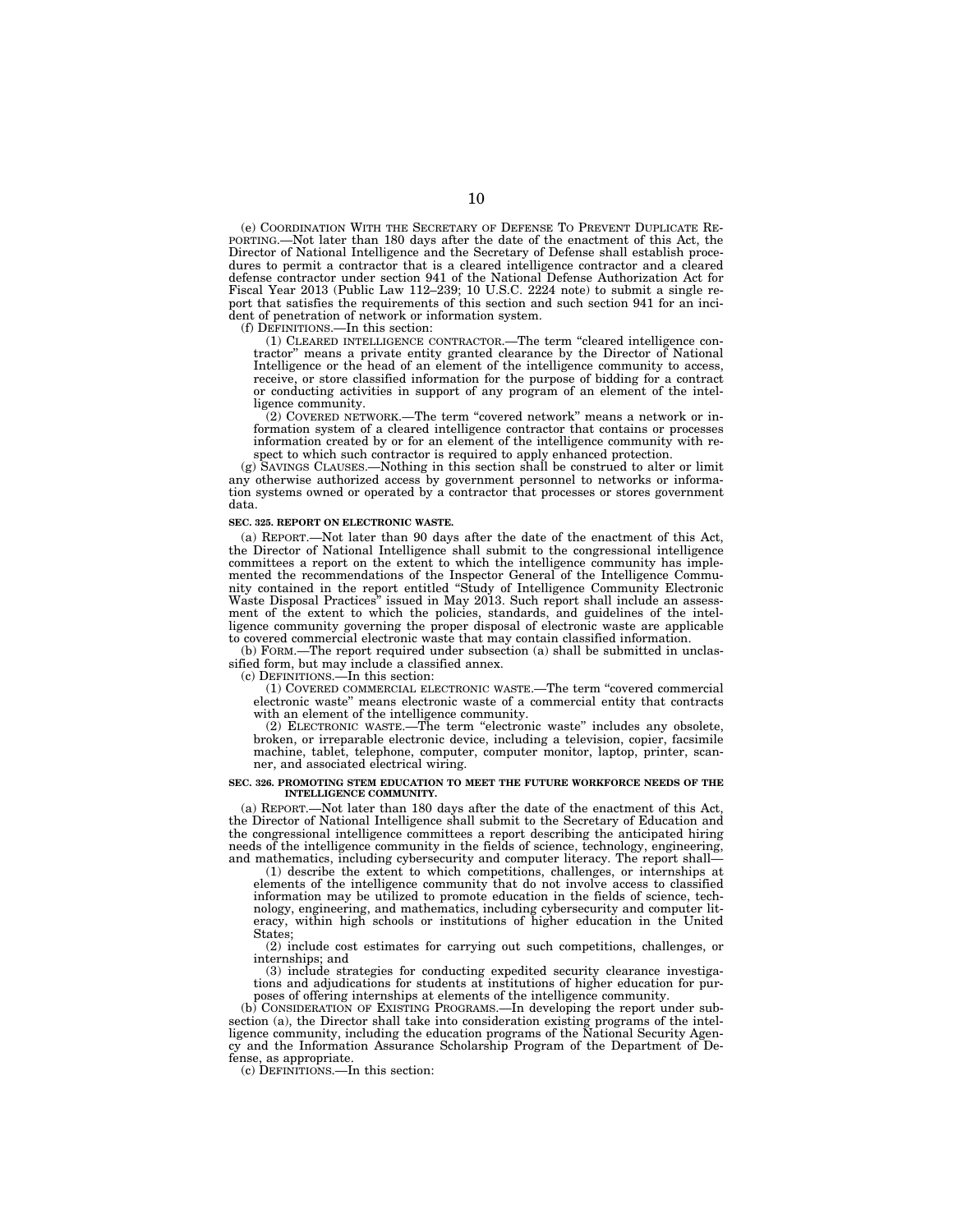(1) HIGH SCHOOL.—The term ''high school'' mean a school that awards a secondary school diploma.

(2) INSTITUTION OF HIGHER EDUCATION.—The term ''institution of higher education" has the meaning given the term in section  $101(a)$  of the Higher Education Act of 1965 (20 U.S.C. 1001(a)).

(3) SECONDARY SCHOOL.—The term ''secondary school'' has the meaning given the term in section 9101 of the Elementary and Secondary Education Act of 1965 (20 U.S.C. 7801).

#### **SEC. 327. ASSESSMENT OF SECURITY OF DOMESTIC OIL REFINERIES AND RELATED RAIL TRANSPORTATION INFRASTRUCTURE.**

(a) ASSESSMENT.—The Under Secretary of Homeland Security for Intelligence and Analysis shall conduct an intelligence assessment of the security of domestic oil refineries and related rail transportation infrastructure.

(b) SUBMISSION.—Not later than 180 days after the date of the enactment of this Act, the Under Secretary of Homeland Security for Intelligence and Analysis shall submit to the congressional intelligence committees—

(1) the results of the assessment required under subsection (a); and

(2) any recommendations with respect to intelligence sharing or intelligence collection to improve the security of domestic oil refineries and related rail transportation infrastructure to protect the communities surrounding such refineries or such infrastructure from potential harm that the Under Secretary considers appropriate.

#### **SEC. 328. REPEAL OR MODIFICATION OF CERTAIN REPORTING REQUIREMENTS.**

(a) REPEAL OF REPORTING REQUIREMENTS.—

(1) THREAT OF ATTACK ON THE UNITED STATES USING WEAPONS OF MASS DE-STRUCTION.—Section 114 of the National Security Act of 1947 (50 U.S.C. 3050) is amended by striking subsection (b).

(2) TREATY ON CONVENTIONAL ARMED FORCES IN EUROPE.—Section 2(5)(E) of the Senate resolution advising and consenting to ratification of the Document Agreed Among the States Parties to the Treaty on Conventional Armed Forces in Europe (CFE) of November 19, 1990, adopted at Vienna May 31, 1996 (Treaty Doc. 105-5) (commonly referred to as the "CFE Flank Document"), 105th Congress, agreed to May 14, 1997, is repealed.

(b) MODIFICATION OF REPORTING REQUIREMENTS.

(1) INTELLIGENCE ADVISORY COMMITTEES.—Section 410(b) of the Intelligence Authorization Act for Fiscal Year 2010 (50 U.S.C. 3309) is amended to read as follows:

''(b) NOTIFICATION OF ESTABLISHMENT OF ADVISORY COMMITTEE.—The Director of National Intelligence and the Director of the Central Intelligence Agency shall each notify the congressional intelligence committees each time each such Director creates an advisory committee. Each notification shall include—

''(1) a description of such advisory committee, including the subject matter of such committee;

''(2) a list of members of such advisory committee; and

''(3) in the case of an advisory committee created by the Director of National Intelligence, the reasons for a determination by the Director under section 4(b)(3) of the Federal Advisory Committee Act (5 U.S.C. App.) that an advisory committee cannot comply with the requirements of such Act.<sup>3</sup>

(2) INTELLIGENCE INFORMATION SHARING.—Section  $102A(g)(4)$  of the National Security Act of 1947 (50 U.S.C.  $3024(g)(4)$ ) is amended to read as follows:

"(4) The Director of National Intelligence shall, in a timely manner, report to Congress any statute, regulation, policy, or practice that the Director believes impedes the ability of the Director to fully and effectively ensure maximum availability of access to intelligence information within the intelligence community consistent with the protection of the national security of the United States.''.

(3) INTELLIGENCE COMMUNITY BUSINESS SYSTEM TRANSFORMATION.—Section 506D(j) of the National Security Act of 1947 (50 U.S.C. 3100(j)) is amended in the matter preceding paragraph (1) by striking "2015" and inserting "2014".

(4) ACTIVITIES OF PRIVACY AND CIVIL LIBERTIES OFFICERS.—Section 1062(f)(1) of the Intelligence Reform and Terrorism Prevention Act of 2004 (42 U.S.C.  $2000$ ee– $1(f)(1)$  is amended in the matter preceding subparagraph (A) by striking "quarterly" and inserting "semiannually".

(c) CONFORMING AMENDMENTS.—The National Security Act of 1947 (50 U.S.C. 3001 et seq.) is amended—

(1) in the table of contents in the first section, by striking the item relating to section 114 and inserting the following new item:

"Sec. 114. Annual report on hiring and retention of minority employees.";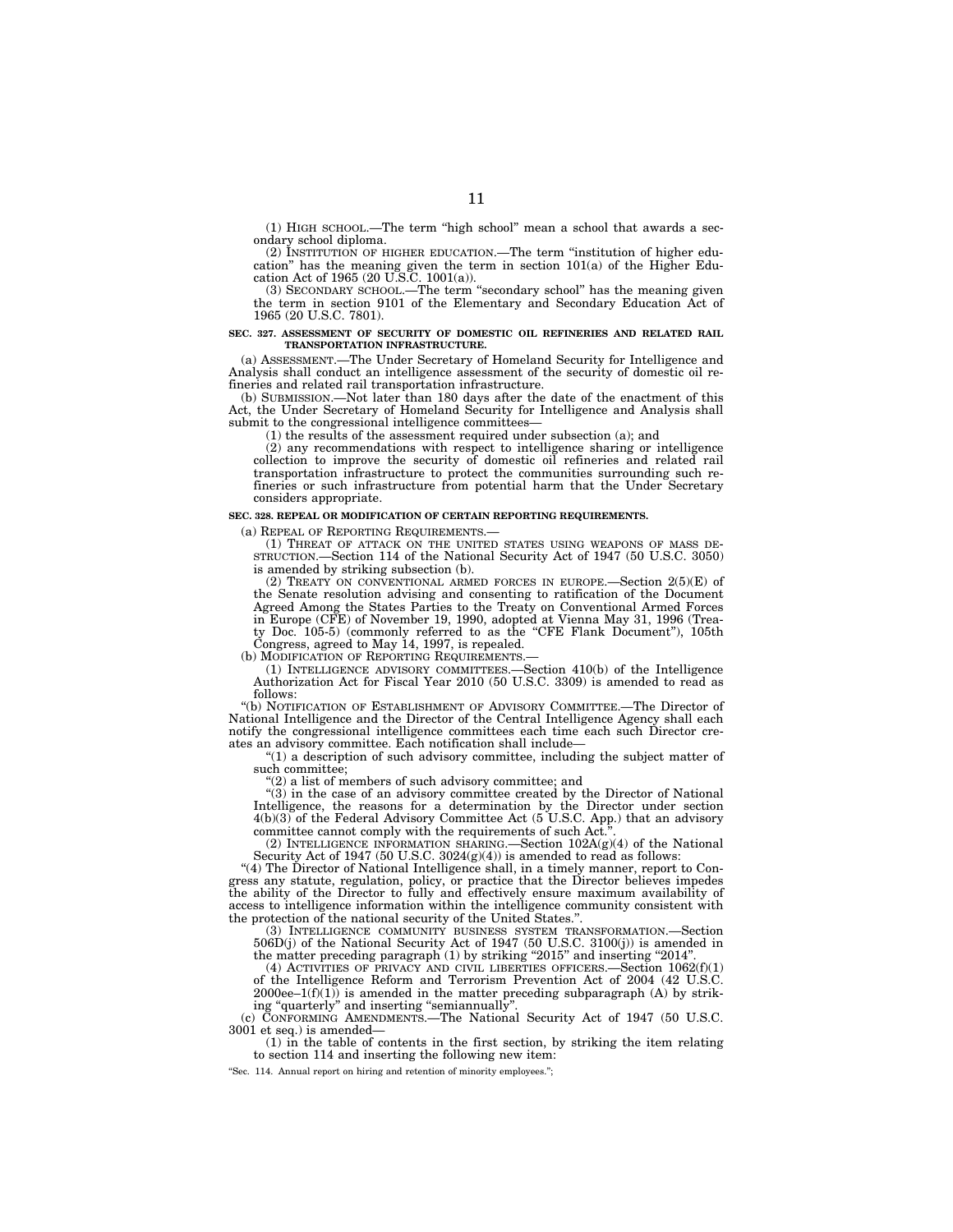(2) in section 114 (50 U.S.C. 3050)—

(A) by amending the heading to read as follows: ''**ANNUAL REPORT ON HIRING AND RETENTION OF MINORITY EMPLOYEES.**'';

(B) by striking "(a) ANNUAL REPORT ON HIRING AND RETENTION OF MI-NORITY EMPLOYEES.-

(C) by redesignating paragraphs (1) through (5) as subsections (a) through (e), respectively;

(D) in subsection (b) (as so redesignated)-

(i) by redesignating subparagraphs (A) through (C) as paragraphs (1) through (3), respectively; and

(ii) in paragraph (2) (as so redesignated)—

(I) by redesignating clauses (i) and (ii) as subparagraphs (A) and (B), respectively; and

(II) in the matter preceding subparagraph (A) (as so redesig-nated), by striking ''clauses (i) and (ii)'' and inserting ''subpara-graphs (A) and (B)'';

(E) in subsection (d) (as redesignated by subparagraph (C) of this paragraph), by striking "subsection" and inserting "section"; and (F) in subsection (e) (as redesignated by subparagraph (C) of this para-

graph)—

(i) by redesignating subparagraphs  $(A)$  through  $(C)$  as paragraphs  $(1)$ through (3), respectively; and

(ii) by striking ''subsection,'' and inserting ''section''; and

(3) in section 507 (50 U.S.C. 3106)—

 $(A)$  in subsection  $(a)$ 

(i) by striking "(1) The date" and inserting "The date";

(ii) by striking "subsection  $(c)(1)(A)$ " and inserting "subsection  $(c)(1)$ "; (iii) by striking paragraph (2); and

(iv) by redesignating subparagraphs (A) through (F) as paragraphs (1) through (6), respectively;

(B) in subsection  $(c)(1)$ 

(i) by striking ''(A) Except'' and inserting ''Except''; and

(ii) by striking subparagraph (B); and

(C) in subsection  $\overline{d}(1)$ (i) in subparagraph (A)—

(I) by striking "subsection  $(a)(1)$ " and inserting "subsection  $(a)$ "; and

(II) by inserting "and" after "March 1;";

(ii) by striking subparagraph (B); and

(iii) by redesignating subparagraph (C) as subparagraph (B).

## **TITLE IV—MATTERS RELATING TO ELEMENTS OF THE INTELLIGENCE COMMUNITY**

**SEC. 401. GIFTS, DEVISES, AND BEQUESTS TO THE CENTRAL INTELLIGENCE AGENCY.** 

Section 12 of the Central Intelligence Agency Act of 1949 (50 U.S.C. 3512) is amended—

(1) by striking the section heading and inserting ''GIFTS, DEVISES, AND BE-QUESTS'';

 $(2)$  in subsection  $(a)(2)$ 

(A) by inserting "by the Director as a gift to the Agency" after "accepted"; and

(B) by striking ''this section'' and inserting ''this subsection'';

 $(3)$  in subsection  $(b)$ , by striking "this section," and inserting "subsection  $(a)$ ,";

 $(4)$  in subsection  $(c)$ , by striking "this section," and inserting "subsection  $(a)$ ,";

 $(5)$  in subsection  $(d)$ , by striking "this section" and inserting "subsection  $(a)$ ";

(6) by redesignating subsection (f) as subsection (g); and

(7) by inserting after subsection (e) the following:

" $(f)(1)$  The Director may engage in fundraising in an official capacity for the benefit of nonprofit organizations that provide support to surviving family members of deceased Agency employees or that otherwise provide support for the welfare, education, or recreation of Agency employees, former Agency employees, or their family members.

"(2) In this subsection, the term 'fundraising' means the raising of funds through the active participation in the promotion, production, or presentation of an event designed to raise funds and does not include the direct solicitation of money by any other means."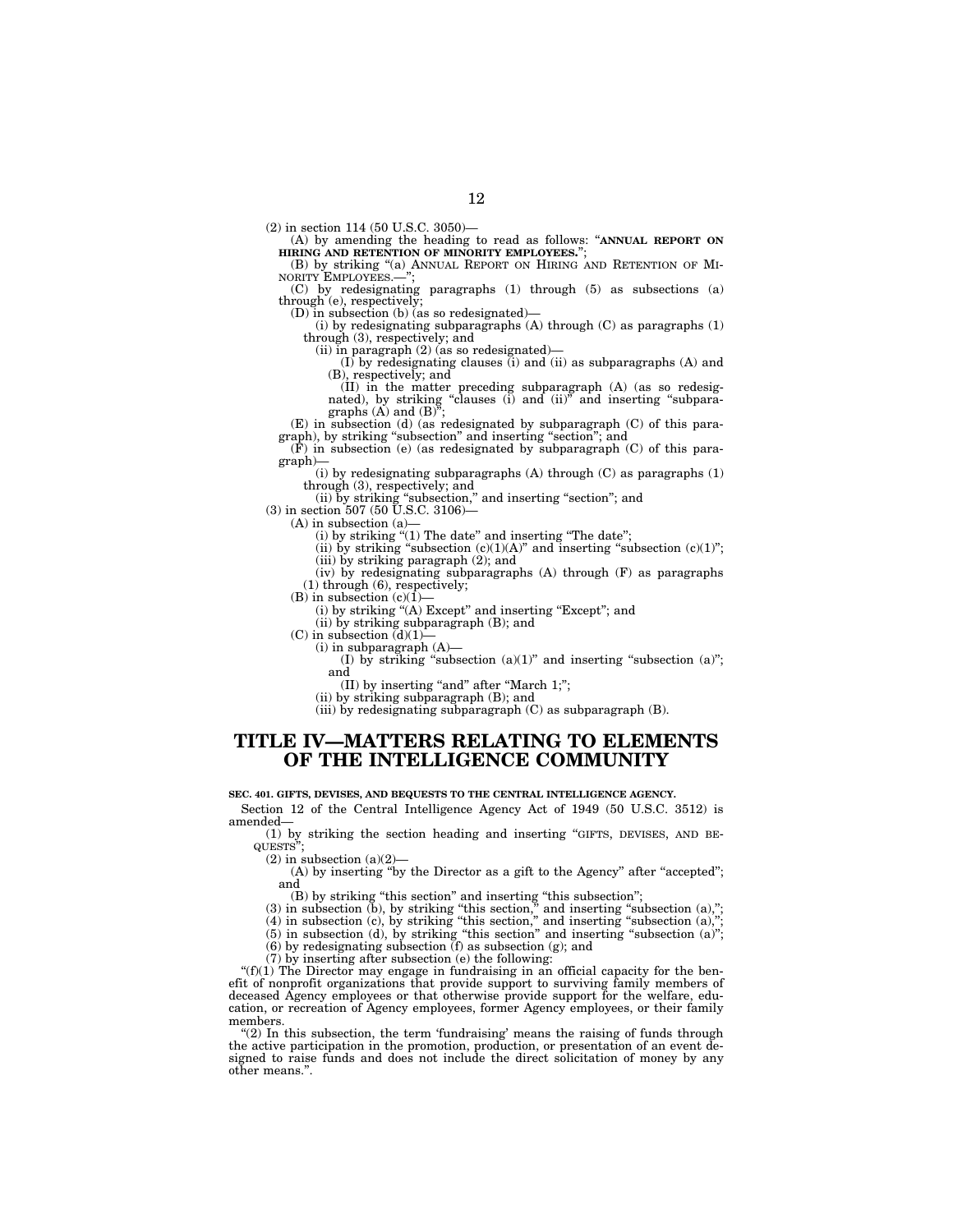(a) ELEVATION OF INSPECTOR GENERAL STATUS.—The Inspector General Act of 1978 (5 U.S.C. App.) is amended—

(1) in section 8G(a)(2), by striking ''the National Security Agency,''; and

(2) in section 12—

(A) in paragraph (1), by inserting "the National Security Agency," after ''the Federal Emergency Management Agency,''; and

(B) in paragraph (2), by inserting ''the National Security Agency,'' after ''the National Aeronautics and Space Administration,''.

(b) DATE OF APPOINTMENT.—Not later than 90 days after the date of the enactment of this Act, the President shall nominate a person for appointment, by and with the advice and consent of the Senate, as Inspector General of the National Security Agency under section 3(a) of the Inspector General Act of 1978 (5 U.S.C. App.) consistent with the amendments made by subsection (a).

(c) TRANSITION RULE.—An individual serving as Inspector General of the National Security Agency on the date of the enactment of this Act pursuant to an appointment made under section 8G of the Inspector General Act of 1978 (5 U.S.C. App.)—

(1) may continue so serving until the President makes an appointment under section 3(a) of such Act with respect to the National Security Agency consistent with the amendments made by subsection (a); and

(2) shall, while serving under paragraph (1), remain subject to the provisions of section 8G of such Act that, immediately before the date of the enactment of this Act, applied with respect to the Inspector General of the National Security Agency and suffer no reduction in pay.

(d) SPECIAL PROVISIONS CONCERNING THE NATIONAL SECURITY AGENCY.—The Inspector General Act of 1978 (5 U.S.C. App.) is amended by inserting after section 8J the following new section:

#### **''SEC. 8K. SPECIAL PROVISIONS CONCERNING THE NATIONAL SECURITY AGENCY.**

"(a) GENERAL COUNSEL TO THE INSPECTOR GENERAL.

''(1) IN GENERAL.—There is a General Counsel to the Inspector General of the National Security Agency, who shall be appointed by the Inspector General of the National Security Agency.

''(2) DUTIES.—The General Counsel to the Inspector General of the National Security Agency shall—

''(A) serve as the chief legal officer of the Office of the Inspector General of the National Security Agency;

''(B) provide legal services only to the Inspector General of the National Security Agency;

''(C) prescribe professional rules of ethics and responsibilities for employees and officers of, and contractors to, the National Security Agency;

''(D) perform such functions as the Inspector General may prescribe; and ''(E) serve at the discretion of the Inspector General.

''(3) OFFICE OF THE GENERAL COUNSEL.—There is an Office of the General Counsel to the Inspector General of the National Security Agency. The Inspector General may appoint to the Office to serve as staff of the General Counsel such legal counsel as the Inspector General considers appropriate.

"(b) TESTIMONY.

"(1) AUTHORITY TO COMPEL.—The Inspector General of the National Security Agency is authorized to require by subpoena the attendance and testimony of former employees of the National Security Agency or contractors, former contractors, or former detailees to the National Security Agency as necessary in the performance of functions assigned to the Inspector General by this Act.

"(2) REFUSAL TO OBEY.—A subpoena issued under this subsection, in the case of contumacy or refusal to obey, shall be enforceable by order of any appropriate United States district court.

''(3) NOTIFICATION.—The Inspector General shall notify the Attorney General 7 days before issuing any subpoena under this section.

"(c) PROHIBITIONS ON INVESTIGATIONS FOR NATIONAL SECURITY REASONS.

''(1) EVALUATIONS OF PROHIBITIONS.—Not later than 7 days after the date on which the Inspector General of the National Security Agency receives notice or a statement under section  $8G(d)(2)(C)$  of the reasons the Secretary of Defense is prohibiting the Inspector General from initiating, carrying out, or completing any audit or investigation, the Inspector General shall submit to the Permanent Select Committee on Intelligence and the Committee on Armed Services of the House of Representatives and the Select Committee on Intelligence and the Committee on Armed Services of the Senate an evaluation of such notice or such statement.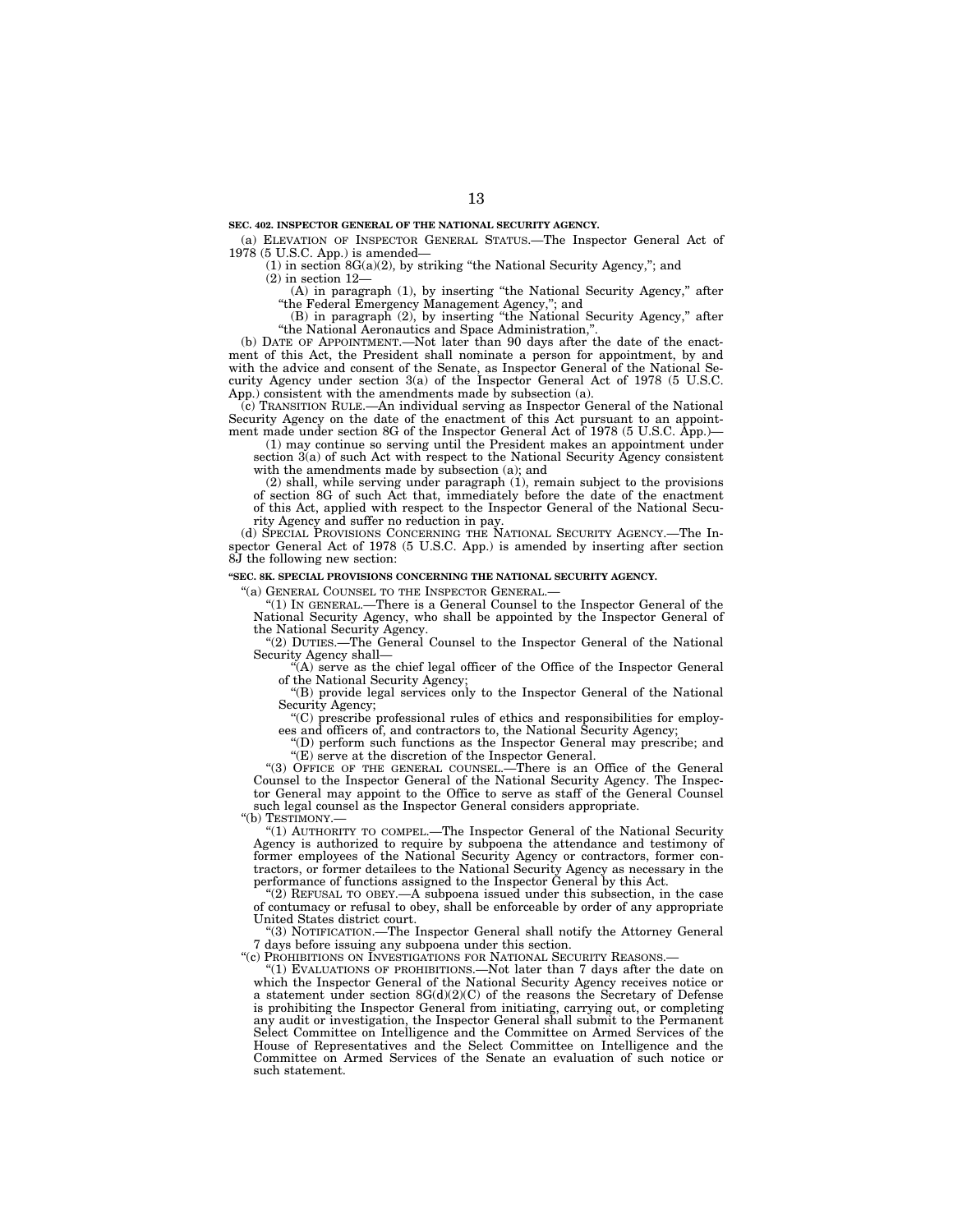''(2) INCLUSION IN SEMI-ANNUAL REPORT.—The Inspector General shall include in the semiannual report prepared by the Inspector General in accordance with section 5(a) a description of the instances in which the Secretary of Defense prohibited the Inspector General from initiating, carrying out, or completing any audit or investigation during the period covered by such report.'

# **TITLE V—SECURITY CLEARANCE REFORM**

#### **SEC. 501. CONTINUOUS EVALUATION AND SHARING OF DEROGATORY INFORMATION REGARD-ING PERSONNEL WITH ACCESS TO CLASSIFIED INFORMATION.**

Section 102A(j) of the National Security Act of 1947 (50 U.S.C. 3024(j)) is amended—

(1) in the heading, by striking ''SENSITIVE COMPARTMENTED INFORMATION'' and inserting ''CLASSIFIED INFORMATION'';

(2) in paragraph (3), by striking ''; and'' and inserting a semicolon;

(3) in paragraph (4), by striking the period and inserting a semicolon; and

(4) by adding at the end the following new paragraphs:

''(5) ensure that the background of each employee or officer of an element of the intelligence community, each contractor to an element of the intelligence community, and each individual employee of such a contractor who has been determined to be eligible for access to classified information is monitored on a continual basis under standards developed by the Director, including with respect to the frequency of evaluation, during the period of eligibility of such employee or officer of an element of the intelligence community, such contractor, or such individual employee to such a contractor to determine whether such employee or officer of an element of the intelligence community, such contractor, and such individual employee of such a contractor continues to meet the requirements for eligibility for access to classified information; and

 $(6)$  develop procedures to require information sharing between elements of the intelligence community concerning potentially derogatory security information regarding an employee or officer of an element of the intelligence community, a contractor to an element of the intelligence community, or an individual employee of such a contractor that may impact the eligibility of such employee or officer of an element of the intelligence community, such contractor, or such individual employee of such a contractor for a security clearance.''.

#### **SEC. 502. REQUIREMENTS FOR INTELLIGENCE COMMUNITY CONTRACTORS.**

(a) REQUIREMENTS.—Section 102A of the National Security Act of 1947 (50 U.S.C. 3024) is amended by adding at the end the following new subsection:

''(x) REQUIREMENTS FOR INTELLIGENCE COMMUNITY CONTRACTORS.—The Director of National Intelligence, in consultation with the head of each department of the Federal Government that contains an element of the intelligence community and the Director of the Central Intelligence Agency, shall—

 $(1)$  ensure that-

 $(A)$  any contractor to an element of the intelligence community with access to a classified network or classified information develops and operates a security plan that is consistent with standards established by the Director of National Intelligence for intelligence community networks; and

''(B) each contract awarded by an element of the intelligence community includes provisions requiring the contractor comply with such plan and such standards;

''(2) conduct periodic assessments of each security plan required under para $graph (1)(A)$  to ensure such security plan complies with the requirements of such paragraph; and

''(3) ensure that the insider threat detection capabilities and insider threat policies of the intelligence community apply to facilities of contractors with access to a classified network.''.

(b) APPLICABILITY.—The amendment made by subsection (a) shall apply with respect to contracts entered into or renewed after the date of the enactment of this Act.

#### **SEC. 503. TECHNOLOGY IMPROVEMENTS TO SECURITY CLEARANCE PROCESSING.**

(a) IN GENERAL.—The Director of National Intelligence, in consultation with the Secretary of Defense and the Director of the Office of Personnel Management, shall conduct an analysis of the relative costs and benefits of potential improvements to the process for investigating persons who are proposed for access to classified information and adjudicating whether such persons satisfy the criteria for obtaining and retaining access to such information.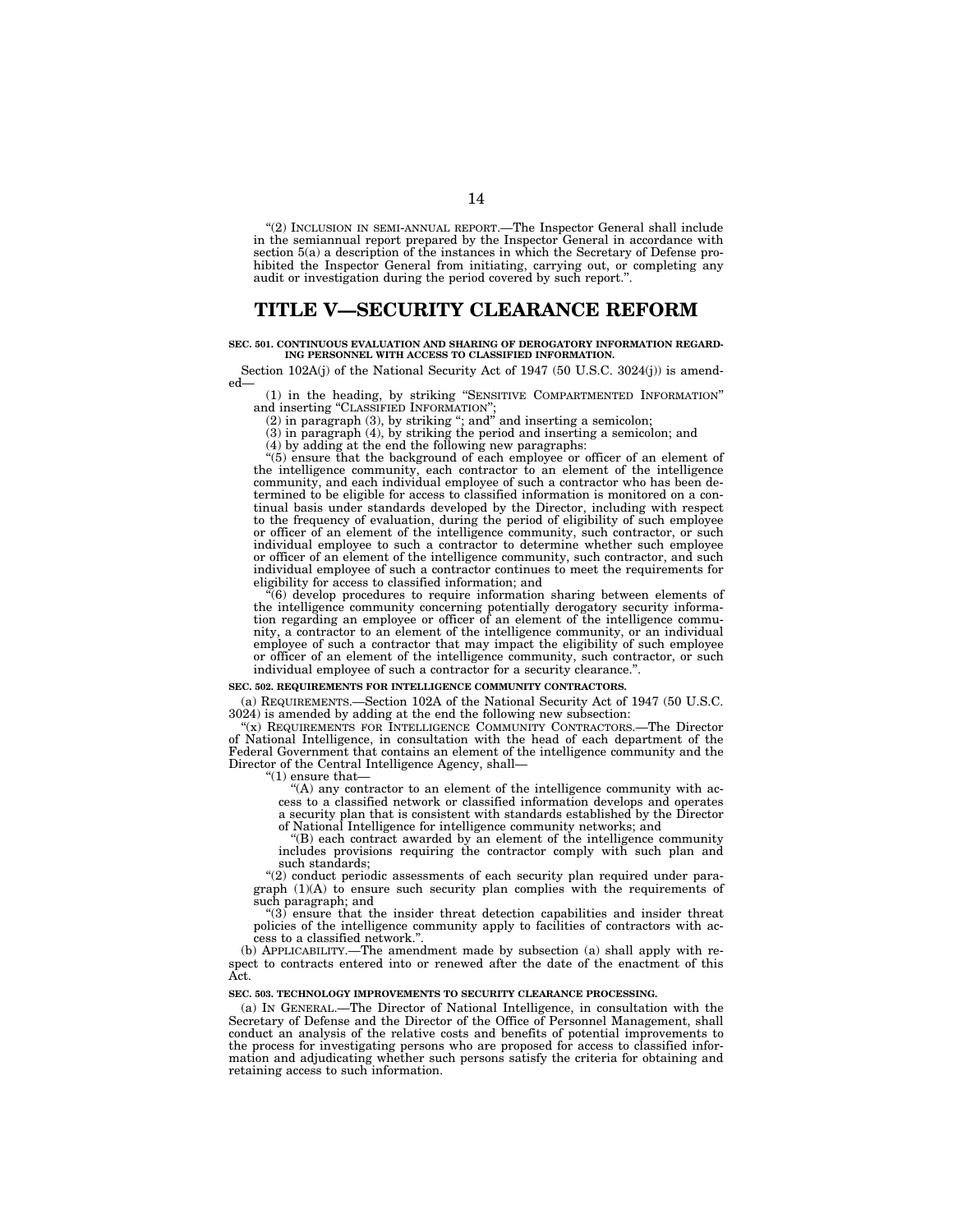(b) CONTENTS OF ANALYSIS.—In conducting the analysis required by subsection (a), the Director of National Intelligence shall evaluate the costs and benefits associated with—

(1) the elimination of manual processes in security clearance investigations and adjudications, if possible, and automating and integrating the elements of the investigation process, including—

(A) the clearance application process;

(B) case management;

(C) adjudication management;

(D) investigation methods for the collection, analysis, storage, retrieval, and transfer of data and records; and

(E) records management for access and eligibility determinations;

(2) the elimination or reduction, if possible, of the use of databases and information sources that cannot be accessed and processed automatically electronically, or modification of such databases and information sources, to enable electronic access and processing;

(3) the use of government-developed and commercial technology for continuous monitoring and evaluation of government and commercial data sources that can identify and flag information pertinent to adjudication guidelines and eligibility determinations;

(4) the standardization of forms used for routine reporting required of cleared personnel (such as travel, foreign contacts, and financial disclosures) and use of continuous monitoring technology to access databases containing such reportable information to independently obtain and analyze reportable data and events;

(5) the establishment of an authoritative central repository of personnel security information that is accessible electronically at multiple levels of classification and eliminates technical barriers to rapid access to information necessary for eligibility determinations and reciprocal recognition thereof;

(6) using digitally processed fingerprints, as a substitute for ink or paper prints, to reduce error rates and improve portability of data;

(7) expanding the use of technology to improve an applicant's ability to discover the status of a pending security clearance application or reinvestigation; and

(8) using government and publicly available commercial data sources, including social media, that provide independent information pertinent to adjudication guidelines to improve quality and timeliness, and reduce costs, of investigations and reinvestigations.

(c) REPORT TO CONGRESS.—Not later than 6 months after the date of the enactment of this Act, the Director of National Intelligence shall submit to the appropriate committees of Congress a report on the analysis required by subsection (a). **SEC. 504. REPORT ON RECIPROCITY OF SECURITY CLEARANCES.** 

The head of the entity selected pursuant to section 3001(b) of the Intelligence Reform and Terrorism Prevention Act of 2004 (50 U.S.C. 3341(b)) shall submit to the appropriate committees of Congress a report each year through 2017 that describes for the preceding year-

(1) the periods of time required by authorized adjudicative agencies for accepting background investigations and determinations completed by an authorized investigative entity or authorized adjudicative agency;

(2) the total number of cases in which a background investigation or determination completed by an authorized investigative entity or authorized adjudicative agency is accepted by another agency;

(3) the total number of cases in which a background investigation or determination completed by an authorized investigative entity or authorized adjudicative agency is not accepted by another agency; and

(4) such other information or recommendations as the head of the entity selected pursuant to such section 3001(b) considers appropriate.

#### **SEC. 505. IMPROVING THE PERIODIC REINVESTIGATION PROCESS.**

(a) IN GENERAL.—Not later than 180 days after the date of the enactment of this Act, and annually thereafter until December 31, 2017, the Director of National Intelligence, in consultation with the Secretary of Defense and the Director of the Office of Personnel Management, shall transmit to the appropriate committees of Congress a strategic plan for updating the process for periodic reinvestigations consistent with a continuous evaluation program.

(b) CONTENTS.—The plan required by subsection (a) shall include—

(1) an analysis of the costs and benefits associated with conducting periodic reinvestigations;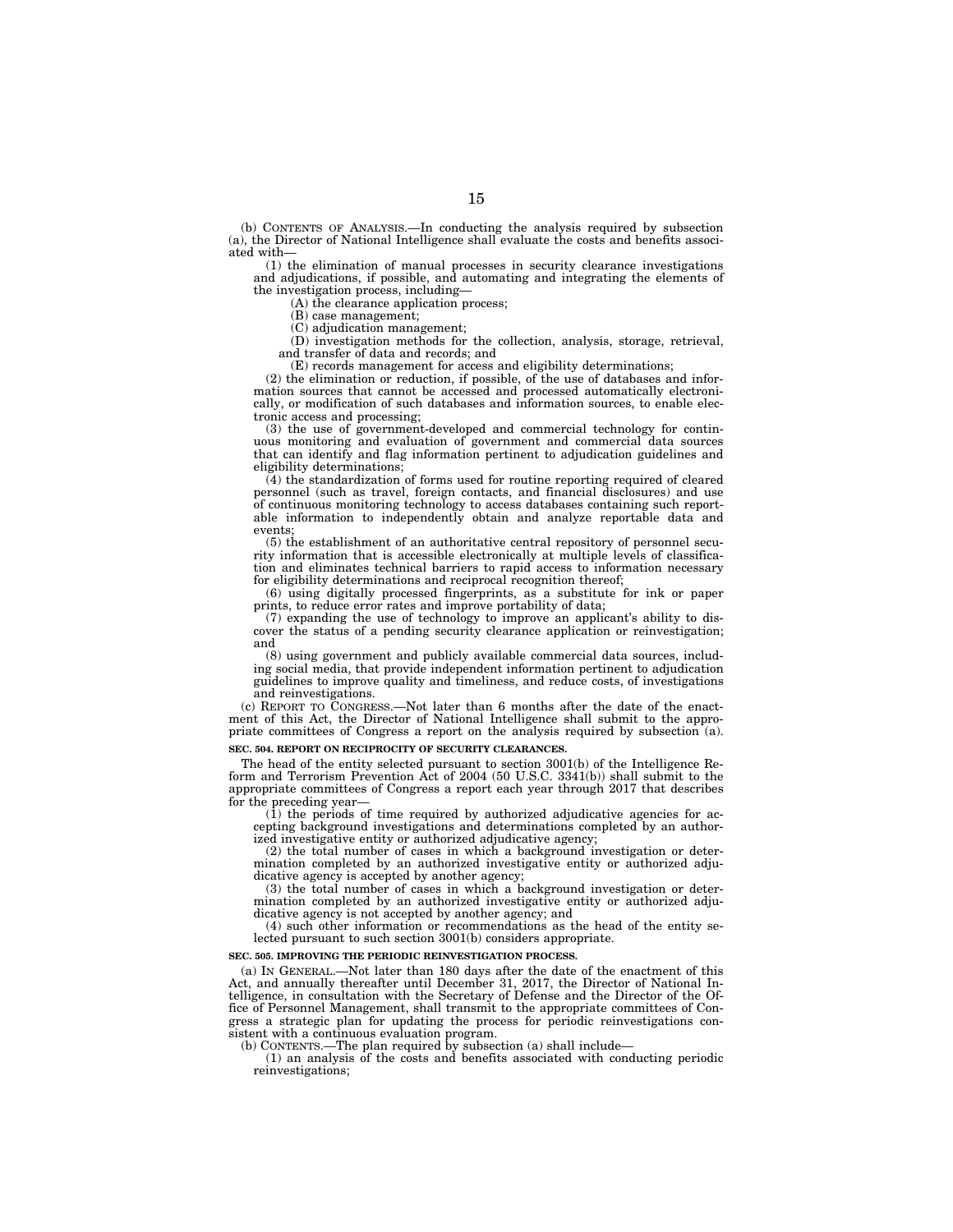(2) an analysis of the costs and benefits associated with replacing some or all periodic reinvestigations with a program of continuous evaluation;

(3) a determination of how many risk-based and ad hoc periodic reinvestigations are necessary on an annual basis for each component of the Federal Government with employees with security clearances;

(4) an analysis of the potential benefits of expanding the Government's use of continuous evaluation tools as a means of improving the effectiveness and efficiency of procedures for confirming the eligibility of personnel for continued access to classified information; and

(5) an analysis of how many personnel with out-of-scope background investigations are employed by, or contracted or detailed to, each element of the intelligence community.

(c) PERIODIC REINVESTIGATIONS DEFINED.—In this section, the term ''periodic reinvestigations'' has the meaning given that term in section 3001(a) of the Intelligence Reform and Terrorism Prevention Act of 2004 (50 U.S.C. 3341(a)).

#### **SEC. 506. APPROPRIATE COMMITTEES OF CONGRESS DEFINED.**

In this title, the term ''appropriate committees of Congress'' means—

(1) the congressional intelligence committees;

(2) the Committee on Armed Services and the Committee on Homeland Security and Governmental Affairs of the Senate; and

(3) the Committee on Armed Services and the Committee on Homeland Security of the House of Representatives.

## **TITLE VI—TECHNICAL AMENDMENTS**

**SEC. 601. TECHNICAL AMENDMENTS TO THE CENTRAL INTELLIGENCE AGENCY ACT OF 1949.**  Section 21 of the Central Intelligence Agency Act of 1949 (50 U.S.C. 3521) is amended—

 $(1)$  in subsection  $(b)(1)(D)$ , by striking "section  $(a)$ " and inserting "subsection  $(a)$ "; and

 $(2)$  in subsection  $(c)(2)(E)$ , by striking "provider." and inserting "provider".

**SEC. 602. TECHNICAL AMENDMENTS TO THE NATIONAL SECURITY ACT OF 1947 RELATING TO THE PAST ELIMINATION OF CERTAIN POSITIONS.** 

Section 101(a) of the National Security Act of 1947 (50 U.S.C. 3021(a)) is amended—

 $(1)$  in paragraph  $(5)$ , by striking the semicolon and inserting "; and";

(2) by striking paragraphs (6) and (7);

(3) by redesignating paragraph (8) as paragraph (6); and

 $(4)$  in paragraph  $(6)$  (as so redesignated), by striking "the Chairman of the Munitions Board, and the Chairman of the Research and Development Board,''.

#### **SEC. 603. TECHNICAL AMENDMENTS TO THE INTELLIGENCE AUTHORIZATION ACT FOR FIS-CAL YEAR 2013.**

(a) AMENDMENTS.—Section 506 of the Intelligence Authorization Act for Fiscal Year 2013 (Public Law 112–277; 126 Stat. 2478) is amended—

(1) by striking "Section  $606(5)$ " and inserting "Paragraph (5) of section  $605$ "; and

(2) by inserting ", as redesignated by section  $310(a)(4)(B)$  of this Act," before ''is amended''.

(b) EFFECTIVE DATE.—The amendments made by subsection (a) shall take effect as if included in the enactment of the Intelligence Authorization Act for Fiscal Year 2013 (Public Law 112–277).

#### **PURPOSE**

The purpose of H.R. 4681 is to authorize the intelligence and intelligence-related activities of the United States Government for Fiscal Years 2014 and 2015. These activities enhance the national security of the United States, support and assist the armed forces of the United States, and support the President in the execution of the foreign policy of the United States.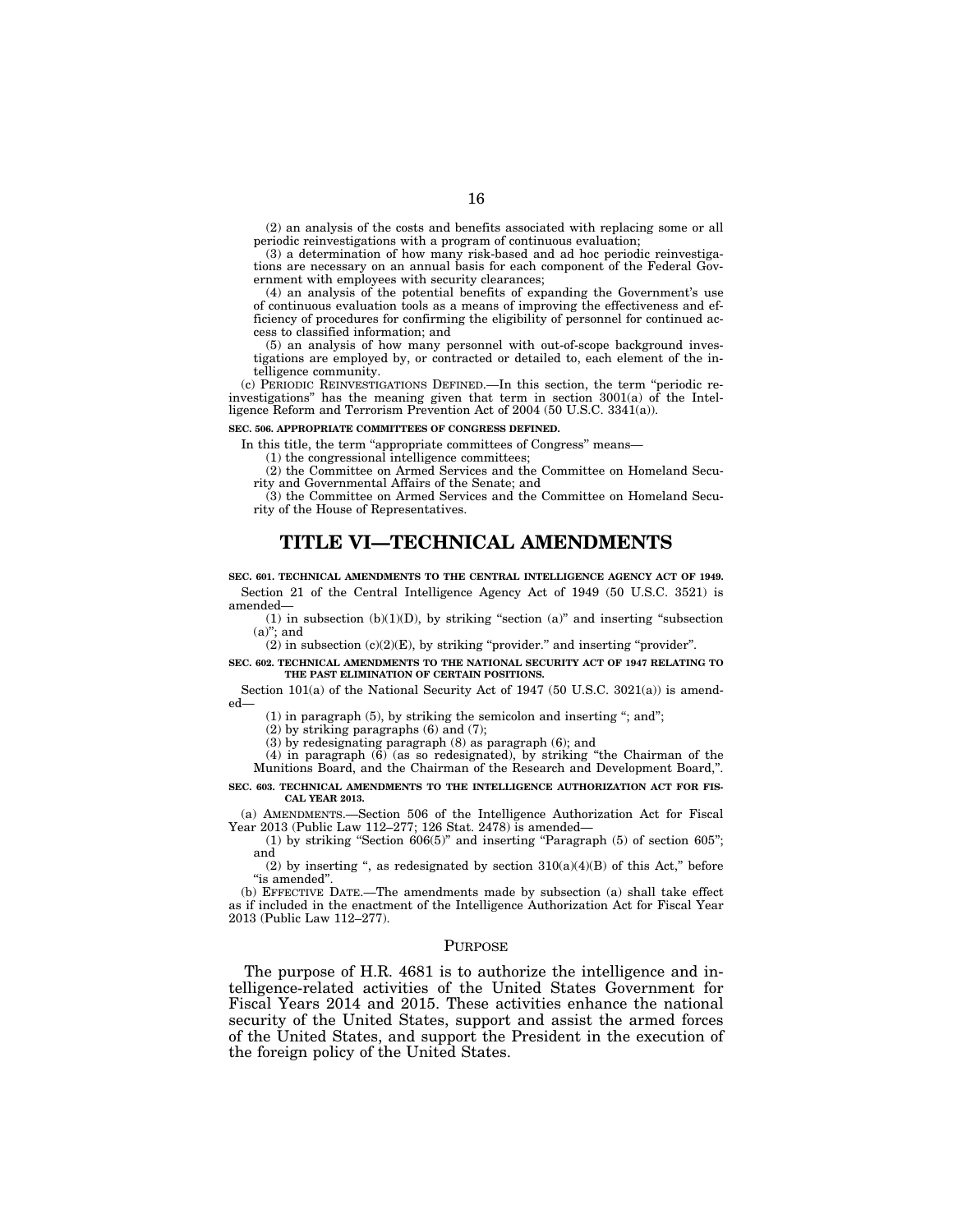#### CLASSIFIED ANNEXES AND COMMITTEE INTENT

The classified annexes to this report include the classified schedules of authorizations and their associated explanatory language. The Committee views the classified annexes as integral parts of this legislation. The classified annexes contain thorough discussions of the issues considered by the Committee underlying the funding authorizations found in the classified schedules of authorizations. The Committee expects that all intelligence programs discussed in the classified annexes to this report will follow the guidance and limitations set forth as associated language therein. The classified schedules of authorizations are incorporated directly into this legislation by virtue of section 102 of the bill. The classified annexes are available for review by all Members of the House of Representatives, subject to the requirements of clause 13 of rule XXIII of the Rules of the House of Representatives and rule 14 of the Rules of Procedure for the House Permanent Select Committee on Intelligence.

#### SCOPE OF COMMITTEE REVIEW

The bill authorizes U.S. intelligence and intelligence-related activities within the jurisdiction of the Committee, including the National Intelligence Program (NIP) and the Military Intelligence Program (MIP). The NIP consists of all activities of the Office of the Director of National Intelligence, as well as those intelligence, intelligence-related, and counterintelligence activities conducted by: the Central Intelligence Agency; the Department of Defense; the Defense Intelligence Agency; the National Security Agency; the National Reconnaissance Office; the National Geospatial-Intelligence Agency; the Departments of the Army, Navy, and Air Force; the Department of State; the Department of the Treasury; the Department of Energy; the Department of Justice; the Federal Bureau of Investigation; the U.S. Coast Guard; the Department of Homeland Security; and the Drug Enforcement Administration. The Committee has exclusive legislative, authorizing, and oversight jurisdiction of these programs.

#### COMMITTEE STATEMENT AND VIEWS

The Fiscal Years 2014 and 2015 intelligence authorization bill funds all U.S. intelligence activities, spanning 16 separate agencies. It provides authorization for critical national security functions, including: CIA personnel and their activities worldwide; tactical intelligence support to combat units in Afghanistan; NSA's electronic surveillance and cyber defense; global monitoring of foreign militaries, weapons tests, and arms control treaties, including use of satellites and radars; real-time analysis and reporting on political and economic events, such as current events in the Middle East and Eastern Europe; and research and technology to maintain the country's technological edge.

This bill sustains today's intelligence capabilities and provides for future capabilities while staying within the funding constraints of the Budget Control Act. For Fiscal Year 2014, the bill authorizes funding that is slightly below the President's budget request level. Its funding levels are in line with the levels appropriated by the enacted appropriations act for the National Intelligence Program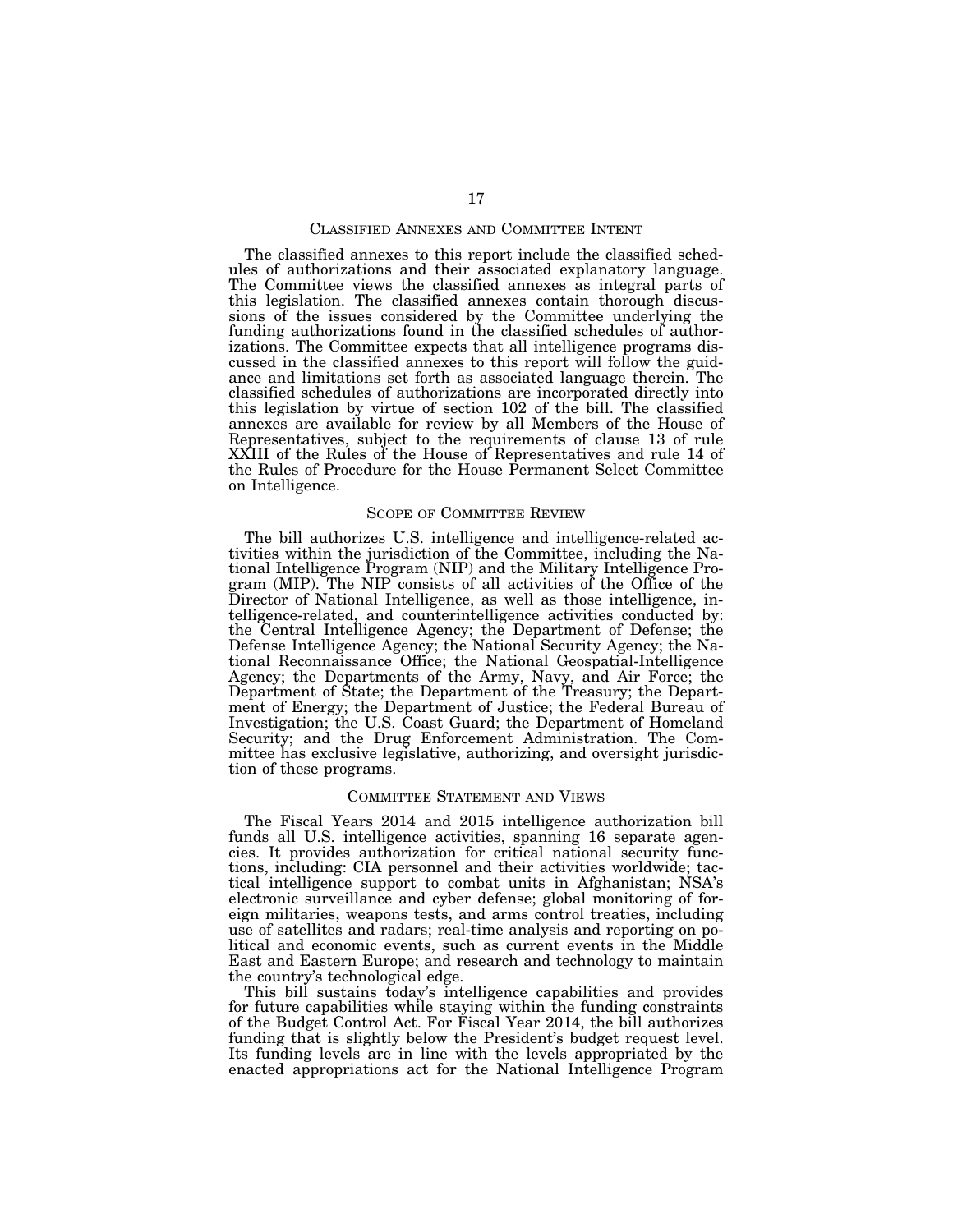and with the National Defense Authorization Act for the Military Intelligence Program.

For Fiscal Year 2015, the bill increases the President's budget request by less than one percent. This overall increase, set off by efficiencies the Committee identified, reflects the Committee's concern that the President's request does not fund a number of important initiatives and leaves several unacceptable shortfalls. In the absence of an Administration request for Fiscal Year 2015 Overseas Contingency Operations funding, the bill authorizes the Committee's conservative estimate of the amount that will be required.

The Committee's concerns about insufficient intelligence funding are only heightened for Fiscal Year 2016 and beyond, when postsequester funding levels are due to resume. These concerns are exacerbated by the great expense necessary to remediate the damage from illegal disclosures of classified information.

As most of the intelligence budget involves highly classified programs, the bulk of this Committee's recommendations each year are found in the classified annexes to the bill. Among other initiatives, the bill increases funding to address insider threats and improve personnel security programs. The classified annexes also include a five-point budget framework to: (1) curb personnel growth; (2) find major operating efficiencies; (3) make only the best value investments; (4) deliver acquisitions on cost and on schedule; and (5) protect research and technology.

The legislative provisions are comprised of changes to statute that better enable the Community to conduct its important mission and strengthen oversight mechanisms where needed.

## *Personnel and Information Security Reforms*

Over the past year, massive unauthorized disclosures of classified information caused immense damage to our national security. The Intelligence Community might have been able to prevent those unauthorized disclosures if it continuously evaluated the backgrounds of employees and contractors and if IC elements had more effectively shared potentially derogatory information about employees and contractors with each other.

Section 501 of the bill requires the Director of National Intelligence to ensure that all IC elements continuously determine whether their employees and contractors are eligible for access to classified information. Continuous evaluation allows the IC to take advantage of lawfully available government and public information to detect warning signals that the current system of five-year periodic reinvestigation misses. That information may include: foreign travel; reports of foreign contacts; financial disclosure information; checks of criminal, commercial marketing, and credit databases; and other appropriate publicly available information. By adopting continuous evaluation, a smaller number of cause-based and random reinvestigations can supplement and, over the long-term, replace, arbitrary periodic reinvestigations in the IC.

An effective continuous evaluation system also requires different elements of the IC to share information with each other in a timely fashion. Section 501 therefore also directs the DNI to develop procedures that require IC elements to share information that may impact the eligibility of employees or contractors for a security clearance with each other.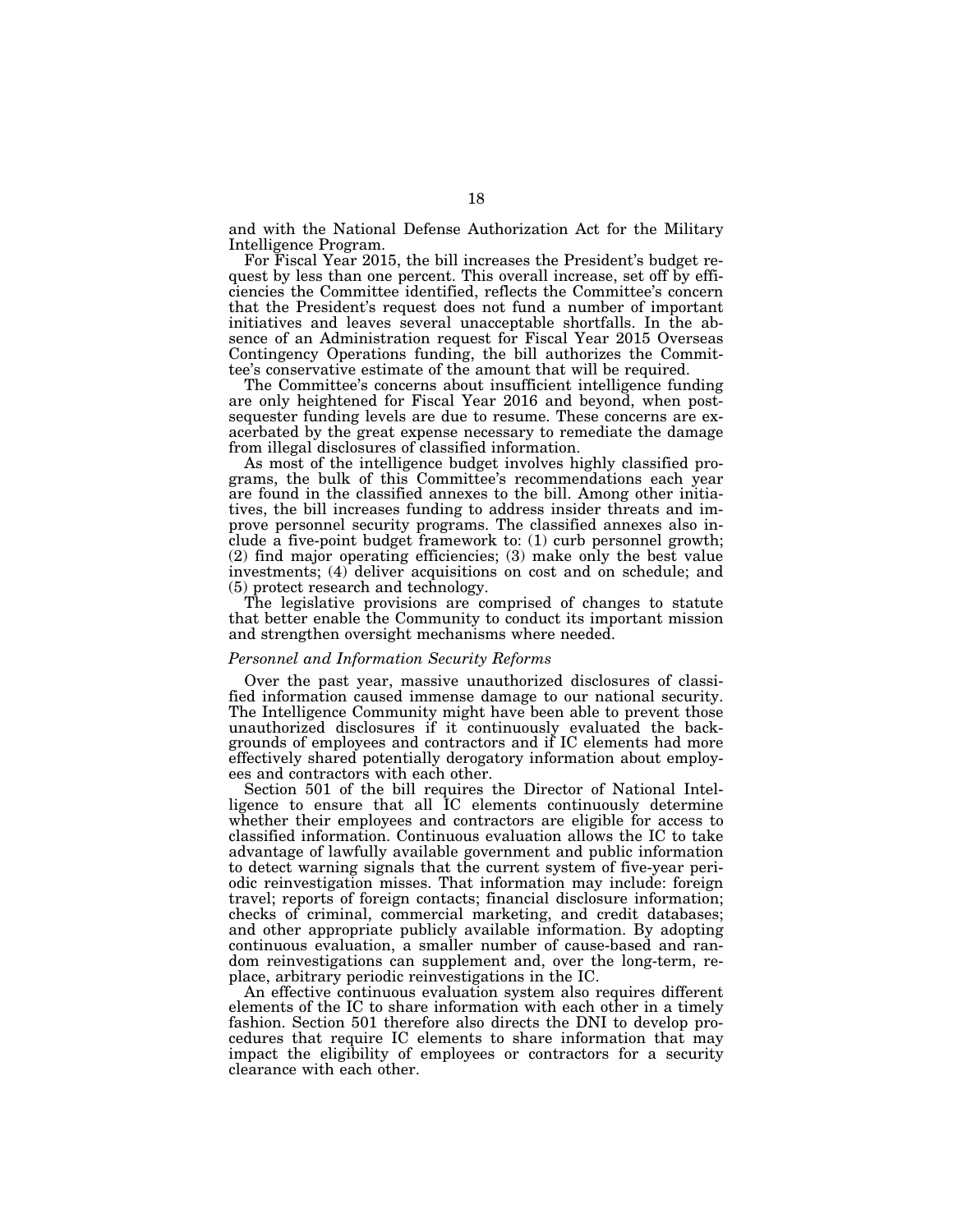Contractors pose a unique information security challenge for the IC. Section 502 of the bill addresses that challenge by requiring the DNI to ensure that all IC contractors with access to classified information develop and operate security plans that meet the DNI's information security standards. Compliance with this requirement will not be left to chance: Going forward, every contract that an IC element signs must contain a clause requiring the contractor to abide by the DNI's standards. Under Section 502, the DNI must also ensure that IC contractors with access to classified networks follow the IC's insider threat detection policies.

#### *Declassification of bin Laden documents*

Section 312 of the bill requires the DNI to conduct a declassification review of certain documents collected in the May 2011 Abbottabad, Pakistan, mission that killed Osama bin Laden. That seminal moment in American history created an opportunity to improve public understanding of the threat al-Qaeda and its affiliates pose to the United States without harming national security. The cache of documents at bin Laden's compound can help the public understand the state of al-Qaeda in 2011, including the group's relationship to Pakistan and Iran, its role in past terror plots, and the strategic threat to the United States and its allies. Section 312 therefore requires the DNI to conduct a declassification review and make public documents that are not central to current intelligence operations, sources, methods, potential criminal investigations, or other national security interests. The bill also requires the DNI to brief the Committee about this effort and to explain why any of the documents must remain classified.

#### COMMITTEE CONSIDERATION AND ROLLCALL VOTES

On May 22, 2014, the Committee met in open and closed session and ordered the bill H.R. 4681 favorably reported, as amended.

## OPEN SESSION

In open session, the Committee considered the text of the bill H.R. 4681. Chairman Rogers offered an amendment in the nature of a substitute to H.R. 4681. The contents of the amendment in the nature of a substitute are described in the Section-by-Section analysis and the Explanation of Amendment.

Chairman Rogers offered an amendment to the amendment in the nature of a substitute to require a ''cooling off'' period before former Intelligence Community senior employees could work for a foreign government or a company controlled by a foreign government. The amendment would also establish notification and reporting requirements for former IC senior employees. He subsequently withdrew the amendment.

Mr. Thompson offered an amendment to the amendment in the nature of a substitute that would require the Office of Intelligence and Analysis of the Department of Homeland Security to conduct an intelligence assessment of domestic oil refineries and related rail transportation infrastructure. The Committee adopted the amendment by a voice vote.

Ms. Schakowsky offered an amendment to the amendment in the nature of a substitute to prohibit lethal action against an indi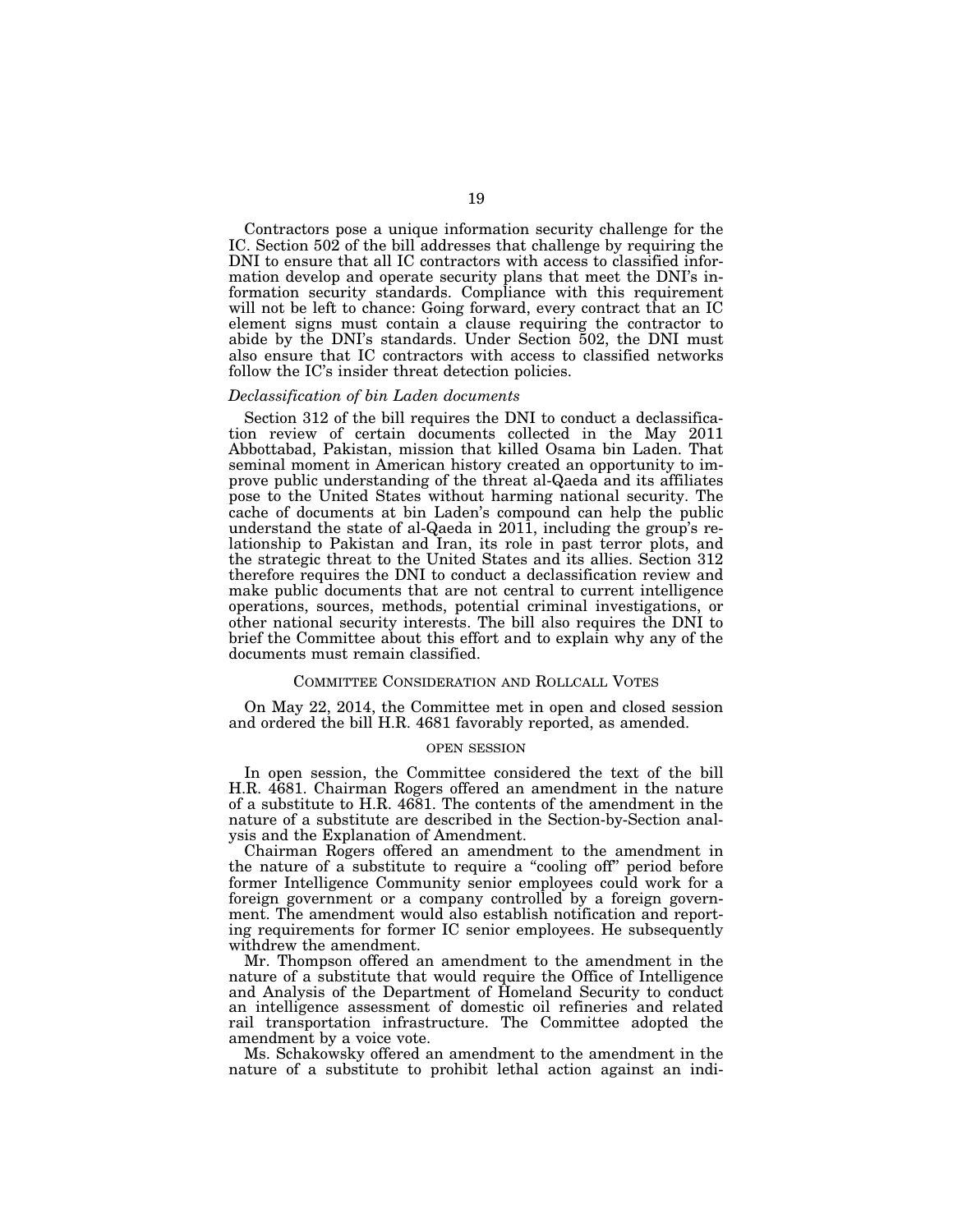vidual if the U.S. Government does not know the identity of that individual with a near certainty. The Committee rejected the amendment by a voice vote.

Mr. Langevin offered an amendment to the amendment in the nature of a substitute to establish an independent panel of experts to review the reforms enacted by the Intelligence Reform and Terrorism Prevention Act of 2004. He subsequently withdrew the amendment.

Mr. Himes offered an amendment to the amendment in the nature of a substitute to make the Inspector General of the National Security Agency a presidentially appointed, Senate-confirmed position and make other changes to increase the authority and independence of the Inspector General. The Committee adopted the amendment by a voice vote.

Mr. Himes offered an amendment to the amendment in the nature of a substitute to require the Director of National Intelligence to submit an annual report to the congressional intelligence committees on violations of law or executive order by Intelligence Community personnel. The Committee adopted the amendment by a voice vote.

The amendment in the nature of a substitute as amended was agreed to by a voice vote.

#### CLOSED SESSION

Mr. Ruppersberger moved to close the meeting for consideration of the two classified schedules of authorizations because national security would be endangered if the matters to be considered were disclosed. The motion was agreed to by a record vote of 17 ayes to 0 noes:

Voting aye: Mr. Rogers (chairman), Mr. Thornberry, Mr. Conaway, Mr. King, Mr. LoBiondo, Mr. Nunes, Mrs. Bachmann, Mr. Rooney, Mr. Heck, Mr. Ruppersberger, Mr. Thompson, Ms. Schakowsky, Mr. Langevin, Mr. Schiff, Mr. Gutierrez, Mr. Himes, Ms. Sewell.

Voting no: None.

The Committee first considered the classified Fiscal Year 2014 schedule of authorizations, which it adopted by a voice vote.

The Committee then considered the classified Fiscal Year 2015 schedule of authorizations.

Mr. Thompson offered an amendment to the classified Fiscal Year 2015 schedule of authorizations (annex). The Committee adopted the amendment by a voice vote.

The Committee then adopted the classified Fiscal Year 2015 schedule of authorizations, as amended, by a voice vote.

#### OPEN SESSION

By unanimous consent, the Committee returned to open session. The Committee then adopted a motion by the Chairman to favor-

ably report the bill H.R. 4681 to the House, as amended, including by reference the classified schedules of authorizations, as amended. The motion was agreed to by a voice vote.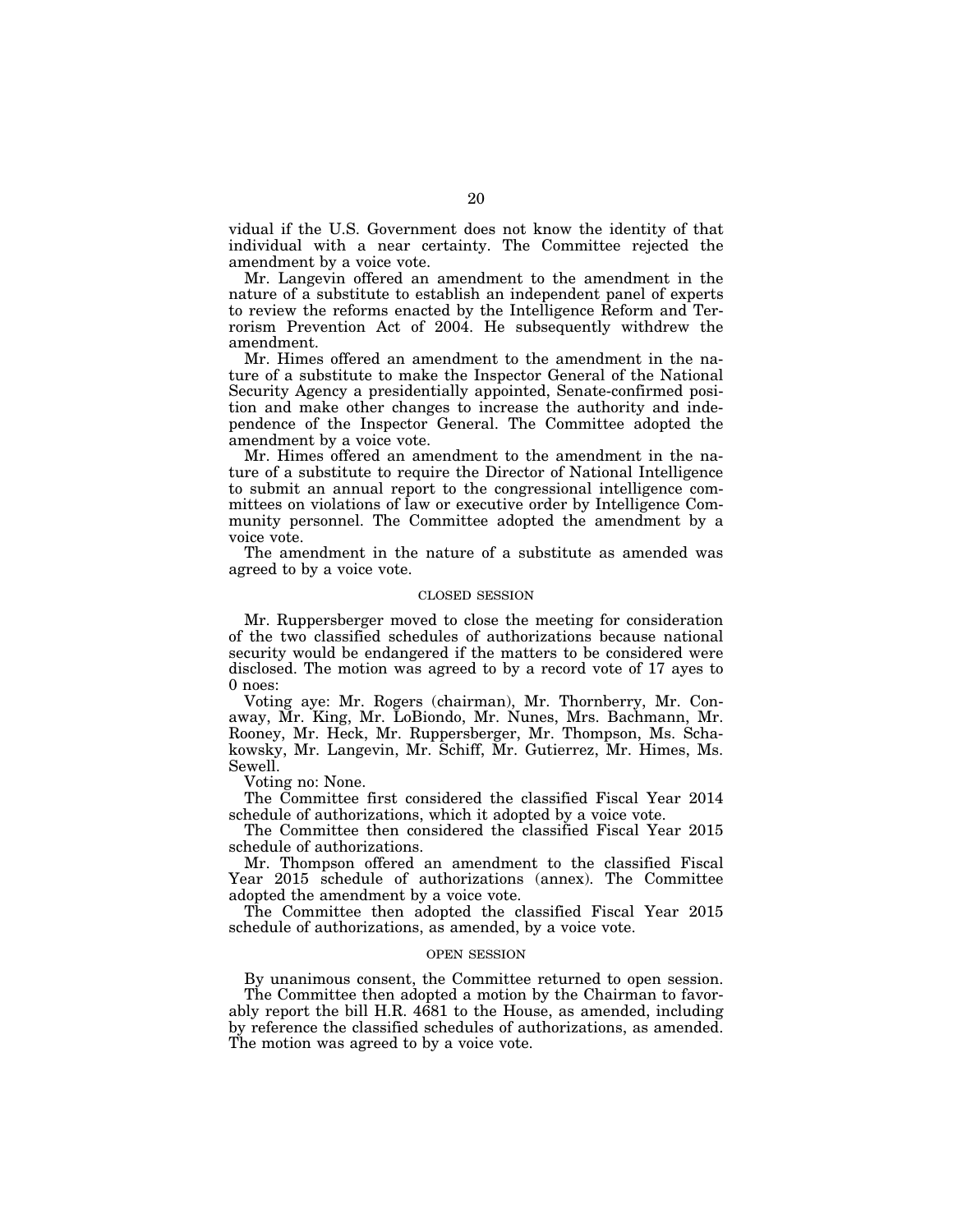SECTION-BY-SECTION ANALYSIS AND EXPLANATION OF AMENDMENT

## *Section 1—Short Title and Table of Contents*

Section 1 of the bill contains the short title for the bill and the table of contents.

## *Section 2—Definitions*

Section 2 of the bill defines the terms ''congressional intelligence committees'' and ''Intelligence Community.''

## TITLE I—INTELLIGENCE ACTIVITIES

## *Section 101—Authorization of Appropriations*

Section 101 of the bill authorizes appropriations for Fiscal Years 2014 and 2015 for the intelligence and intelligence-related activities of these elements of the United States Government: The Office of the Director of National Intelligence (including the National Counterterrorism Center), the Central Intelligence Agency, the Department of Defense, the Defense Intelligence Agency, the National Security Agency, the Departments of the Army, Navy, and Air Force, the Coast Guard, the Department of State, the Department of the Treasury, the Department of Energy, the Department of Justice, the Federal Bureau of Investigation, the Drug Enforcement Administration, the National Reconnaissance Office, the National Geospatial Intelligence Agency, and the Department of Homeland Security.

#### *Section 102—Classified Schedule of Authorizations*

Section 102 of the bill provides that the amounts and personnel ceilings authorized under Section 101 shall be specified in the accompanying classified schedules of authorizations, which shall be made available to the Committee on Appropriations and to the President.

## *Section 103—Personnel Ceiling Adjustments*

Section 103 of the bill authorizes the Director of National Intelligence to make certain increases to the authorized personnel levels for Fiscal Years 2014 and 2015 when necessary to the performance of important intelligence functions, but not to exceed three percent of the number of civilian personnel authorized.

Section 103 also requires the Director of National Intelligence to establish guidelines that govern the treatment of personnel levels, including exemption from levels for details, joint-duty, long-term full-time training, students, and trainee programs or similar programs.

## *Section 104—Intelligence Community Management Account*

Section 104 of the bill authorizes appropriations for the Intelligence Community Management Account of the Director of National Intelligence and sets the authorized full-time equivalent personnel levels for the elements within the Community Management Account for fiscal years 2014 and 2015.

Section 104 also authorizes additional classified appropriations and personnel levels for the Community Management Account as specified in the classified schedules of authorizations, permits the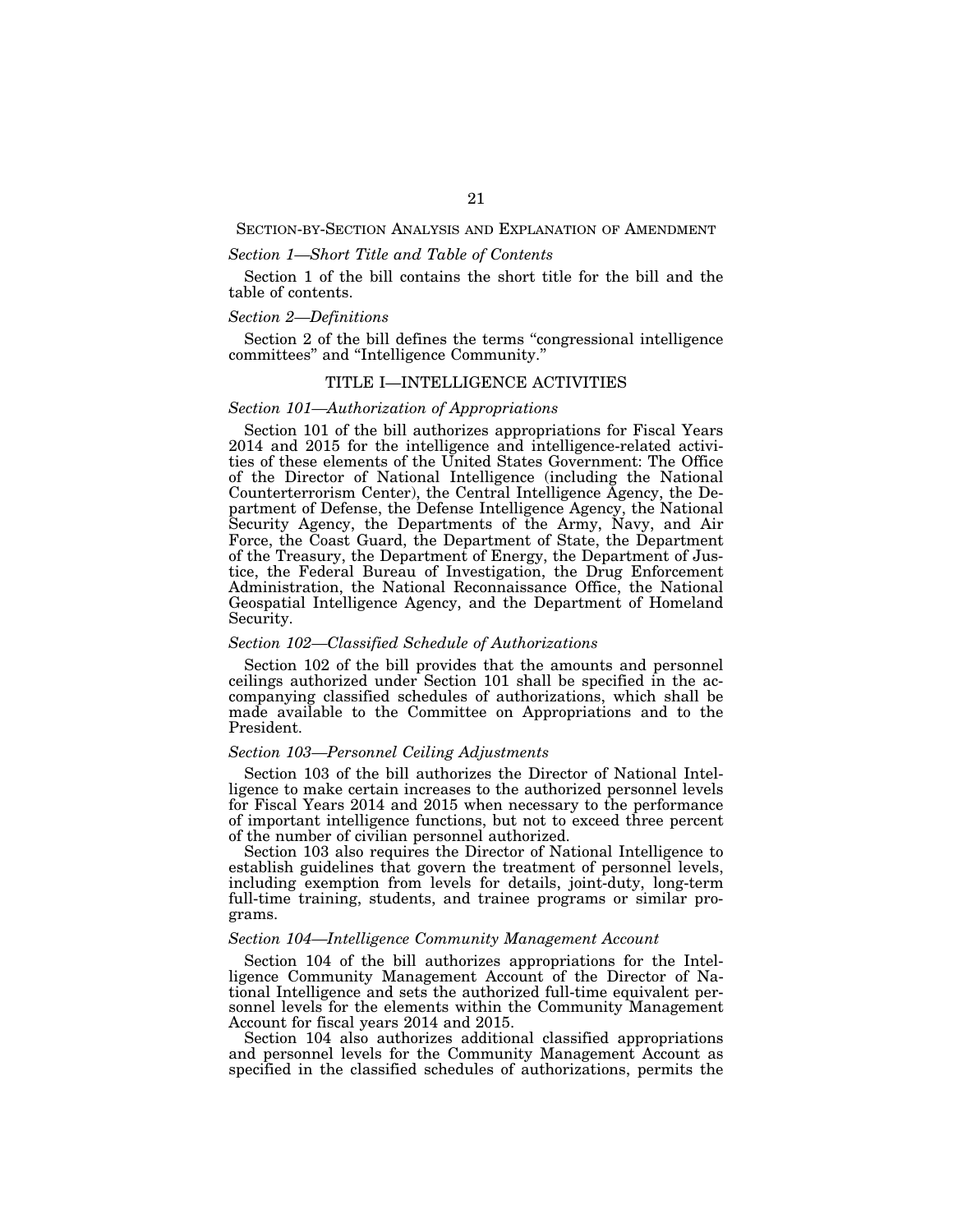Fiscal Year 2014 funding for advanced research and development to remain available through September 30, 2015, and permits the Fiscal Year 2015 funding for advanced research and development to remain available through September 30, 2016.

## TITLE II—CENTRAL INTELLIGENCE AGENCY RETIREMENT AND DISABILITY SYSTEM

#### *Section 201—Authorization of Appropriations*

Section 201 of the bill authorizes \$514,000,000 for the Central Intelligence Agency Retirement and Disability System for each of Fiscal Years 2014 and 2015.

## TITLE III—GENERAL PROVISIONS

#### SUBTITLE A—GENERAL MATTERS

## *Section 301—Increase in Employee Compensation and Benefits Authorized by Law*

Section 301 of the bill provides that the authorized amounts may be increased by such additional or supplemental amounts as may be necessary for increases in compensation or benefits authorized by law.

## *Section 302—Restriction on Conduct of Intelligence Activities*

Section 302 of the bill provides that the authorization of funds in this act does not constitute authority for the conduct of any intelligence activity not otherwise authorized by the Constitution or laws of the United States.

## *Section 303—Specific Authorization of Funding for High Performance Computing Center 2*

Section 303 of the bill provides that funds appropriated for the construction of the High Performance Computer Center 2, as described in the table entitled Consolidated Cryptologic Program in the classified annex to accompany the Consolidated and Further Continuing Appropriations Act, 2013, in excess of the amount specified for such activity in the tables of the classified annex that accompanied the Intelligence Authorization Act for Fiscal Year 2013 shall be specifically authorized by Congress for the purposes of Section 504 of the National Security Act of 1947.

## *Section 304—Clarification of Exemption from Freedom of Information Act of Identities of Employees Submitting Complaints to the Inspector General of the Intelligence Community*

Section 304 of the bill clarifies that Section  $103H(g)(3)$  of the National Security Act of 1947 shall qualify as a withholding statute pursuant to the Freedom of Information Act.

#### *Section 305—Functional Managers for the Intelligence Community*

Section 305 of the bill codifies the existing Executive Order 12333 authority of the Director of National Intelligence to designate functional managers for intelligence disciplines. Section 305 also codifies the responsibility of functional managers to act as the principal adviser to the Director of National Intelligence for their respective intelligence function.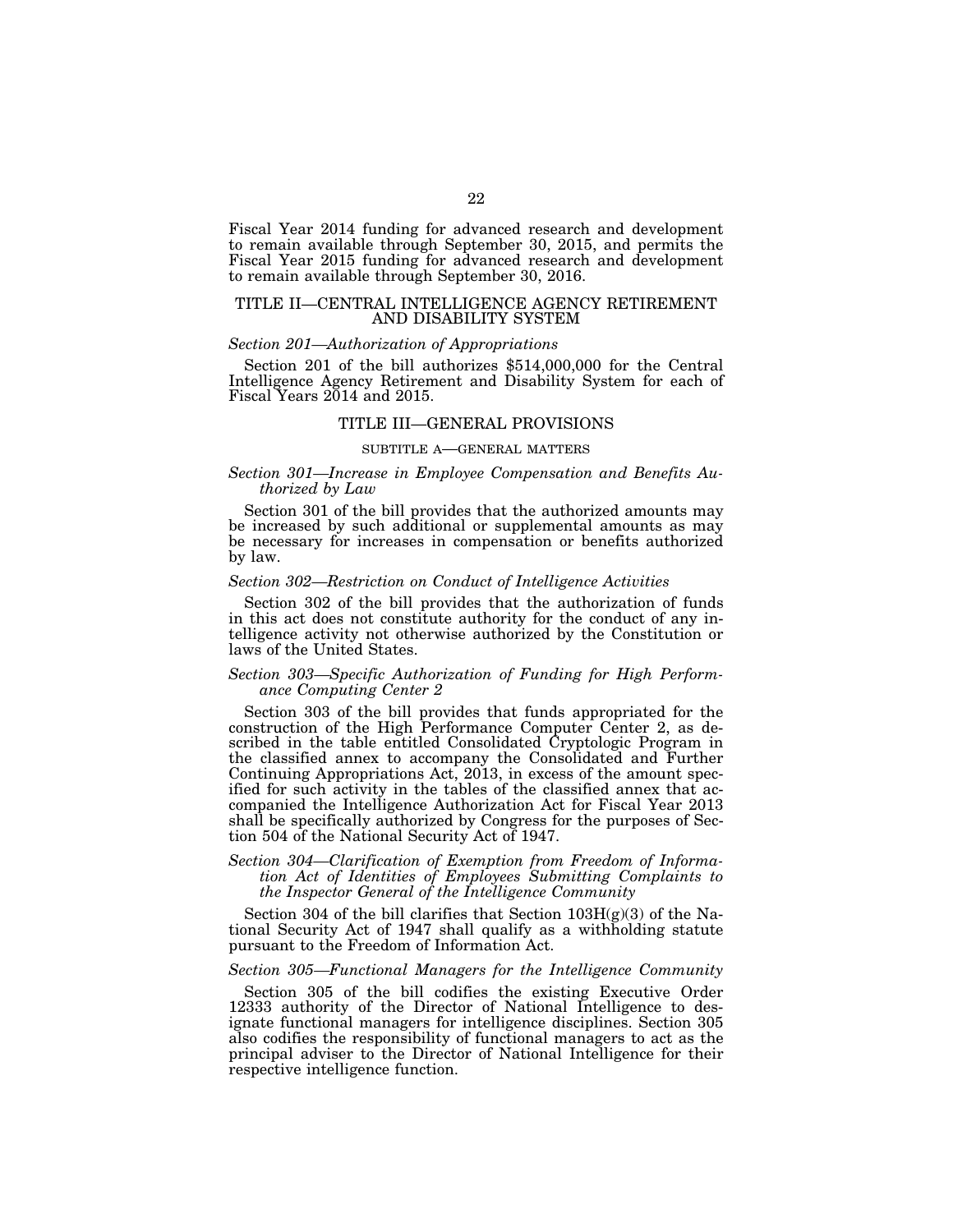## *Section 306—Annual Assessment of Intelligence Community Performance by Function*

Section 306 of the bill establishes a new requirement for each functional manager to report to the congressional intelligence committees annually on the state of their function. The reporting requirement calls on each functional manager to, among other things, identify those programs, projects, and activities that comprise the intelligence discipline for which they are responsible and to report on resource issues and other matters relevant to the state of their function.

## *Section 307—Software Licensing*

Section 307 of this bill builds upon the Intelligence Authorization Act for Fiscal Year 2013 by requiring that, every two years, the chief information officers of each element of the Intelligence Community: (1) conduct an inventory of software licenses held by that element, including both utilized and unutilized licenses held by the element, and (2) assess the actions that could be carried out by such element to achieve the greatest possible economies of scale and associated cost savings in software procurement and usage. Section 307 also specifies that the initial inventories and assessments shall be based on the inventories that were required under Section 305 of the Fiscal Year 2013 Act.

Section 307 further provides that, not later than 180 days after enactment, and every two years thereafter, the Chief Information Officer shall compile an inventory of all existing software licenses of the Intelligence Community and assess actions that could be carried out by the Intelligence Community to achieve the greatest possible economies of scale and associated cost savings in software procurement and usage. The Chief Information Officer must then submit to the congressional intelligence committees a copy of each inventory compiled.

## *Section 308—Plans To Respond to Unauthorized Disclosures of Covert Actions*

Section 308 of the bill requires the President to establish a written plan for how to respond to an unauthorized disclosure of each type of activity within a covert action program.

## *Section 309—Auditability*

Section 309 of the bill requires the Office of the Director of National Intelligence, Central Intelligence Agency, Defense Intelligence Agency, National Geospatial Intelligence Agency, National Reconnaissance Office, and National Security Agency to undergo full financial audits conducted by internal or external independent accounting or auditing organizations beginning with each agency's Fiscal Year 2014 financial statements. In addition, Section 309 requires each of the aforementioned agencies to obtain an unqualified opinion not later than the audit of their Fiscal Year 2016 financial statements. The chief financial executive of each of the aforementioned agencies must provide to the congressional intelligence committees an annual report of each audit conducted.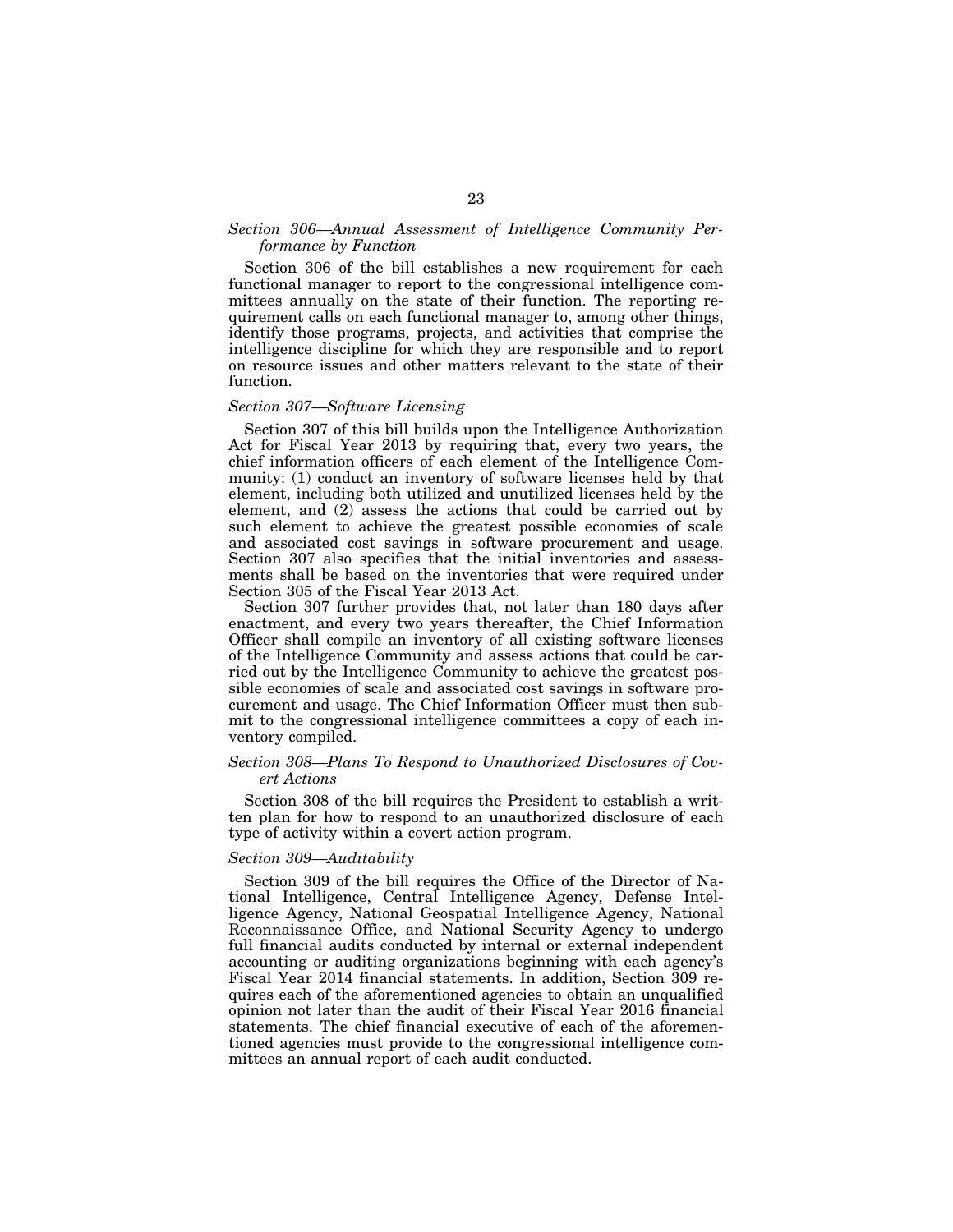#### *Section 310—Public Interest Declassification Board*

Section 310 of the bill extends the current authorization for the Public Interest Declassification Board from December 31, 2014 until December 31, 2018.

## *Section 311—Official Representation Items in Support of the Coast Guard Attache´ Program*

Section 311 of the bill allows the Coast Guard to spend National Intelligence Program funds on official representation items in support of its attaché program.

## *Section 312—Declassification Review of Certain Items Collected During the Mission that Killed Osama bin Laden on May 1, 2011*

Section 312 of the bill requires the Director of National Intelligence to perform a declassification review of documents collected in Abbottabad, Pakistan, during the mission that killed Osama bin Laden on May 1, 2011, and to release the declassified results of that review. It also requires the Director of National Intelligence to report to the congressional intelligence committees a justification for why any of those documents must remain classified.

## *Section 313—Merger of the Foreign Counterintelligence Program and the General Defense Intelligence Program*

Section 313 of the bill requires the Director of National Intelligence to merge the Foreign Counterintelligence Program into the General Defense Intelligence Program as directed by the classified annexes. It also requires the Director of National Intelligence to provide written notification of the merger to the congressional intelligence committees at least 30 days in advance.

#### SUBTITLE B—REPORTING

## *Section 321—Annual Report on Violations of Law or Executive Order*

Section 321 of the bill requires the Director of National Intelligence to submit an annual report to the congressional intelligence committees on violations of law or executive order by Intelligence Community personnel.

## *Section 322—Submittal to Congress by Heads of Elements of Intelligence Community of Plans for Orderly Shutdown in Event of Absence of Appropriations*

Section 322 of the bill requires the head of each element of the Intelligence Community, upon submission of a plan pertaining to agency operations in the absence of appropriations to the Director of the Office of Management and Budget, to submit a copy of such plan to the congressional committees of jurisdiction in a manner consistent with security handling requirements.

## *Section 323—Reports on Chemical Weapons in Syria*

Section 323 of the bill directs the Director of National Intelligence to submit to the appropriate congressional committees, within 30 days, a report on the Syrian chemical weapons program. In addition, the Director of National Intelligence must provide the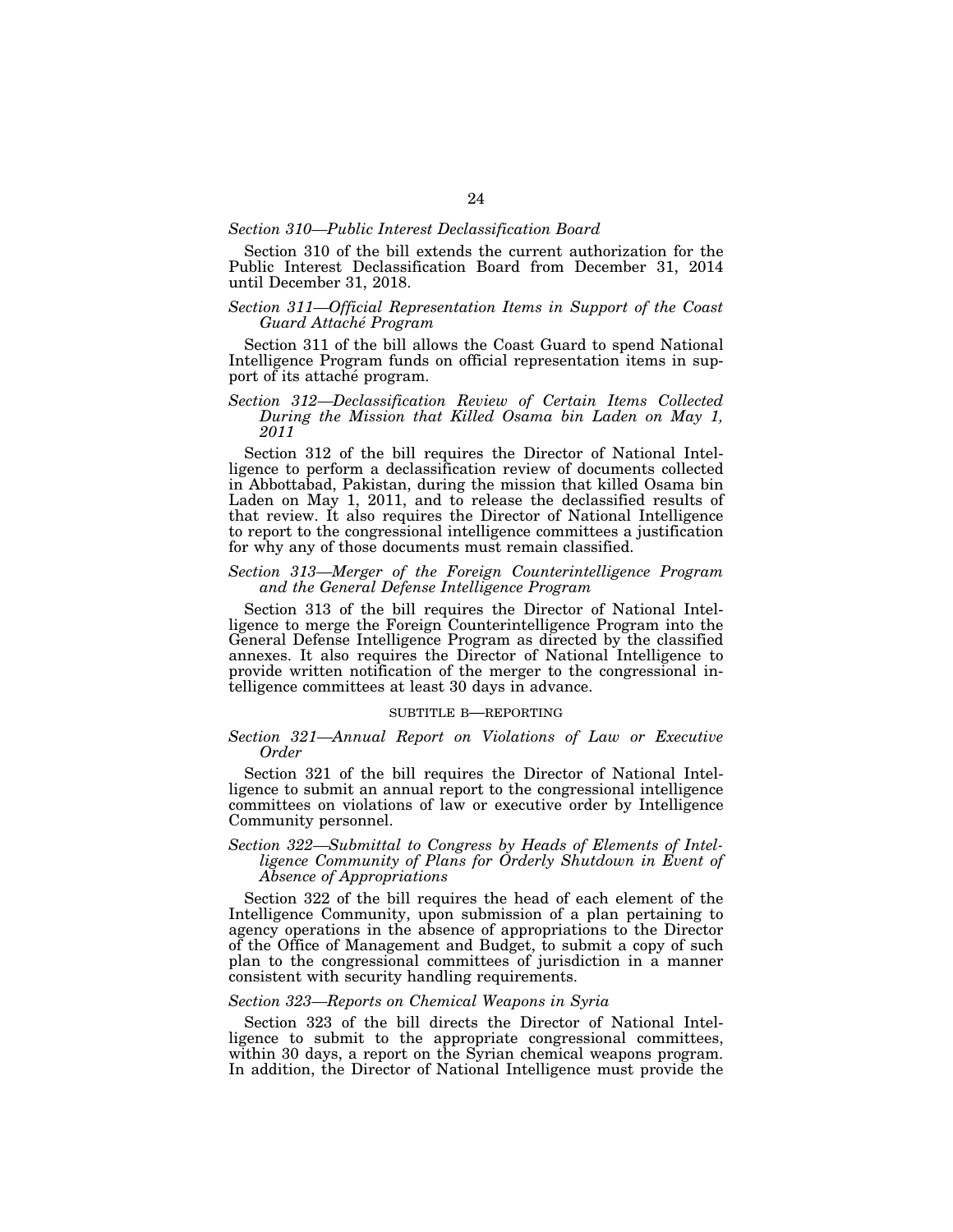appropriate congressional committees with progress reports every 90 days that include any material updates on the Syrian chemical weapons program.

## *Section 324—Reports to the Intelligence Community on Penetrations of Networks and Information Systems of Certain Contractors*

Section 324 of the bill directs the Director of National Intelligence to establish procedures that require cleared intelligence contractors to notify the government of any successful unauthorized penetration of the contractor's network or information systems and to provide the government with access to such systems in order to perform forensic analysis in the event of a penetration.

## *Section 325—Report on Electronic Waste*

Section 325 of the bill requires the Director of National Intelligence to prepare a report on the extent to which the Intelligence Community has implemented the recommendations of a May 2013 Inspector General of the Intelligence Community report on electronic waste disposal practices.

## *Section 326—Promoting STEM Education To Meet the Future Workforce Needs of the Intelligence Community*

Section 326 of the bill requires the Director of National Intelligence to report on the anticipated hiring needs of the Intelligence Community in the fields of science, technology, engineering, and mathematics. The report must describe potential ways to promote cybersecurity and computer literacy among high school and university students, include cost estimates and strategies for offering internships, and include strategies for conducting expedited security clearance investigations.

## *Section 327—Assessment of the Security of Domestic Oil Refineries and Related Rail Transportation Infrastructure*

Section 327 of the bill requires the Under Secretary of Homeland Security for Intelligence and Analysis to conduct an intelligence assessment of the security of domestic oil refineries and related rail transportation infrastructure.

## *Section 328—Repeal or Modification of Certain Reporting Requirements*

Section 328 of the bill repeals or modifies various Intelligence Community reporting requirements.

## TITLE IV—MATTERS RELATING TO ELEMENTS OF THE INTELLIGENCE COMMUNITY

## *Section 401—Gifts, Devises, and Bequests to the Central Intelligence Agency*

Section 401 of the bill gives the Director of the Central Intelligence Agency the authority to engage in fundraising in an official capacity for the benefit of nonprofit organizations that provide support to surviving family members of deceased Agency employees or that otherwise provide support for the welfare, education, or recreation of Agency employees, former Agency employees, or their family members.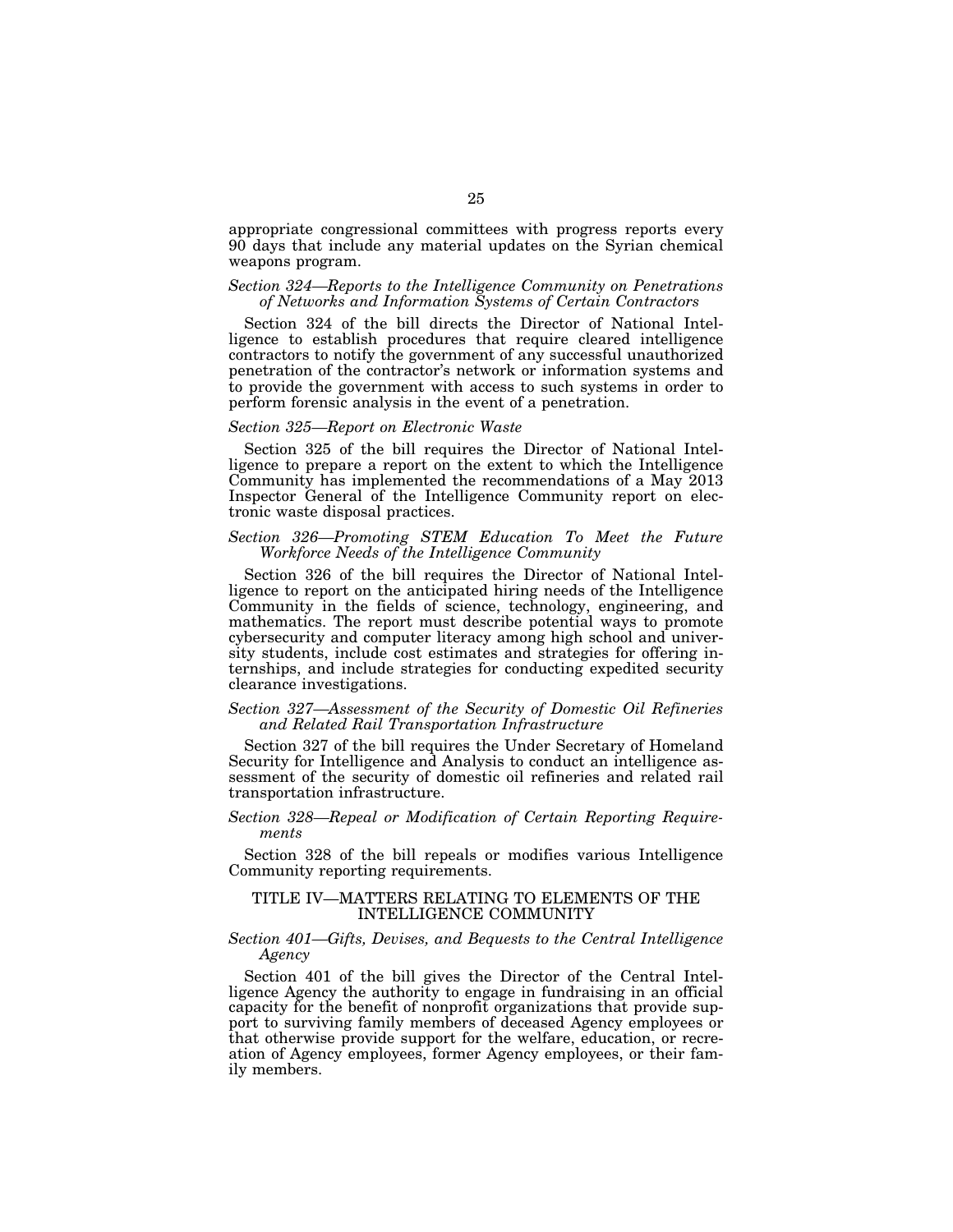#### *Section 402—Inspector General of the National Security Agency*

Section 402 of the bill requires the President to appoint the Inspector General of the National Security Agency, by and with the advice and consent of the Senate. Section 402 also gives the Inspector General of the National Security Agency the authority to issue subpoenas, establishes the position of General Counsel to the Inspector General in law, and requires notification of the appropriate congressional committees if the Secretary of Defense prohibits an Inspector General audit or investigation for national security reasons.

## TITLE V—SECURITY CLEARANCE REFORM

## *Section 501—Continuous Evaluation and Sharing of Derogatory Information Regarding Personnel with Access to Classified Information*

Section 501 of the bill amends the National Security Act of 1947 to require the Director of National Intelligence to ensure that all Intelligence Community elements continuously determine whether their employees and contractors meet the requirements for eligibility for access to classified information.

## *Section 502—Requirements for Intelligence Community Contractors*

Section 502 of the bill requires the Director of National Intelligence to ensure that contractors have in place security plans consistent with standards for handling classified information. It also requires the Director of National Intelligence to ensure insider threat detection capabilities of the Intelligence Community apply to contractors with access to classified information.

## *Section 503—Technology Improvements for Security Clearance Processing*

Section 503 of the bill requires the Director of National Intelligence, in consultation with the Secretary of Defense and the Director of the Office of Personnel Management, to conduct an analysis of the relative costs and benefits of potential improvements to the process for investigating persons who are proposed for access to classified information and adjudicating whether such persons satisfy the criteria for obtaining and retaining access to such information.

## *Section 504—Report on Reciprocity of Security Clearances*

Section 504 of the bill requires the Director of National Intelligence to submit an annual report to Congress that provides information on the reciprocal treatment of security clearances, including (1) the periods of time required by authorized adjudicative agencies for accepting background investigations and determinations completed by an authorized investigative entity or authorized adjudicative agency, (2) the total number of cases in which a background investigation or determination completed by an authorized investigative entity or authorized adjudicative agency is accepted by another agency, and (3) the total number of cases in which a background investigation or determination completed by an authorized investigative entity or authorized adjudicative agency is not accepted by another agency.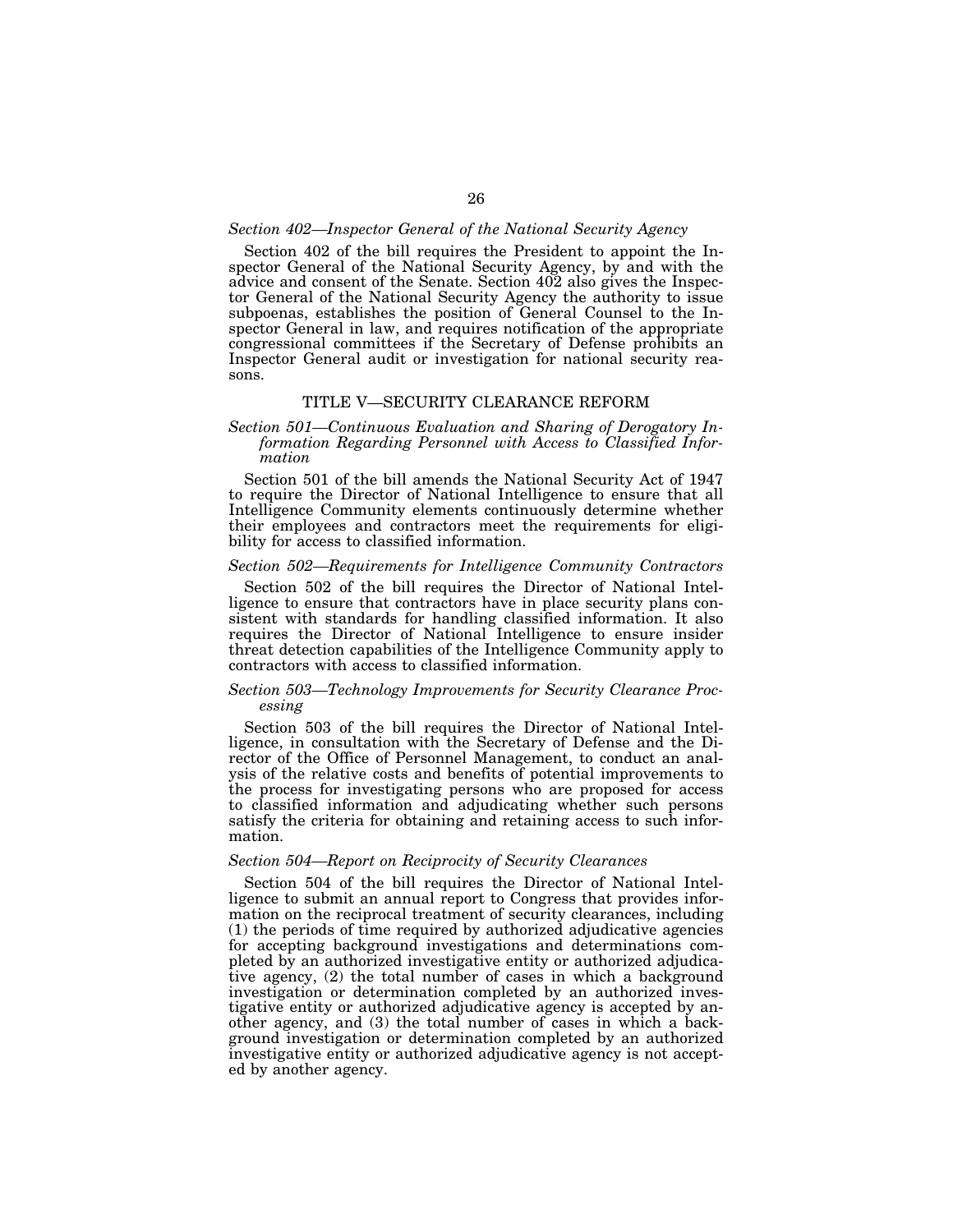## *Section 505—Improving the Periodic Reinvestigation Process*

Section 505 of the bill requires the Director of National Intelligence, in consultation with the Secretary of Defense and the Director of the Office of Personnel Management, to transmit to Congress through 2017 an annual strategic plan for improving the process for periodic reinvestigations.

## *Section 506—Appropriate Committees of Congress Defined*

Section 506 of the bill defines the term "appropriate committees of Congress'' as used in title V.

#### TITLE VI—TECHNICAL AMENDMENTS

## *Section 601—Technical Amendments to the Central Intelligence Agency Act of 1949*

Section 601 of the bill corrects an erroneous reference to "section a'' to properly reflect ''subsection a.'' Section 601 also corrects a punctuation error.

## *Section 602—Technical Amendments to the National Security Act of 1947 Relating to the Past Elimination of Certain Positions*

Section 602 of the bill removes references to two positions (the Director for Mutual Security and the Chairman of the National Security Resources Board) from the National Security Council statute because the entities no longer exist.

## *Section 603—Technical Amendments to the Intelligence Authorization Act for Fiscal Year 2013*

Section 603 of the bill makes technical corrections to the Fiscal Year 13 Intelligence Authorization Act to correctly refer to a paragraph, and to correct references that were amended in that bill.

## OVERSIGHT FINDINGS AND RECOMMENDATIONS

With respect to clause  $3(c)(1)$  of rule XIII of the Rules of the House of Representatives, the Committee held multiple hearings on the classified budgetary issues raised by H.R. 4681. The bill, as reported by the Committee, reflects conclusions reached by the Committee in light of this oversight activity.

#### GENERAL PERFORMANCE GOALS AND OBJECTIVES

The goals and objectives of H.R. 4681 are to authorize the intelligence and intelligence-related activities of the United States Government for Fiscal Years 2014 and 2015. These activities enhance the national security of the United States, support and assist the armed forces of the United States, and support the President in the execution of the foreign policy of the United States.

The classified annexes that accompany this report reflects in great detail the Committee's specific performance goals and objectives at the programmatic level with respect to classified programs.

#### UNFUNDED MANDATE STATEMENT

Section 423 of the Congressional Budget and Impoundment Control Act (as amended by Section  $101(a)(2)$  of the Unfunded Mandates Reform Act, P.L. 104–4) requires a statement of whether the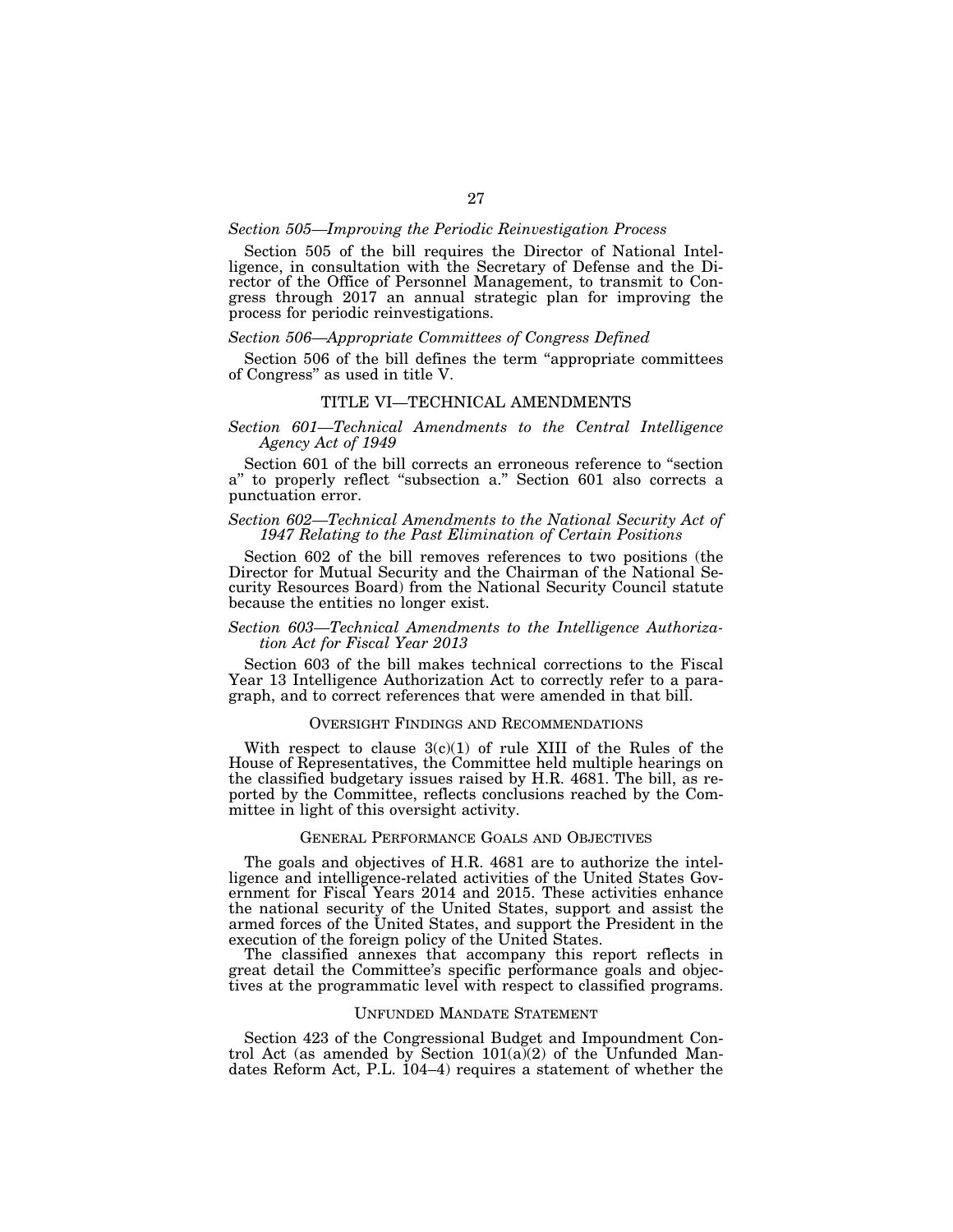provisions of the reported bill include unfunded mandates. In compliance with this requirement, the Committee has received a letter from the Congressional Budget Office included herein.

#### U.S. CONGRESS, CONGRESSIONAL BUDGET OFFICE, *Washington, DC, May 23, 2014.*

#### Hon. MIKE ROGERS,

*Chairman, Permanent Select Committee on Intelligence, House of Representatives, Washington, DC.* 

DEAR MR. CHAIRMAN: The Congressional Budget Office has prepared the enclosed cost estimate for H.R. 4681, the Intelligence Authorization Act for Fiscal Years 2014 and 2015.

If you wish further details on this estimate, we will be pleased to provide them. The CBO staff contact is Jason Wheelock.

Sincerely,

# DOUGLAS W. ELMENDORF, *Director.*

#### Enclosure.

## *H.R. 4681—Intelligence Authorization Act for Fiscal Years 2014 and 2015*

H.R. 4681 would authorize appropriations for fiscal years 2014 and 2015 for intelligence activities of the U.S. government. Since CBO does not provide estimates for classified programs, this estimate addresses only the unclassified aspects of the bill. On that limited basis, CBO estimates that implementing H.R. 4681 would cost about \$500 million over the 2015–2019 period, subject to the appropriation of the specified and estimated amounts.

Section 104 would authorize appropriations of \$528 million and \$505 million for fiscal years 2014 and 2015, respectively, for the Intelligence Community Management Account (ICMA). The ICMA provides the principal source of funding for the Office of the Director of National Intelligence and resources for managing the intelligence agencies. Because CBO anticipates that the bill would be enacted near the start of fiscal year 2015, we estimate that this provision would not affect spending in 2014. However, assuming the appropriation of the amount authorized for fiscal year 2015, CBO estimates that implementing section 104 would cost about \$330 million in fiscal year 2015 and about \$500 million over the 2015–2019 period.

Section 603 would extend through 2018 the authorization for the Public Interest Declassification Board. The board advises the President on the government's standards and procedures for releasing and declassifying information. Based on information from the National Archives, CBO estimates that implementing this provision would cost less than \$500,000 over the 2015–2019 period.

Enacting H.R 4681 would not affect direct spending or revenues; therefore, pay-as-you-go procedures do not apply. Section 201 would authorize the appropriation of \$514 million for the Central Intelligence Agency Retirement and Disability System for both fiscal years 2014 and 2015 (CIARDS). Appropriations to CIARDS are considered mandatory and fund various unfunded liabilities of the system. However, because the amounts authorized are the same as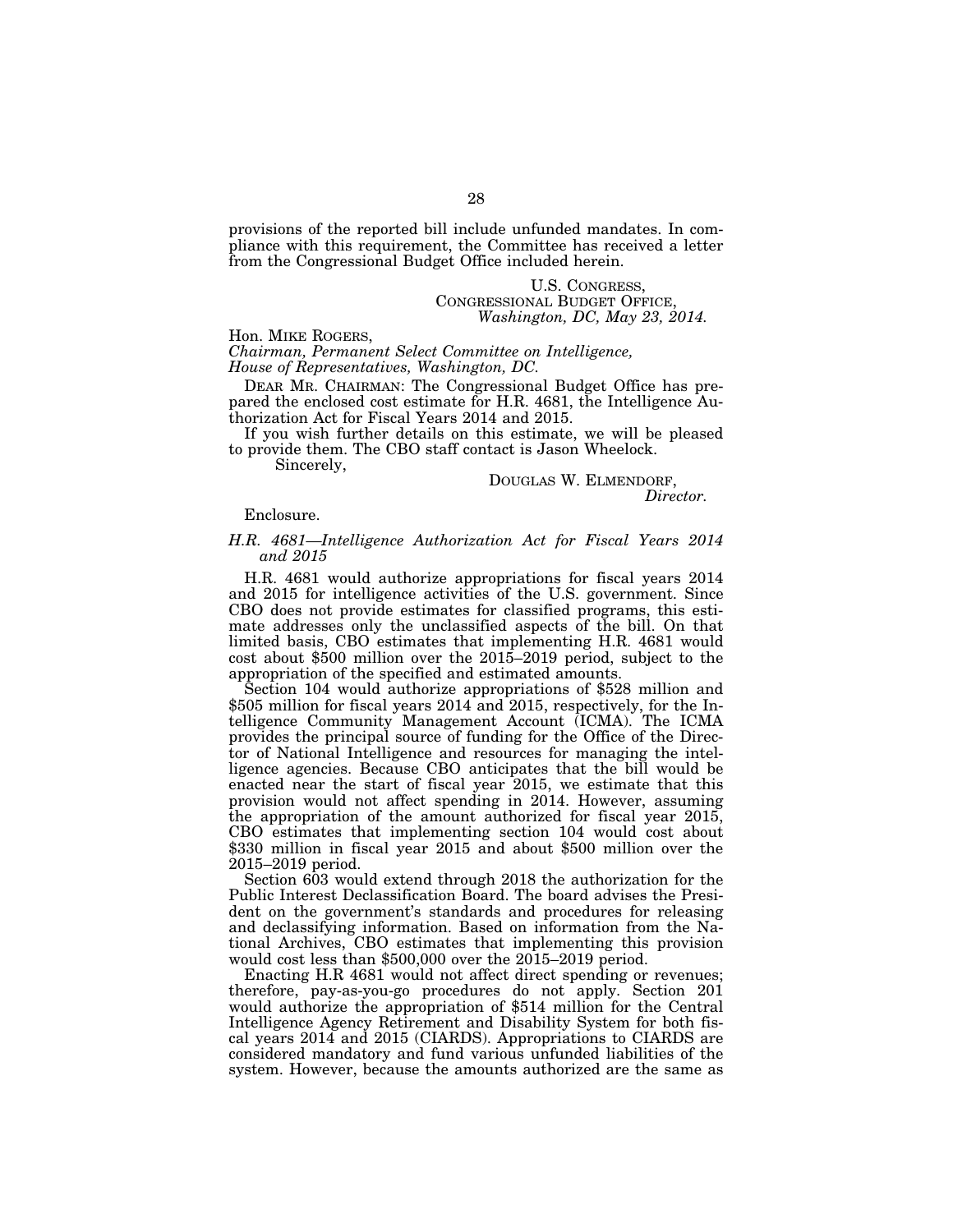the amounts projected in the CBO baseline, CBO does not ascribe any additional cost to this provision.

H.R. 4681 contains no intergovernmental or private-sector mandates as defined in the Unfunded Mandates Reform Act and would not affect the budgets of state, local, or tribal governments.

On February 5, 2014, CBO transmitted a cost estimate for S. 1681, the Intelligence Authorization Act for Fiscal Year 2014, as reported by the Senate Select Committee on Intelligence on November 12, 2013. S. 1681 would authorize the appropriation of \$569 million for fiscal year 2014, or \$41 million more than the amount authorized in H.R. 4681. However, unlike our estimate for S. 1681, CBO does not ascribe any cost to that authorization because we expect that H.R. 4681 would not be enacted until near the start of fiscal year 2015. Other differences in the estimated costs of S. 1681 and H.R. 4681 reflect differences between the two bills.

The CBO staff contact for this estimate is Jason Wheelock. The estimate was approved by Theresa Gullo, Deputy Assistant Director for Budget Analysis.

#### STATEMENT ON CONGRESSIONAL EARMARKS

Pursuant to clause 9 of rule XXI of the Rules of the House of Representatives, the Committee states that the bill as reported contains no congressional earmarks, limited tax benefits, or limited tariff benefits.

## CHANGES IN EXISTING LAW MADE BY THE BILL, AS REPORTED

In compliance with clause 3(e) of rule XIII of the Rules of the House of Representatives, changes in existing law made by the bill, as reported, are shown as follows (existing law proposed to be omitted is enclosed in black brackets, new matter is printed in italic, existing law in which no change is proposed is shown in roman):

## **NATIONAL SECURITY ACT OF 1947**

#### SHORT TITLE

That this Act may be cited as the "National Security Act of 1947''.

\* \* \* \* \* \* \* \* TITLE I—COORDINATION FOR NATIONAL SECURITY  $\begin{array}{l} \ast \\ \ast \end{array}$ *Sec. 103J. Functional managers for the intelligence community.*  \* \* \* \* \* \* \* **ISec. 104. Annual national security strategy report.**] *Sec. 109. Software licensing.*  **Example 2.114.** Additional annual reports from the Director of National Intelligence.] *Sec. 114. Annual report on hiring and retention of minority employees.*  \* \* \* \* \* \* \* \* TITLE V—ACCOUNTABILITY FOR INTELLIGENCE ACTIVITIES \* \* \* \* \* \* \* \* *Sec. 506J. Annual assessment of intelligence community performance by function.*  \* \* \* \* \* \* \*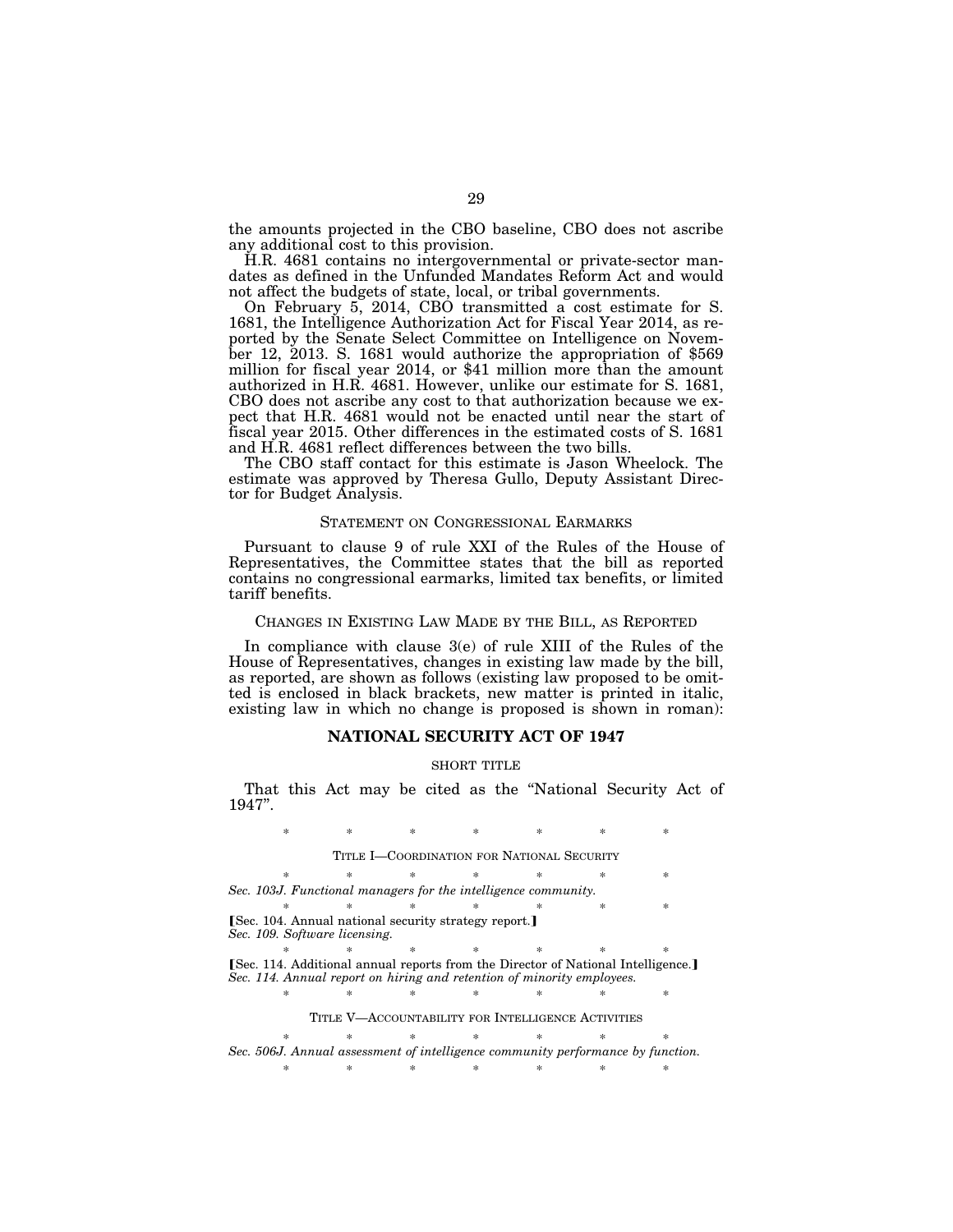*Sec. 509. Auditability of certain elements of the intelligence community. Sec. 510. Annual report on violations of law or executive order.* 

# \* \* \* \* \* \* \* TITLE I—COORDINATION FOR NATIONAL SECURITY

#### NATIONAL SECURITY COUNCIL

SEC. 101. (a) There is hereby established a council to be known as the National Security Council (thereinafter in this section referred to as the "Council".

The President of the United States shall preside over meetings of the Council: *Provided,* That in his absence he may designate a member of the Council to preside in his place.

The function of the Council shall be to advise the President with respect to the integration of domestic, foreign, and military policies relating to the national security so as to enable the military services and the other departments and agencies of the Government to cooperate more effectively in matters involving the national security.

The Council shall be composed of—

 $(1) * *$ 

\* \* \* \* \* \* \*

 $(5)$  the Secretary of Energy $[$ ;  $]$ *; and* 

 $(6)$  the Director for Mutual Security;

ø(7) the Chairman of the National Security Resources Board; and I

**[(8)] (6)** The Secretaries and Under Secretaries of other executive departments and the military departments, [the Chairman of the Munitions Board, and the Chairman of the Research and Development Board,] when appointed by the President by and with the advice and consent of the Senate, to serve at his pleasure.

\* \* \* \* \* \* \*

RESPONSIBILITIES AND AUTHORITIES OF THE DIRECTOR OF NATIONAL INTELLIGENCE

## SEC. 102A. (a)  $* * *$

\* \* \* \* \* \* \* (g) INTELLIGENCE INFORMATION SHARING.  $-(1)$ <sup>\*</sup>

\* \* \* \* \* \* \*  $(a)$  Not later than February 1 of each year, the Director of National Intelligence shall submit to the President and to the Con-

gress an annual report that identifies any statute, regulation, policy, or practice that the Director believes impedes the ability of the Director to fully and effectively implement paragraph  $(1)$ .]

*(4) The Director of National Intelligence shall, in a timely manner, report to Congress any statute, regulation, policy, or practice that the Director believes impedes the ability of the Director to fully and effectively ensure maximum availability of access to intelligence information within the intelligence community consistent with the protection of the national security of the United States.*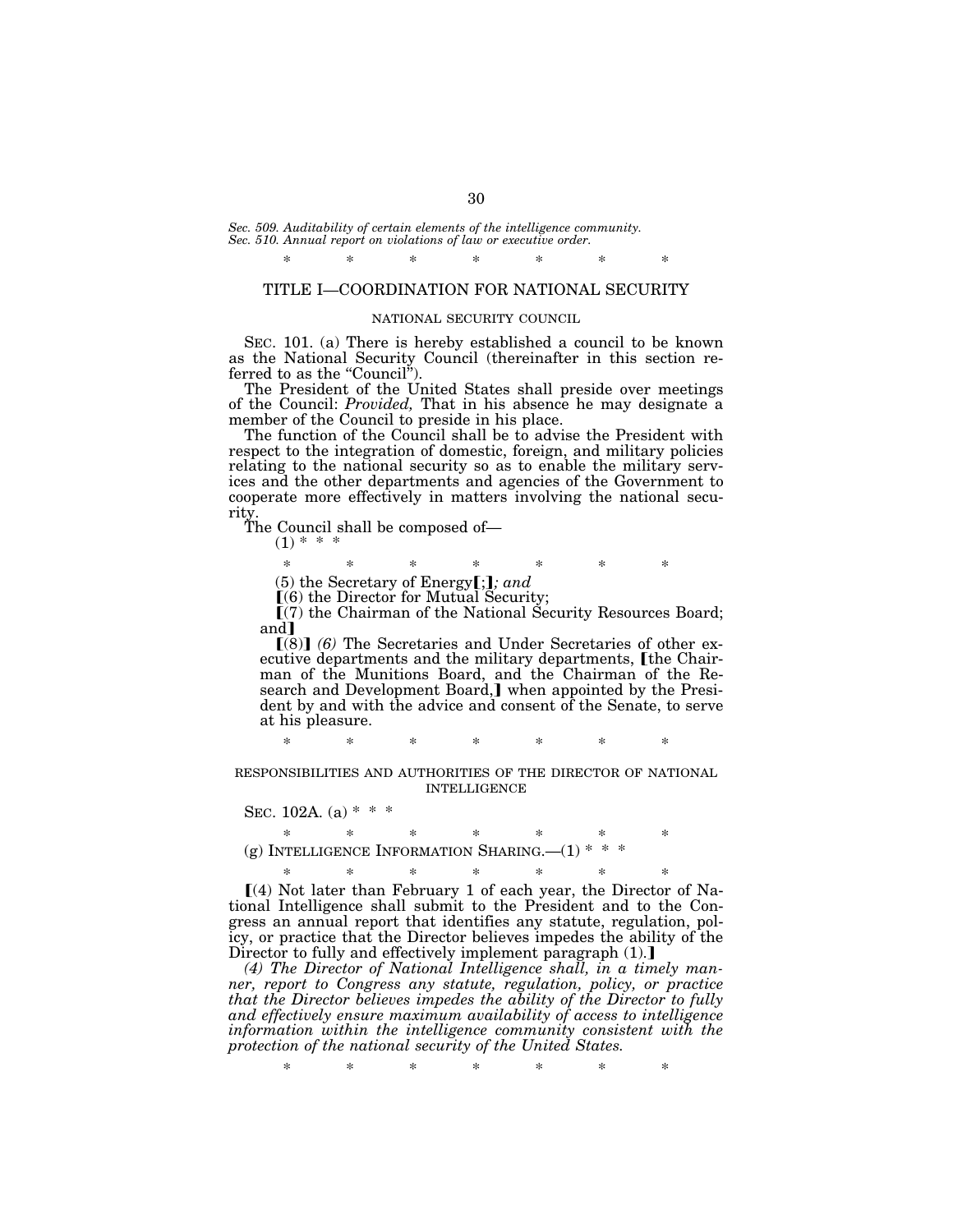(i) UNIFORM PROCEDURES FOR SENSITIVE COMPARTMENTED IN-FORMATION] *CLASSIFIED INFORMATION*.—The Director of National Intelligence, subject to the direction of the President, shall—  $(1) *$ 

\* \* \* \* \* \* \*

(3) ensure that security clearances granted by individual elements of the intelligence community are recognized by all elements of the intelligence community, and under contracts entered into by those agencies**[**; and**]***;* 

(4) ensure that the process for investigation and adjudication of an application for access to sensitive compartmented information is performed in the most expeditious manner possible consistent with applicable standards for national security[.];

*(5) ensure that the background of each employee or officer of an element of the intelligence community, each contractor to an element of the intelligence community, and each individual employee of such a contractor who has been determined to be eligible for access to classified information is monitored on a continual basis under standards developed by the Director, including with respect to the frequency of evaluation, during the period of eligibility of such employee or officer of an element of the intelligence community, such contractor, or such individual employee to such a contractor to determine whether such employee or officer of an element of the intelligence community, such contractor, and such individual employee of such a contractor continues to meet the requirements for eligibility for access to classified information; and* 

*(6) develop procedures to require information sharing between elements of the intelligence community concerning potentially derogatory security information regarding an employee or officer of an element of the intelligence community, a contractor to an element of the intelligence community, or an individual employee of such a contractor that may impact the eligibility of such employee or officer of an element of the intelligence community, such contractor, or such individual employee of such a contractor for a security clearance.* 

\* \* \* \* \* \* \* *(x) REQUIREMENTS FOR INTELLIGENCE COMMUNITY CONTRAC-TORS.—The Director of National Intelligence, in consultation with the head of each department of the Federal Government that contains an element of the intelligence community and the Director of the Central Intelligence Agency, shall—* 

*(1) ensure that—* 

*(A) any contractor to an element of the intelligence community with access to a classified network or classified information develops and operates a security plan that is consistent with standards established by the Director of National Intelligence for intelligence community networks; and* 

*(B) each contract awarded by an element of the intelligence community includes provisions requiring the contractor comply with such plan and such standards;* 

*(2) conduct periodic assessments of each security plan required under paragraph (1)(A) to ensure such security plan complies with the requirements of such paragraph; and*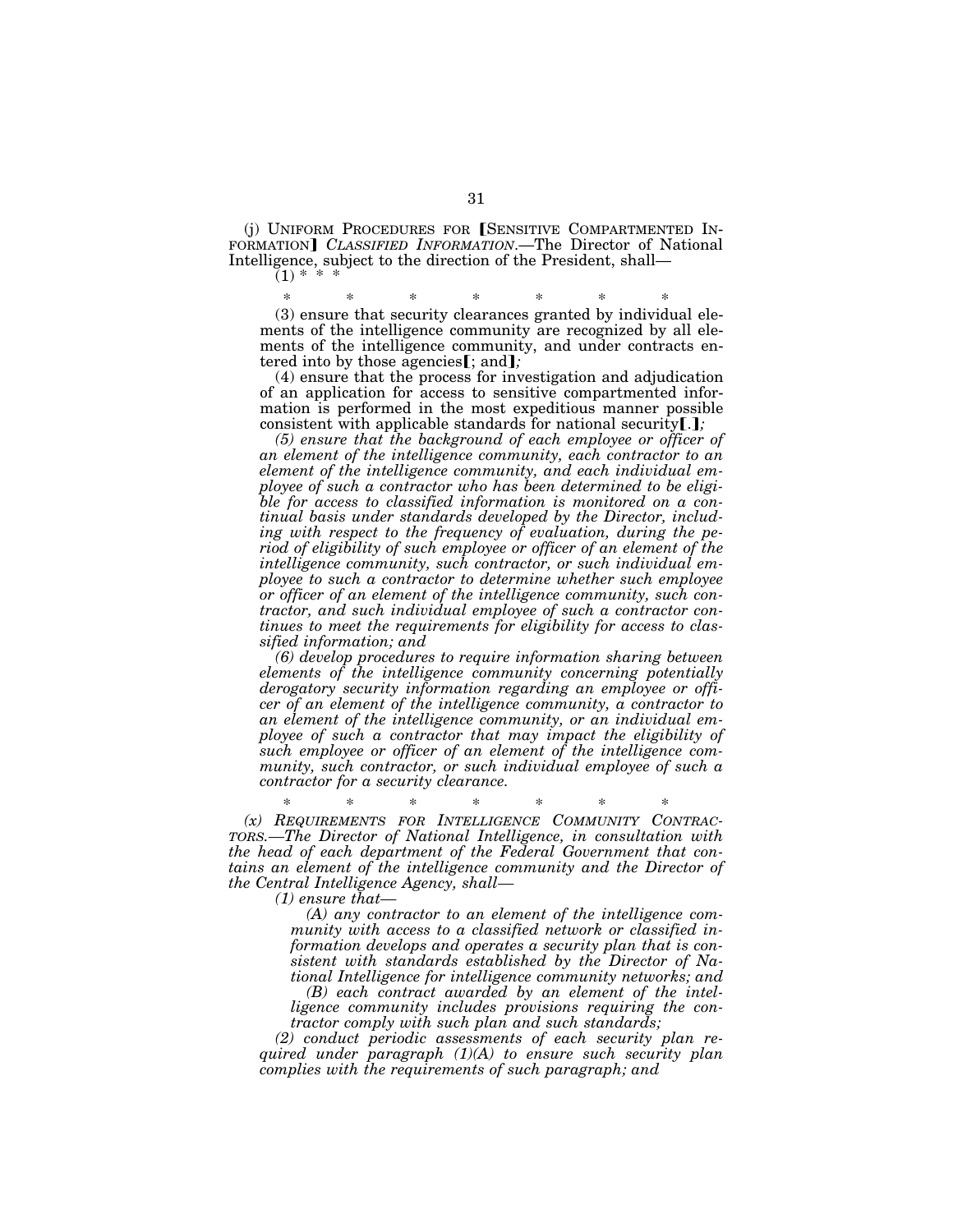*(3) ensure that the insider threat detection capabilities and insider threat policies of the intelligence community apply to facilities of contractors with access to a classified network.* 

\* \* \* \* \* \* \*

INSPECTOR GENERAL OF THE INTELLIGENCE COMMUNITY SEC. 103H. (a)  $* * *$ 

\* \* \* \* \* \* \*  $(g)$  AUTHORITIES.— $(1)$ 

\* \* \* \* \* \* \* (3) The Inspector General is authorized to receive and investigate, pursuant to subsection (h), complaints or information from any person concerning the existence of an activity within the authorities and responsibilities of the Director of National Intelligence constituting a violation of laws, rules, or regulations, or mismanagement, gross waste of funds, abuse of authority, or a substantial and specific danger to the public health and safety. Once such complaint or information has been received from an employee

of the intelligence community— (A) the Inspector General shall not disclose the identity of the employee without the consent of the employee, unless the Inspector General determines that such disclosure is unavoidable during the course of the investigation or the disclosure is made to an official of the Department of Justice responsible for determining whether a prosecution should be [undertaken;] *undertaken, and this provision shall qualify as a withholding statute pursuant to subsection (b)(3) of section 552 of title 5, United States Code (commonly known as the ''Freedom of Information Act'');* and

\* \* \* \* \* \* \* *SEC. 103J. FUNCTIONAL MANAGERS FOR THE INTELLIGENCE COMMU-NITY.* 

*(a) FUNCTIONAL MANAGERS AUTHORIZED.—The Director of National Intelligence may establish within the intelligence community one or more positions of manager of an intelligence function. Any position so established may be known as the ''Functional Manager'' of the intelligence function concerned.* 

*(b) PERSONNEL.—The Director shall designate individuals to serve as manager of intelligence functions established under subsection (a) from among officers and employees of elements of the intelligence community.* 

*(c) DUTIES.—Each manager of an intelligence function established under subsection (a) shall have the duties as follows:* 

*(1) To act as principal advisor to the Director on the intelligence function.* 

*(2) To carry out such other responsibilities with respect to the intelligence function as the Director may specify for purposes of this section.*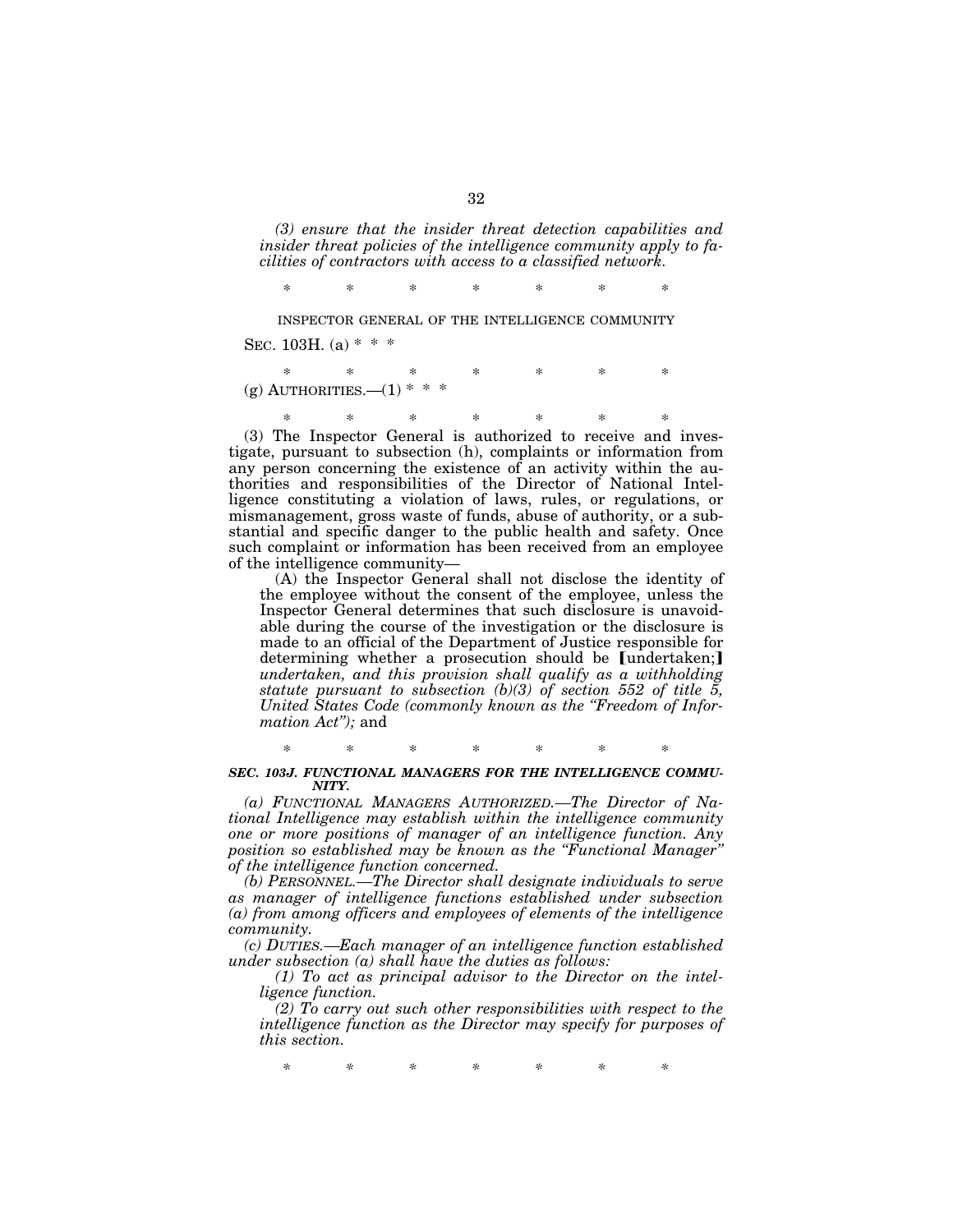#### *SEC. 109. SOFTWARE LICENSING.*

*(a) REQUIREMENT FOR INVENTORIES OF SOFTWARE LICENSES.— The chief information officer of each element of the intelligence community, in consultation with the Chief Information Officer of the Intelligence Community, shall biennially—* 

*(1) conduct an inventory of all existing software licenses of such element, including utilized and unutilized licenses;* 

*(2) assess the actions that could be carried out by such element to achieve the greatest possible economies of scale and associated cost savings in software procurement and usage; and* 

*(3) submit to the Chief Information Officer of the Intelligence Community each inventory required by paragraph (1) and each assessment required by paragraph (2).* 

*(b) INVENTORIES BY THE CHIEF INFORMATION OFFICER OF THE IN-TELLIGENCE COMMUNITY.—The Chief Information Officer of the Intelligence Community, based on the inventories and assessments required by subsection (a), shall biennially—* 

*(1) compile an inventory of all existing software licenses of the intelligence community, including utilized and unutilized licenses; and* 

*(2) assess the actions that could be carried out by the intelligence community to achieve the greatest possible economies of scale and associated cost savings in software procurement and usage.* 

*(c) REPORTS TO CONGRESS.—The Chief Information Officer of the Intelligence Community shall submit to the congressional intelligence committees a copy of each inventory compiled under subsection (b)(1).* 

*\* \* \* \* \* \* \** 

LADDITIONAL ANNUAL REPORTS FROM THE DIRECTOR OF NATIONAL IN-TELLIGENCE ANNUAL REPORT ON HIRING AND RETENTION OF MI-*NORITY EMPLOYEES*

SEC. 114. [(a) ANNUAL REPORT ON HIRING AND RETENTION OF MINORITY EMPLOYEES.— $J(1)$  *(a)* The Director of National Intelligence shall, on an annual basis, submit to Congress a report on the employment of covered persons within each element of the intelligence community for the preceding fiscal year.

 $\left[\left(2\right)\right]$  (b) Each such report shall include disaggregated data by category of covered person from each element of the intelligence community on the following:

 $[(A)]$  (1) Of all individuals employed in the element during the fiscal year involved, the aggregate percentage of such individuals who are covered persons.

 $[(B)]$  (2) Of all individuals employed in the element during the fiscal year involved at the levels referred to in  $\Gamma$  clauses (i) and (ii)] *subparagraphs (A) and (B)*, the percentage of covered persons employed at such levels:

 $[(i)]$   $(A)$  Positions at levels 1 through 15 of the General Schedule.

 $\lceil$ (ii) $\rceil$  *(B)* Positions at levels above GS–15.

 $\lceil (C) \rceil$  (3) Of all individuals hired by the element involved during the fiscal year involved, the percentage of such individuals who are covered persons.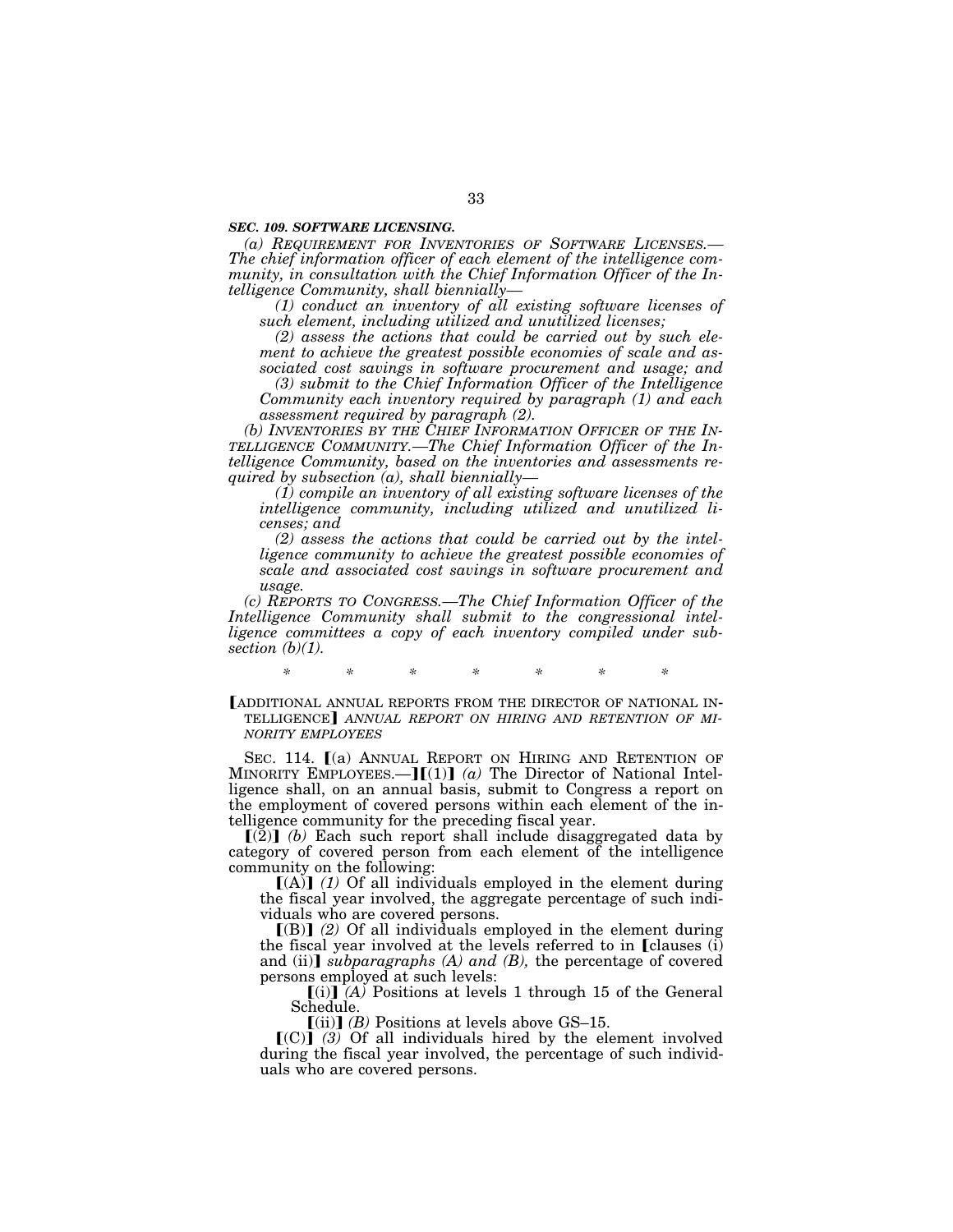$\lceil(3)\rceil$  *(c)* Each such report shall be submitted in unclassified form, but may contain a classified annex.

 $[(4)]$   $(d)$  Nothing in this [subsection] *section* shall be construed as providing for the substitution of any similar report required under another provision of law.

 $\llbracket (5) \rrbracket$  *(e)* In this [subsection,] *section* the term "covered persons" means—

 $[(A)]$   $(1)$  racial and ethnic minorities;

 $\llbracket$ (B) $\rrbracket$  (2) women; and

 $(C)$  (3) individuals with disabilities.

ø(b) ANNUAL REPORT ON THREAT OF ATTACK ON THE UNITED STATES USING WEAPONS OF MASS DESTRUCTION.—(1) Not later each year than the date provided in section 507, the Director of National Intelligence shall submit to the congressional committees specified in paragraph (3) a report assessing the following:

 $(A)$  The current threat of attack on the United States using ballistic missiles or cruise missiles.

 $($ B) The current threat of attack on the United States using a chemical, biological, or nuclear weapon delivered by a system other than a ballistic missile or cruise missile.

 $(2)$  Each report under paragraph  $(1)$  shall be a national intelligence estimate, or have the formality of a national intelligence estimate.

 $(3)$  The congressional committees referred to in paragraph  $(1)$ are the following:

 $(A)$  The congressional intelligence committees.

ø(B) The Committees on Foreign Relations and Armed Services of the Senate.

ø(C) The Committees on International Relations and Armed Services of the House of Representatives.

# \* \* \* \* \* \* \* TITLE V—ACCOUNTABILITY FOR INTELLIGENCE

#### ACTIVITIES

\* \* \* \* \* \* \*

## PRESIDENTIAL APPROVAL AND REPORTING OF COVERT ACTIONS

SEC. 503. (a)  $* * *$ 

\* \* \* \* \* \* \* *(h) For each type of activity undertaken as part of a covert action, the President shall establish in writing a plan to respond to the unauthorized public disclosure of that type of activity.* 

\* \* \* \* \* \* \*

INTELLIGENCE COMMUNITY BUSINESS SYSTEM TRANSFORMATION

SEC. 506D. (a)  $* * *$ 

this section. Each such report shall—

\* \* \* \* \* \* \* (j) REPORTS.—Not later than March 31 of each of the years 2011 through [2015] 2014, the Director of National Intelligence shall submit to the congressional intelligence committees a report on the compliance of the intelligence community with the requirements of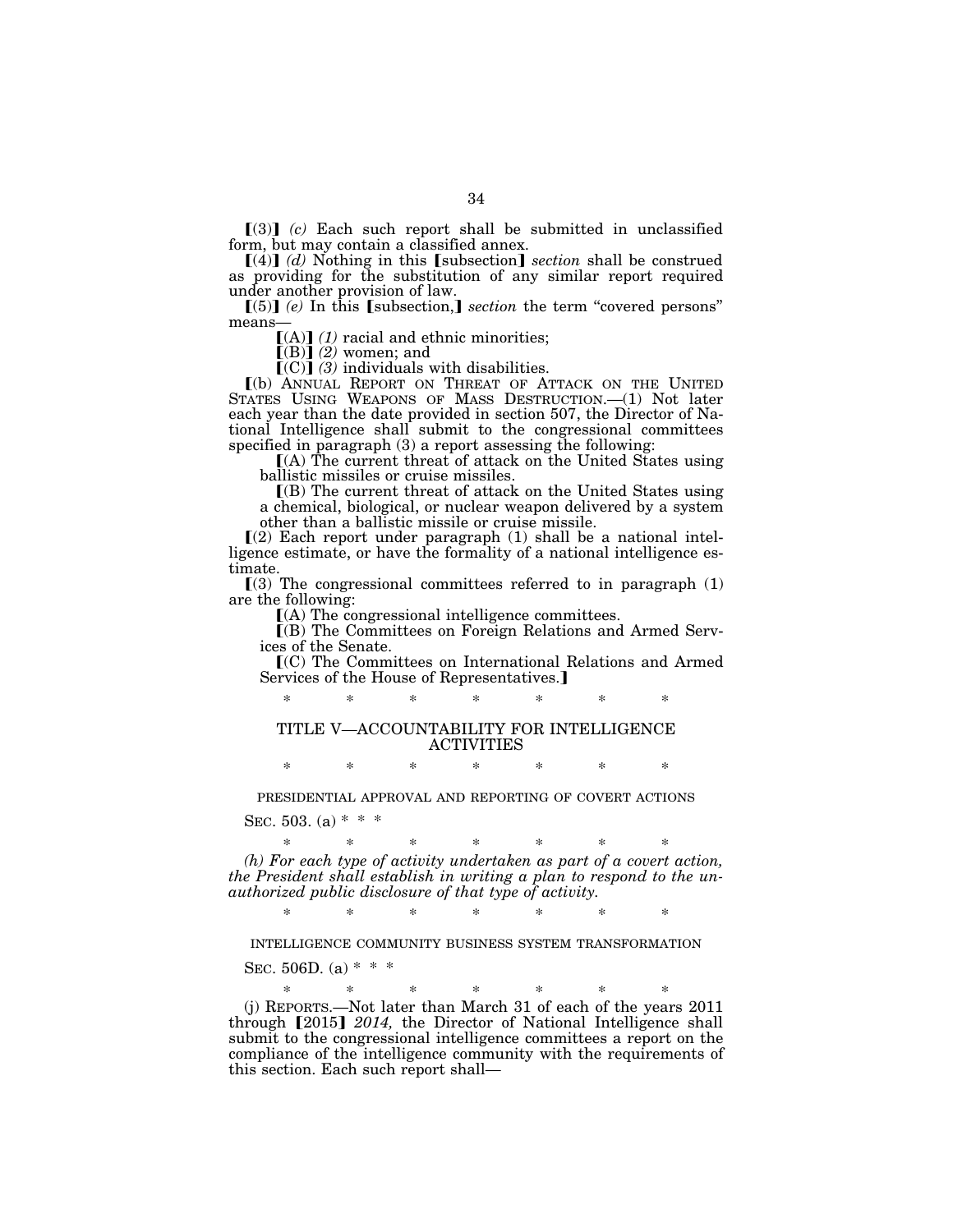## \* \* \* \* \* \* \* *SEC. 506J. ANNUAL ASSESSMENT OF INTELLIGENCE COMMUNITY PER-FORMANCE BY FUNCTION.*

*(a) IN GENERAL.—Not later than April 1, 2016, and each year thereafter, the Director of National Intelligence shall, in consultation with the Functional Managers, submit to the congressional intelligence committees a report on covered intelligence functions during the preceding year.* 

*(b) ELEMENTS.—Each report under subsection (a) shall include for each covered intelligence function for the year covered by such report the following:* 

*(1) An identification of the capabilities, programs, and activities of such intelligence function, regardless of the element of the intelligence community that carried out such capabilities, programs, and activities.* 

*(2) A description of the investment and allocation of resources for such intelligence function, including an analysis of the allocation of resources within the context of the National Intelligence Strategy, priorities for recipients of resources, and areas of risk.* 

*(3) A description and assessment of the performance of such intelligence function.* 

*(4) An identification of any issues related to the application of technical interoperability standards in the capabilities, programs, and activities of such intelligence function.* 

*(5) An identification of the operational overlap or need for deconfliction, if any, within such intelligence function.* 

*(6) A description of any efforts to integrate such intelligence function with other intelligence disciplines as part of an integrated intelligence enterprise.* 

*(7) A description of any efforts to establish consistency in tradecraft and training within such intelligence function.* 

*(8) A description and assessment of developments in technology that bear on the future of such intelligence function.* 

*(9) Such other matters relating to such intelligence function as the Director may specify for purposes of this section. (c) DEFINITIONS.—In this section:* 

*(1) The term ''covered intelligence functions'' means each intelligence function for which a Functional Manager has been established under section 103J during the year covered by a report under this section.* 

*(2) The term ''Functional Manager'' means the manager of an intelligence function established under section 103J.* 

DATES FOR SUBMITTAL OF VARIOUS ANNUAL AND SEMIANNUAL REPORTS TO THE CONGRESSIONAL INTELLIGENCE COMMITTEES

SEC. 507. (a) ANNUAL REPORTS.—[(1) The date] The date for the submittal to the congressional intelligence committees of the following annual reports shall be the date each year provided in [subsection  $(c)(1)(A)$  *subsection*  $(c)(1)$ :

 $[(A)]$  (1) The annual report of the Inspectors Generals of the intelligence community on proposed resources and activities of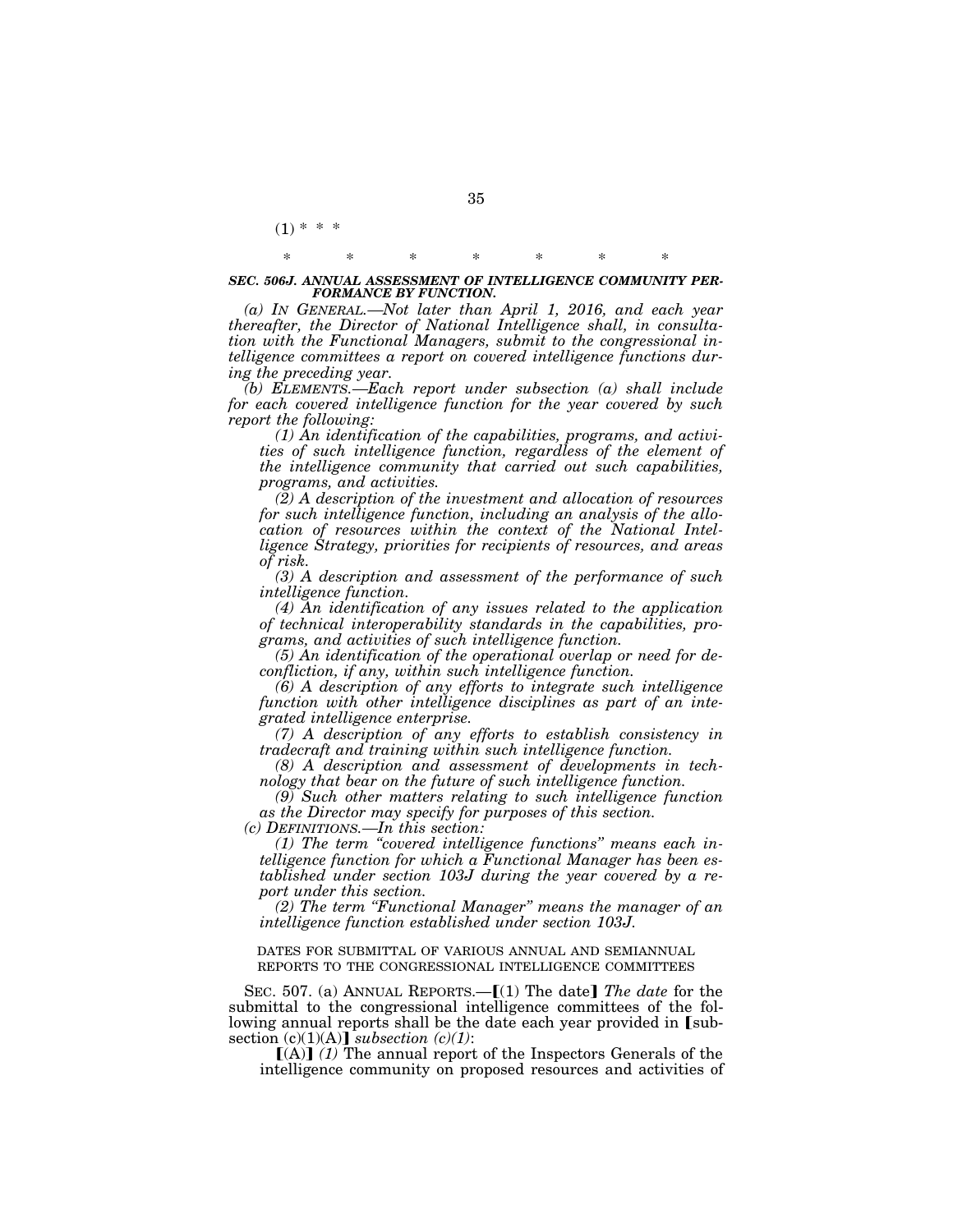their offices required by section  $8H(g)$  of the Inspector General Act of 1978.

[(B)] (2) The annual report on certifications for immunity in interdiction of aircraft engaged in illicit drug trafficking required by section  $1012(c)(2)$  of the National Defense Authorization Act for Fiscal Year 1995 (22 U.S.C. 2291–4(c)(2)).

 $[(C)]$  (3) The annual report on activities under the David L. Boren National Security Education Act of 1991 (title VIII of Public Law 102–183; 50 U.S.C. 1901 et seq.) required by section 806(a) of that Act (50 U.S.C. 1906(a)).

 $\lbrack$ (D) $\rbrack$  *(4)* The annual report on hiring and retention of minority employees in the intelligence community required by section 114(a).

 $[(E)]$  (5) The annual report on outside employment of employees of elements of the intelligence community required by section  $102A(u)(2)$ .

 $\llbracket$ (F) $\rrbracket$  (6) The annual report on financial intelligence on terrorist assets required by section 118.

 $(2)$  The date for the submittal to the congressional intelligence committees of the annual report on the threat of attack on the United States from weapons of mass destruction required by section 114(b) shall be the date each year provided in subsection  $(c)(1)(B)$ .]

\* \* \* \* \* \* \* (c) SUBMITTAL DATES FOR REPORTS. $-(1)[(A)$  Except] *Except* as provided in subsection (d), each annual report listed in subsection  $(a)(1)$  shall be submitted not later than February 1.

 $(6)$  Except as provided in subsection (d), each annual report listed in subsection (a)(2) shall be submitted not later than December  $1.1$ 

\* \* \* \* \* \* \* (d) POSTPONEMENT OF SUBMITTAL.— $(1)$  Subject to paragraph  $(3)$ , the date for the submittal of—

(A) an annual report listed in  $[subsection (a)(1)]$  *subsection (a)* may be postponed until March 1; *and* 

 $(R)$  an annual report listed in subsection (a)(2) may be postponed until January 1; and

 $\left[\text{(C)}\right]$  *(B)* a semiannual report listed in subsection (b) may be postponed until March 1 or September 1, as the case may be, if the official required to submit such report submits to the congressional intelligence committees a written notification of such postponement.

## \* \* \* \* \* \* \* *SEC. 509. AUDITABILITY OF CERTAIN ELEMENTS OF THE INTEL-LIGENCE COMMUNITY.*

*(a) REQUIREMENT FOR ANNUAL AUDITS.—The head of each covered entity shall ensure that there is a full financial audit of such covered entity each year beginning with fiscal year 2014. Such audits may be conducted by an internal or external independent accounting or auditing organization.* 

*(b) REQUIREMENT FOR UNQUALIFIED OPINION.—Beginning as early as practicable, but in no event later than the audit required under subsection (a) for fiscal year 2016, the head of each covered*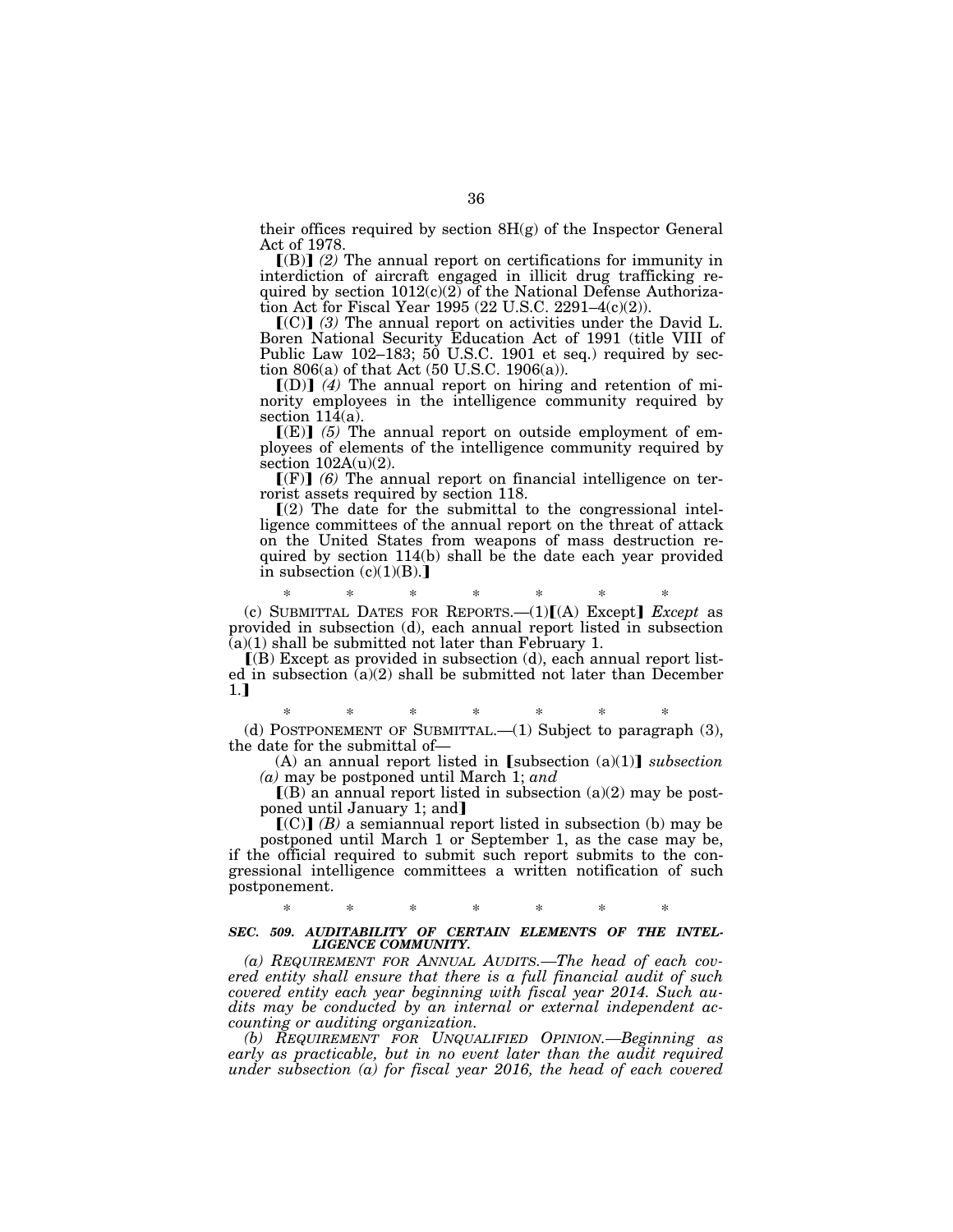*entity shall take all reasonable steps necessary to ensure that each audit required under subsection (a) contains an unqualified opinion on the financial statements of such covered entity for the fiscal year covered by such audit.* 

*(c) REPORTS TO CONGRESS.—The chief financial officer of each covered entity shall provide to the congressional intelligence committees an annual audit report from an accounting or auditing organization on each audit of the covered entity conducted pursuant to subsection (a).* 

*(d) COVERED ENTITY DEFINED.—In this section, the term ''covered entity'' means the Office of the Director of National Intelligence, the Central Intelligence Agency, the Defense Intelligence Agency, the National Security Agency, the National Reconnaissance Office, and the National Geospatial-Intelligence Agency.* 

## *SEC. 510. ANNUAL REPORT ON VIOLATIONS OF LAW OR EXECUTIVE ORDER.*

*(a) ANNUAL REPORTS REQUIRED.—The Director of National Intelligence shall annually submit to the congressional intelligence committees a report on violations of law or executive order by personnel of an element of the intelligence community that were identified during the previous calendar year.* 

*(b) ELEMENTS.—Each report required under subsection (a) shall include a description of, and any action taken in response to, any violation of law or executive order (including Executive Order 12333 (50 U.S.C. 3001 note)) by personnel of an element of the intelligence community in the course of such employment that, during the previous calendar year, was determined by the director, head, general counsel, or inspector general of any element of the intelligence community to have occurred.* 

**PUBLIC INTEREST DECLASSIFICATION ACT OF 2000** 

\* \* \* \* \* \* \*

\* \* \* \* \* \* \*

# **TITLE VII—DECLASSIFICATION OF INFORMATION**

\* \* \* \* \* \* \* **SEC. 710. EFFECTIVE DATE; SUNSET.** 

 $(a) * * +$ 

(b) SUNSET.—The provisions of this title shall expire on December 31, [2014.] 2018.

\* \* \* \* \* \* \*

## **INTELLIGENCE AUTHORIZATION ACT FOR FISCAL YEAR 2010**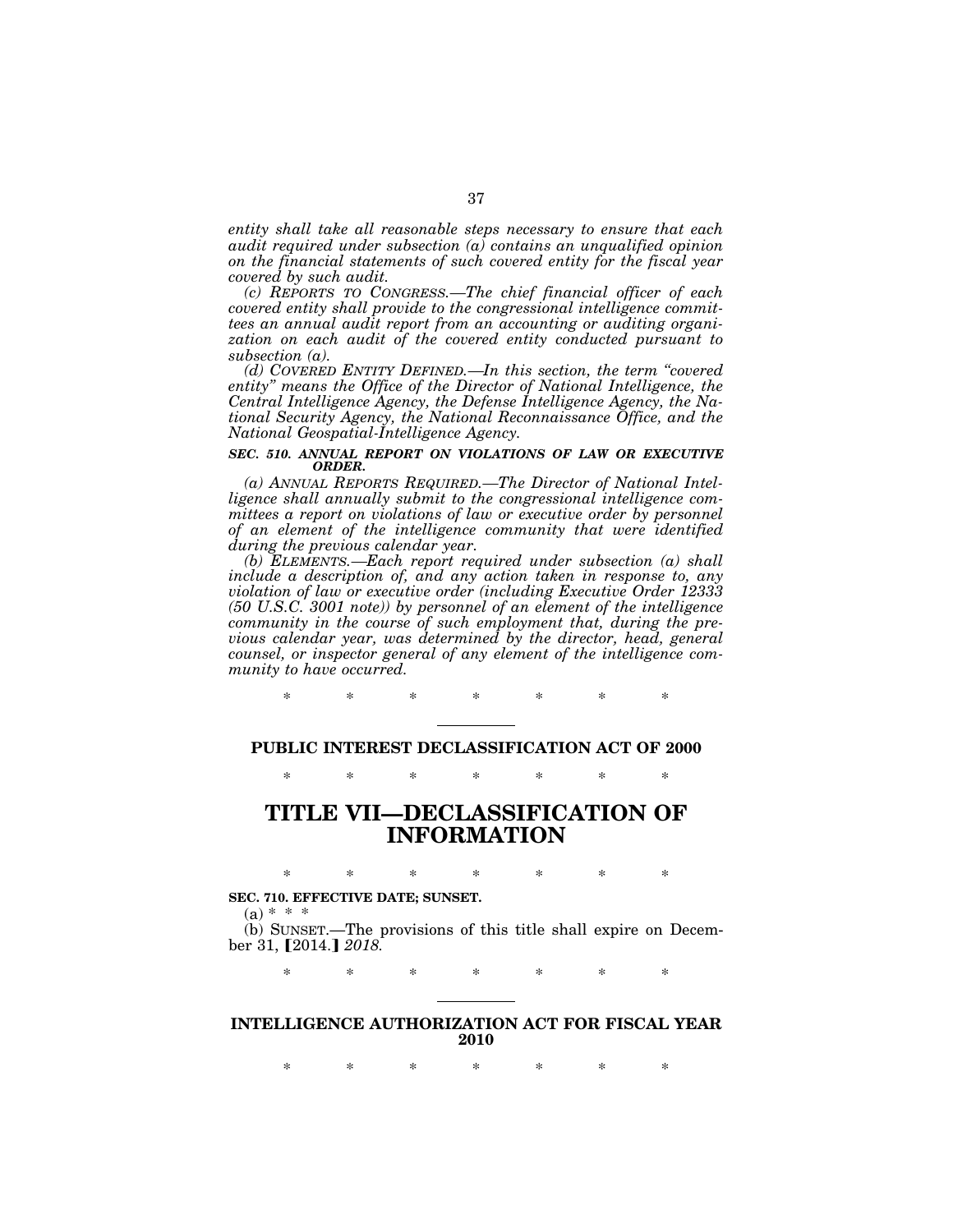# **TITLE IV—MATTERS RELATING TO ELE-MENTS OF THE INTELLIGENCE COM-MUNITY**

# **Subtitle A—Office of the Director of National Intelligence**

## \* \* \* \* \* \* \* **SEC. 410. INAPPLICABILITY OF FEDERAL ADVISORY COMMITTEE ACT TO ADVISORY COMMITTEES OF THE OFFICE OF THE DI-RECTOR OF NATIONAL INTELLIGENCE.**

 $(a) * * *$ 

ø(b) ANNUAL REPORT.—

ø(1) IN GENERAL.—The Director of National Intelligence and the Director of the Central Intelligence Agency shall each submit to the congressional intelligence committees an annual report on advisory committees created by each such Director. Each report shall include—

 $(A)$  a description of each such advisory committee, including the subject matter of the committee; and

 $I(B)$  a list of members of each such advisory committee. ø(2) REPORT ON REASONS FOR ODNI EXCLUSION OF ADVISORY COMMITTEE FROM FACA.—Each report submitted by the Director of National Intelligence in accordance with paragraph (1) shall include the reasons for a determination by the Director under section 4(b)(3) of the Federal Advisory Committee Act (5 U.S.C. App.), as added by subsection (a) of this section, that an advisory committee cannot comply with the requirements of such Act.]

*(b) NOTIFICATION OF ESTABLISHMENT OF ADVISORY COMMITTEE.— The Director of National Intelligence and the Director of the Central Intelligence Agency shall each notify the congressional intelligence committees each time each such Director creates an advisory committee. Each notification shall include—* 

*(1) a description of such advisory committee, including the subject matter of such committee;* 

*(2) a list of members of such advisory committee; and* 

*(3) in the case of an advisory committee created by the Director of National Intelligence, the reasons for a determination by the Director under section 4(b)(3) of the Federal Advisory Committee Act (5 U.S.C. App.) that an advisory committee cannot comply with the requirements of such Act.* 

\* \* \* \* \* \* \*

## **INTELLIGENCE REFORM AND TERRORISM PREVENTION ACT OF 2004**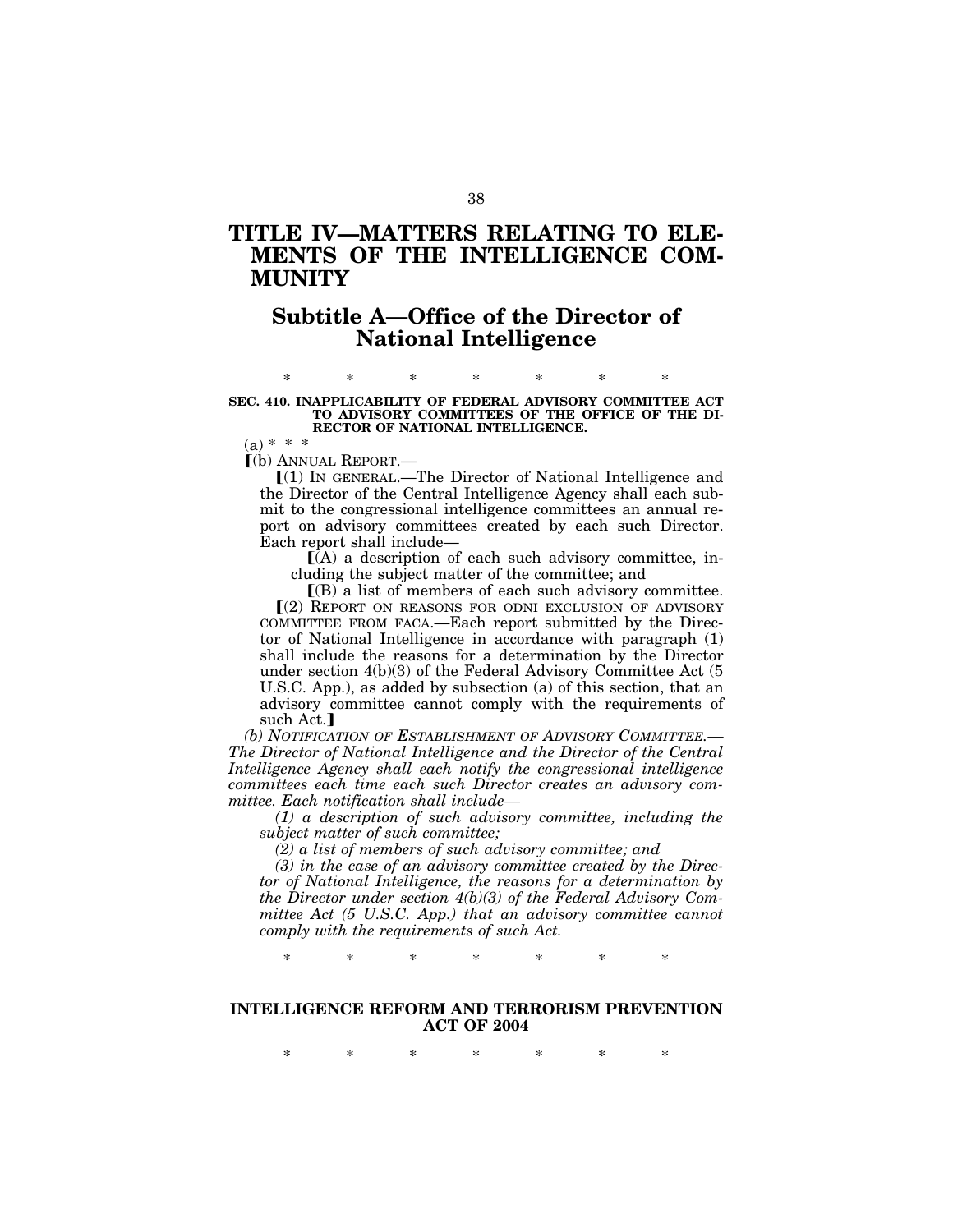# **TITLE I—REFORM OF THE INTELLIGENCE COMMUNITY**

# **Subtitle F—Privacy and Civil Liberties**

\* \* \* \* \* \* \*

\* \* \* \* \* \* \*

**SEC. 1062. PRIVACY AND CIVIL LIBERTIES OFFICERS.**   $(a) * * * *$ 

\* \* \* \* \* \* \*

(f) PERIODIC REPORTS.—

(1) IN GENERAL.—The privacy officers and civil liberties officers of each department, agency, or element referred to or described in subsection (a) or (b) shall periodically, but not less than [quarterly] *semiannually*, submit a report on the activities of such officers—

 $(A) * * *$ 

\* \* \* \* \* \* \*

## **CENTRAL INTELLIGENCE AGENCY ACT OF 1949**

\* \* \* \* \* \* \*

[AUTHORITY TO ACCEPT GIFTS, DEVISES, AND BEQUESTS] GIFTS, *DEVISES, AND BEQUESTS*

SEC. 12.  $(a)(1)$  \* \* \*

(2) Any gift accepted *by the Director as a gift to the Agency* under **[this section]** *this subsection* (and any income produced by any such gift)—  $(A)$  \* \*

\* \* \* \* \* \* \* (b) Unless otherwise restricted by the terms of the gift, the Director may sell or exchange, or invest or reinvest, any property which is accepted under [this section,] *subsection (a)*, but any such investment may only be in interest-bearing obligations of the United States or in obligations guaranteed as to both principal and interest by the United States.

(c) There is hereby created on the books of the Treasury of the United States a fund into which gifts of money, securities, and other intangible property accepted under the authority of [this section,] *subsection*  $(a)$ , and the earnings and proceeds thereof, shall be deposited. The assets of such fund shall be disbursed upon the order of the Director for the purposes specified in subsection (a) or (b).

(d) For purposes of Federal income, estate, and gift taxes, gifts accepted by the Director under [this section] *subsection (a)* shall be considered to be to or for the use of the United States.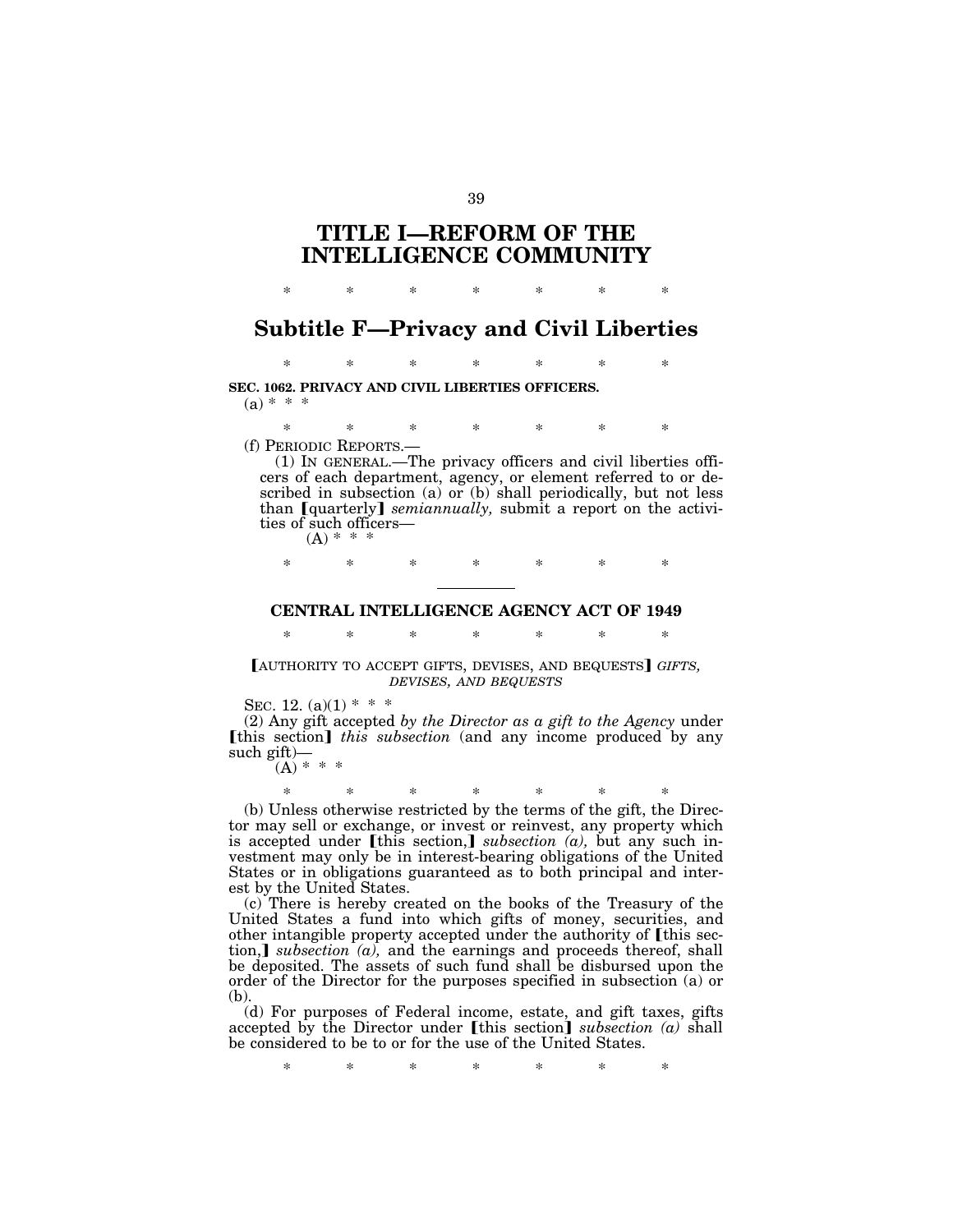*(f)(1) The Director may engage in fundraising in an official capacity for the benefit of nonprofit organizations that provide support to surviving family members of deceased Agency employees or that otherwise provide support for the welfare, education, or recreation of Agency employees, former Agency employees, or their family members.* 

*(2) In this subsection, the term ''fundraising'' means the raising of funds through the active participation in the promotion, production, or presentation of an event designed to raise funds and does not include the direct solicitation of money by any other means.* 

 $[(f)]$  (g) The Director, in consultation with the Director of the Office of Government Ethics, shall issue regulations to carry out the authority provided in this section. Such regulations shall ensure that such authority is exercised consistent with all relevant ethical constraints and principles, including—

 $(1) * *$ 

\* \* \* \* \* \* \*

#### CENTRAL SERVICES PROGRAM

SEC. 21. (a)  $* * *$ 

(b) PARTICIPATION OF AGENCY ELEMENTS.—(1) In order to carry out the program, the Director shall—  $(A) *$ 

\* \* \* \* \* \* \* (D) authorize such providers to make known their services to the entities specified in [section (a)] *subsection* (a) through Government communication channels.

\* \* \* \* \* \* \* (c) CENTRAL SERVICES WORKING CAPITAL FUND.—(1) \* \* \* (2) There shall be deposited in the Fund the following:

 $(A) * * *$ 

\* \* \* \* \* \* \*

(E) Other receipts from the sale or exchange of equipment, recyclable materials, or property of a central service [provider.] *provider* as a result of activities under the program.

# **INSPECTOR GENERAL ACT OF 1978**  \* \* \* \* \* \* \*

\* \* \* \* \* \* \*

#### REQUIREMENTS FOR FEDERAL ENTITIES AND DESIGNATED FEDERAL **ENTITIES**

SEC. 8G. (a) Notwithstanding section 12 of this Act, as used in this section—  $(1) * * *$ 

(2) the term ''designated Federal entity'' means Amtrak, the Appalachian Regional Commission, the Board of Governors of the Federal Reserve System and the Bureau of Consumer Financial Protection, the Board for International Broadcasting, the Commodity Futures Trading Commission, the Consumer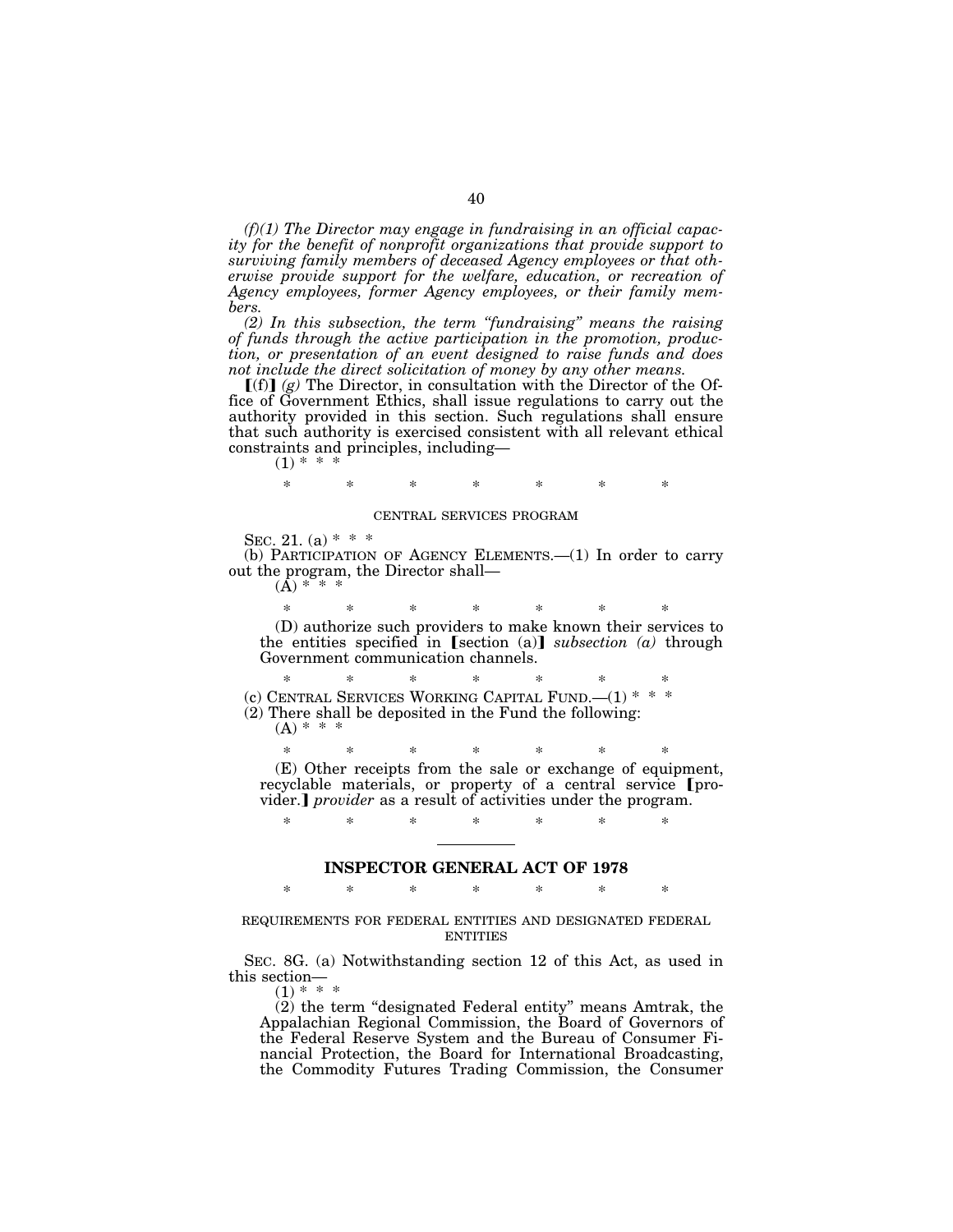Product Safety Commission, the Corporation for Public Broadcasting, the Defense Intelligence Agency, the Equal Employment Opportunity Commission, the Farm Credit Administration, the Federal Communications Commission, the Federal Deposit Insurance Corporation, the Federal Election Commission, the Election Assistance Commission, the Federal Housing Finance Board, the Federal Labor Relations Authority, the Federal Maritime Commission, the Federal Trade Commission, the Legal Services Corporation, the National Archives and Records Administration, the National Credit Union Administration, the National Endowment for the Arts, the National Endowment for the Humanities, the National Geospatial-Intelligence Agency, the National Labor Relations Board, the National Reconnaissance Office, [the National Security Agency,] the National Science Foundation, the Panama Canal Commission, the Peace Corps, the Pension Benefit Guaranty Corporation, the Securities and Exchange Commission, the Smithsonian Institution, the United States International Trade Commission, the Postal Regulatory Commission, and the United States Postal Service;

## \* \* \* \* \* \* \* *SEC. 8K. SPECIAL PROVISIONS CONCERNING THE NATIONAL SECU-RITY AGENCY.*

*(a) GENERAL COUNSEL TO THE INSPECTOR GENERAL.—* 

*(1) IN GENERAL.—There is a General Counsel to the Inspector General of the National Security Agency, who shall be appointed by the Inspector General of the National Security Agency.* 

*(2) DUTIES.—The General Counsel to the Inspector General of the National Security Agency shall—* 

*(A) serve as the chief legal officer of the Office of the Inspector General of the National Security Agency;* 

*(B) provide legal services only to the Inspector General of the National Security Agency;* 

*(C) prescribe professional rules of ethics and responsibilities for employees and officers of, and contractors to, the National Security Agency;* 

*(D) perform such functions as the Inspector General may prescribe; and* 

*(E) serve at the discretion of the Inspector General.* 

*(3) OFFICE OF THE GENERAL COUNSEL.—There is an Office of the General Counsel to the Inspector General of the National Security Agency. The Inspector General may appoint to the Office to serve as staff of the General Counsel such legal counsel as the Inspector General considers appropriate.* 

*(b) TESTIMONY.—* 

*(1) AUTHORITY TO COMPEL.—The Inspector General of the National Security Agency is authorized to require by subpoena the attendance and testimony of former employees of the National Security Agency or contractors, former contractors, or former detailees to the National Security Agency as necessary in the performance of functions assigned to the Inspector General by this Act.*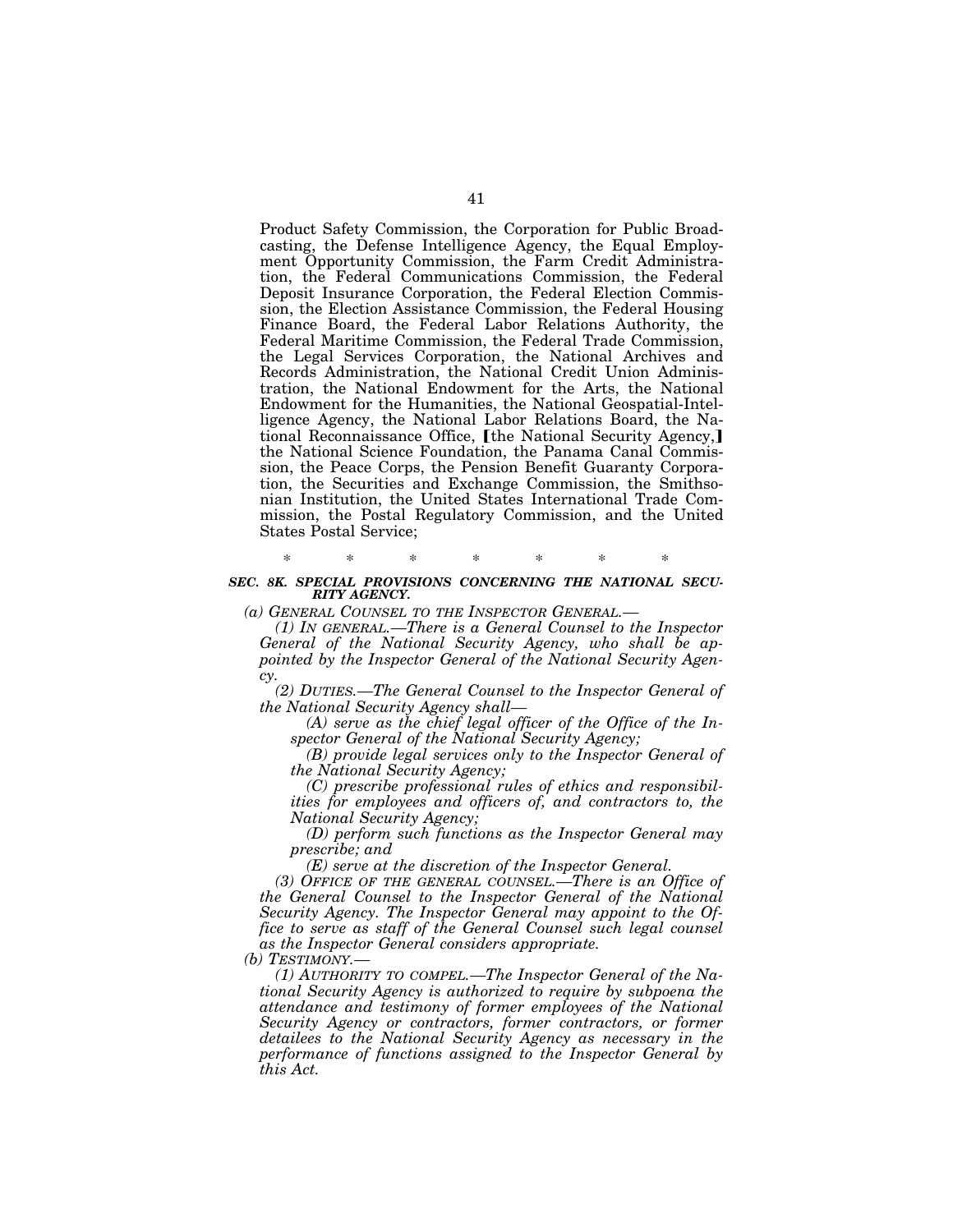*(2) REFUSAL TO OBEY.—A subpoena issued under this subsection, in the case of contumacy or refusal to obey, shall be enforceable by order of any appropriate United States district court.* 

*(3) NOTIFICATION.—The Inspector General shall notify the Attorney General 7 days before issuing any subpoena under this section.* 

*(c) PROHIBITIONS ON INVESTIGATIONS FOR NATIONAL SECURITY REASONS.—* 

*(1) EVALUATIONS OF PROHIBITIONS.—Not later than 7 days after the date on which the Inspector General of the National Security Agency receives notice or a statement under section 8G(d)(2)(C) of the reasons the Secretary of Defense is prohib*iting the Inspector General from initiating, carrying out, or *completing any audit or investigation, the Inspector General shall submit to the Permanent Select Committee on Intelligence and the Committee on Armed Services of the House of Representatives and the Select Committee on Intelligence and the Committee on Armed Services of the Senate an evaluation of such notice or such statement.* 

*(2) INCLUSION IN SEMI-ANNUAL REPORT.—The Inspector General shall include in the semiannual report prepared by the Inspector General in accordance with section 5(a) a description of the instances in which the Secretary of Defense prohibited the Inspector General from initiating, carrying out, or completing any audit or investigation during the period covered by such report.* 

*\* \* \* \* \* \* \** 

#### **DEFINITIONS**

SEC. 12. As used in this Act—

(1) the term ''head of the establishment'' means the Secretary of Agriculture, Commerce, Defense, Education, Energy, Health and Human Services, Housing and Urban Development, the Interior, Labor, State, Transportation, Homeland Security, or the Treasury; the Attorney General; the Administrator of the Agency for International Development, Environmental Protection, General Services, National Aeronautics and Space, or Small Business, or Veterans' Affairs; the Director of the Federal Emergency Management Agency, *the National Security Agency,* or the Office of Personnel Management; the Chairman of the Nuclear Regulatory Commission or the Railroad Retirement Board; the Chairperson of the Thrift Depositor Protection Oversight Board; the Chief Executive Officer of the Corporation for National and Community Service; the Administrator of the Community Development Financial Institutions Fund; the chief executive officer of the Resolution Trust Corporation; the Chairperson of the Federal Deposit Insurance Corporation; the Commissioner of Social Security, Social Security Administration; the Director of the Federal Housing Finance Agency; the Board of Directors of the Tennessee Valley Authority; the President of the Export-Import Bank; or the Federal Cochairpersons of the Commissions established under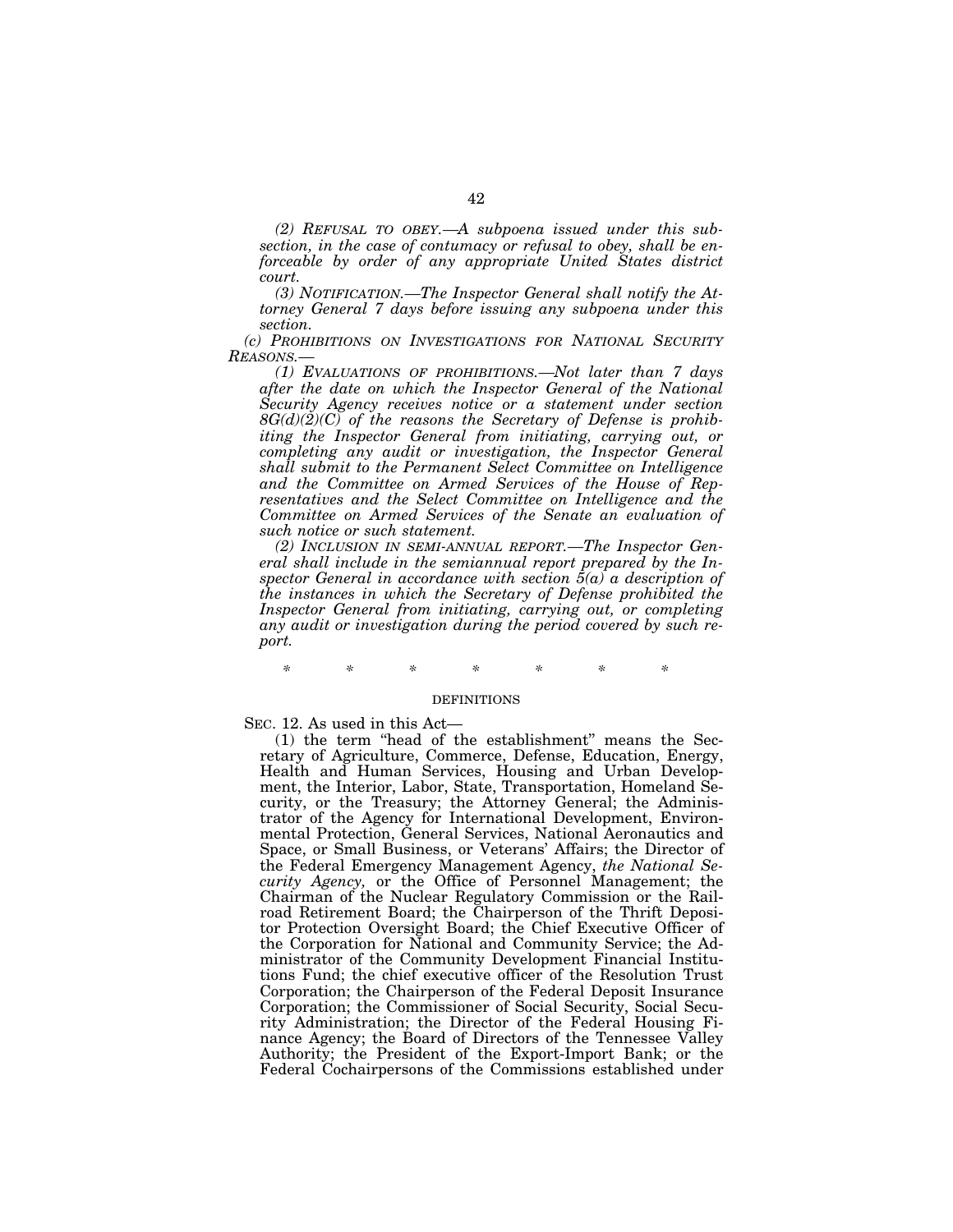section 15301 of title 40, United States Code; as the case may be;

 $(2)$  the term "establishment" means the Department of Agriculture, Commerce, Defense, Education, Energy, Health and Human Services, Housing and Urban Development, the Interior, Justice, Labor, State, Transportation, Homeland Security, or the Treasury; the Agency for International Development, the Community Development Financial Institutions Fund, the Environmental Protection Agency, the Federal Emergency Management Agency, the General Services Administration, the National Aeronautics and Space Administration, *the National Security Agency,* the Nuclear Regulatory Commission, the Office of Personnel Management, the Railroad Retirement Board, the Resolution Trust Corporation, the Federal Deposit Insurance Corporation, the Small Business Administration, the Corporation for National and Community Service, or the Veterans' Administration, the Social Security Administration, the Federal Housing Finance Agency, the Tennessee Valley Authority, the Export-Import Bank, or the Commissions established under section 15301 of title 40, United States Code, as the case may be;

\* \* \* \* \* \* \*

## **INTELLIGENCE AUTHORIZATION ACT FOR FISCAL YEAR 2013**

\* \* \* \* \* \* \*

#### TITLE V—OTHER MATTERS

## \* \* \* \* \* \* \* **SEC. 506. TECHNICAL AMENDMENT FOR DEFINITION OF INTEL-LIGENCE AGENCY.**

**[Section 606(5)]** *Paragraph (5) of section 605* of the National Security Act of 1947 (50 U.S.C. 426)*, as redesignated by section 310(a)(4)(B) of this Act,* is amended to read as follows:  $(5) * *$ 

## \* \* \* \* \* \* \*

#### DISCLOSURE OF DIRECTED RULE MAKING

H.R. 4681 does not specifically direct any rule makings within the meaning of 5 U.S.C. 551.

#### DUPLICATION OF FEDERAL PROGRAMS

H.R. 4681 does not duplicate or reauthorize an established program of the Federal Government known to be duplicative of another Federal program, a program that was included in any report from the Government Accountability Office to Congress pursuant to section 21 of Public Law 111–139, or a program related to a program identified in the most recent Catalog of Federal Domestic Assistance.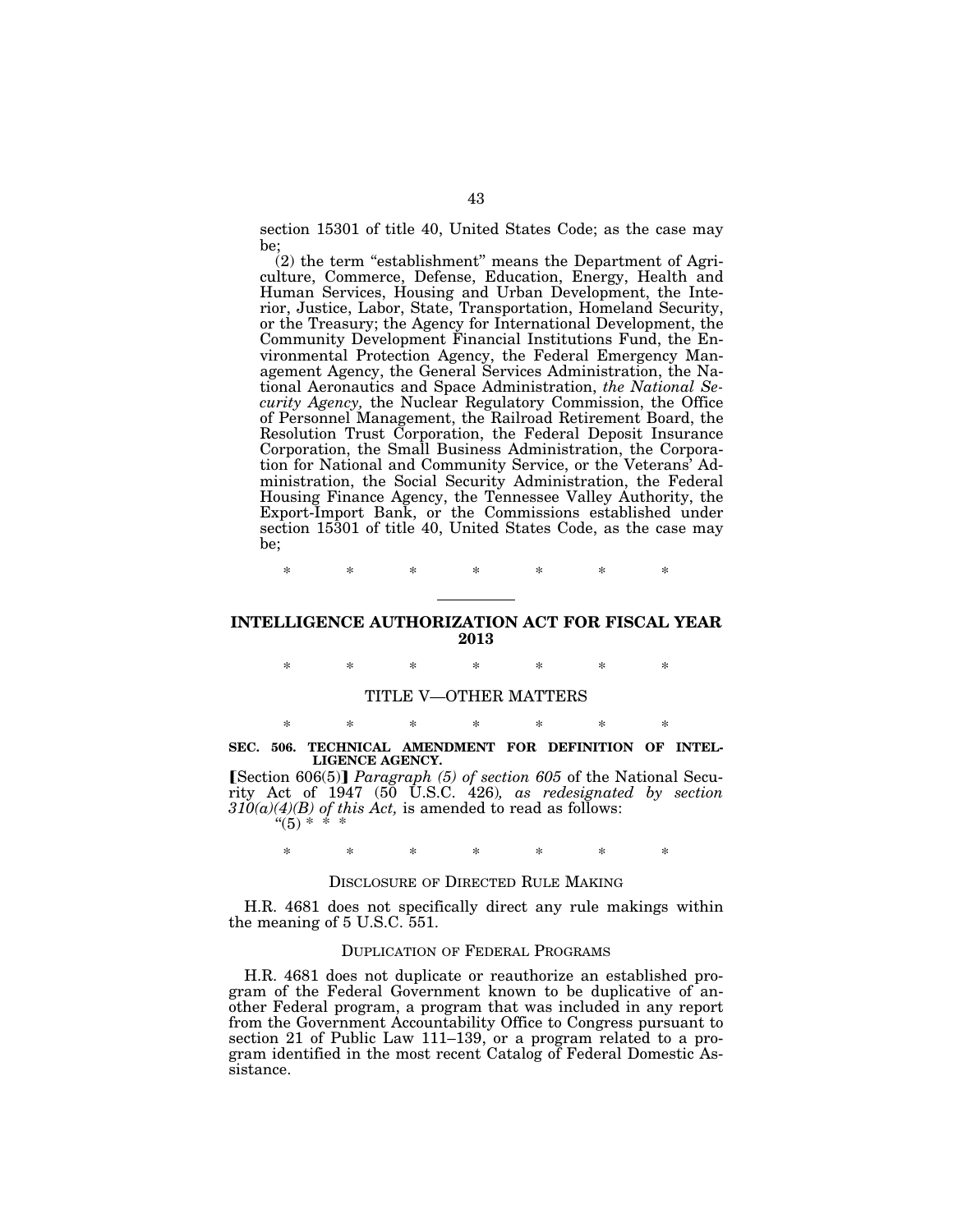JEFF MILLER **1STDlsTRlCT,FloRd)A** 

**COMMrrrEE ON VETERANS' AFFAIRS** ...........

**COMMITTEE ON ARMED SERVICES SELECT COMMITTEE ON INTELUGENCE** 

## Congress of the **United States Pouse of Representatives Wlashington, DC 20515**

**WI\9IINGTONOFfICE: 336 CANNON HOUH OFFICE BuILDING WASHlH41'ON. DC 20515 (202)225-4136 4300 BAYOU BOULEVARD SUf'lt13**  Pensacola, FL 32503 **(850)419-1183**  348 S.W. Miracle Strip Parkway Suite 24 **foRT WN..'fUH SUCH, Fl nS48 1850)684-1266**  http://joffmil.or.house.gov **Ton hoe:** *,,,,\$-H1.18'"* 

#### Statement for the Record

#### HON. JEFF MILLER of Florida IN THE HOUSE PERMANENT SELECT COMMITTEE ON INTELLIGENCE

#### May 22, 2014

Mr. Chairman,

On May 22, 2014, I missed the House Pennanent Select Committee on Intelligence Mark-up of H.R. 4681, the "Intelligence Authorization Act for Fiscal Years 2014 and 2015" due to conducting official business in my capacity as Chairman of the House Veterans Affairs' Committee.

The time of the Mark-up of H.R. 4681 conflicted with a previously scheduled business<br>meeting due to VA's lack of compliance of a subpoena issued by the House Committee<br>on Veterans' Affairs regarding the health care scandal the death of at least 23 veterans by the Department's own coun!. Immediate action was warranted, as allegations of secret wait lists and manipulation of appointment wait times continue to surface at VA medical centers across the country.

If present at the Mark-up, I would have voted to approve the three amendments that were adopted and would have voted in favor of reporting H.R. 4681, as amended, out of committee.

I would like to respectfully request a copy of this statement be included in the Committee's report on H.R. 4681. Thank you for your leadership and your consideration

.<br>VIED ON RECYCLED PAPER

of this request.<br>Sincerely,  $\mathcal{M}$ - $\mathcal{M}$ **Expanding Contract Services F** MILLE<br>nber of Ca JMldc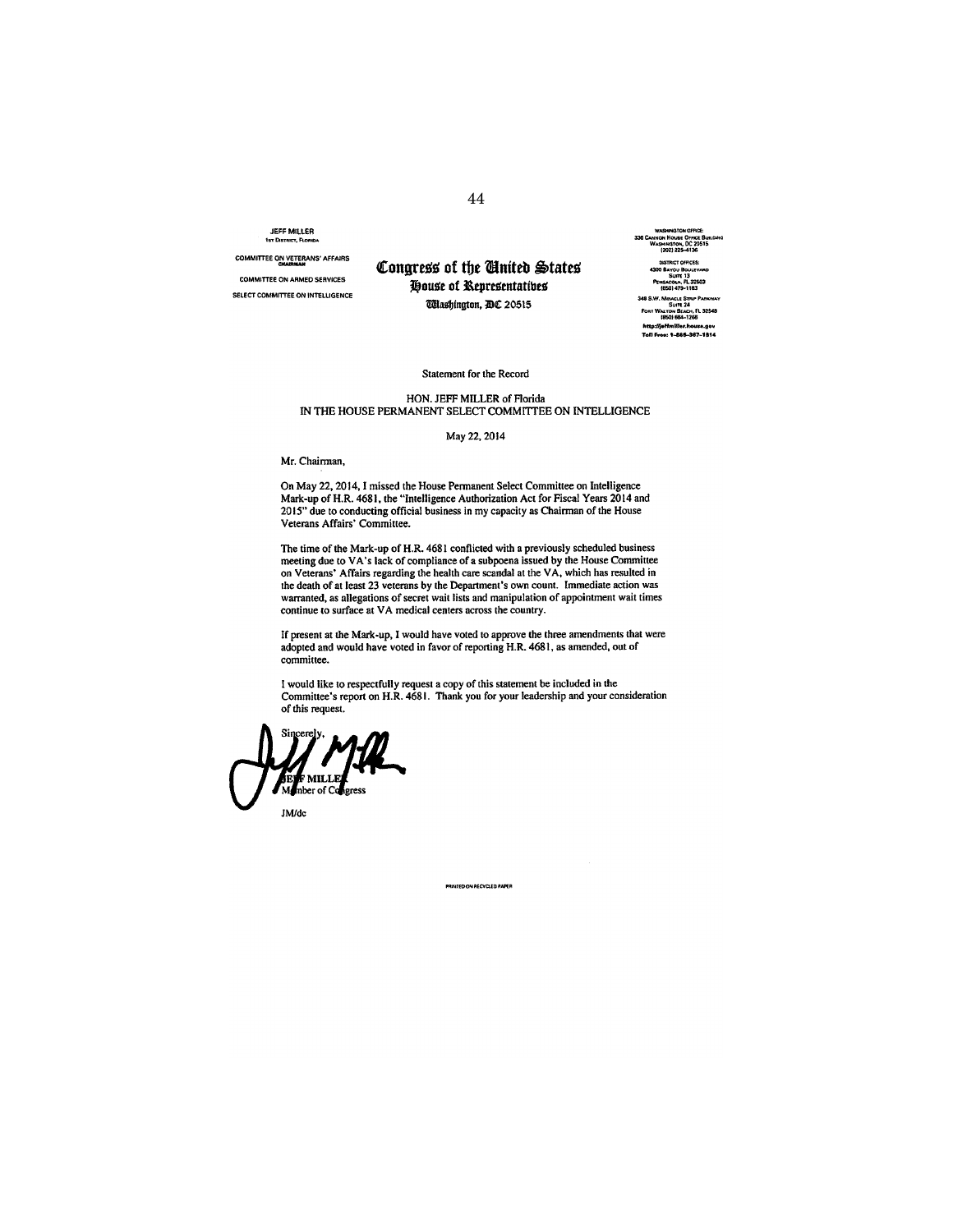## MINORITY VIEWS

The Intelligence Committee advanced the bipartisan Intelligence Authorization Act for Fiscal Years 2014 and 2015 by voice vote.

The annual Intelligence Authorization Act is among the most important bills the House passes each year. It provides U.S. intelligence professionals with the resources, capabilities and authorities they need to protect the nation, while ensuring that the Intelligence Committee can continue to conduct rigorous oversight of even the most sensitive programs on behalf of the American people.

The Intelligence Authorization Act for Fiscal Years 2014 and 2015 is a prudent and fiscally responsible bill. The Fiscal Year 2014 schedule of authorizations, which the Committee approved in November 2013, was included in this bill, as was the Fiscal Year 2015 schedule. The latter provides for overall funding at about 1% above the President's budget request, but it makes cuts to some less productive programs, adds money to other critically important programs, and ultimately acknowledges the need to right the ship after sequestration.

Furthermore, the Intelligence Authorization Act:

a. Continues to emphasize the value of persistence in overhead architecture;

b. Scales back the Intelligence Community's use of core contractors;

c. Pushes for further improvements in the continuous evaluation of insider threats, and for the expansion of insider threat programs government wide;

d. Provides forward-looking funding for Navy airborne Intelligence, Surveillance and Reconnaissance to maintain military intelligence capabilities during the transition from older to newer, more capable aircraft; and

e. Invests in both the recruitment and retention of the best and brightest for our cyber workforce, particularly in the FBI.

One of the bill's weaknesses is that it does not do enough to enhance analysis of the national security implications of climate change, which the Intelligence Community refers to as environmental indications and warning. Whether by driving competition for scare resources, by opening the Arctic, or by increasing sea level and storm surge near our naval installations, climate change will have profound, destabilizing effects which need to be understood, anticipated, and accounted for. There may be disagreement about the causes of climate change, but the national security consequences are so significant that they cannot be ignored.

The Intelligence Committee again succeeded in operating in a bipartisan manner, which was evident through this legislation. Minority Members offered important amendments that were incorporated into the Chairman's mark, including: